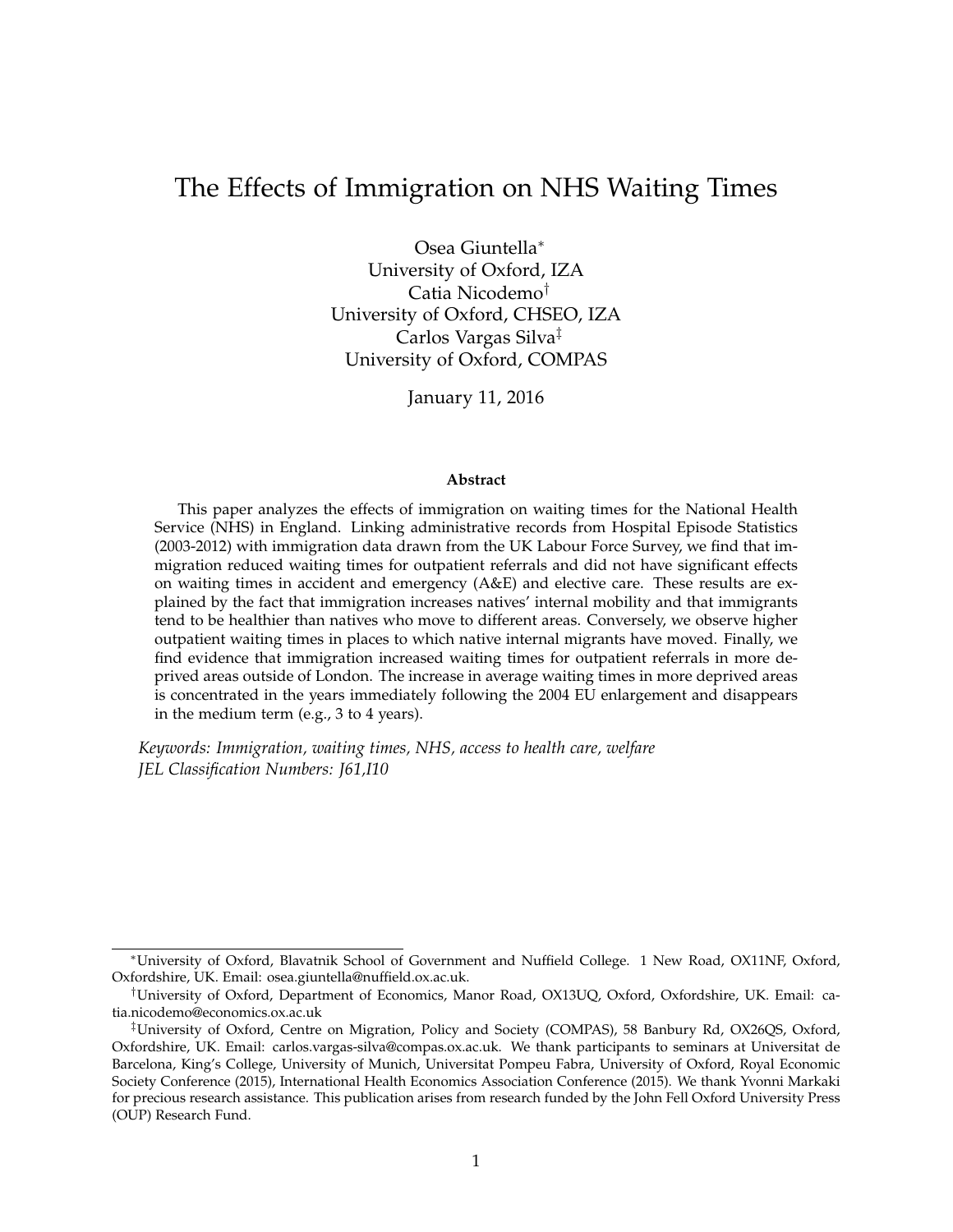## **1 Introduction**

The impact of immigration on the welfare of host-country residents has long been a contentious topic. In the UK, a majority of the public has been opposed to more immigration since at least the 1960s, and most people perceive the costs of immigration to be greater than the benefits [\(Blinder,](#page-23-0) [2012\)](#page-23-0). The EU enlargement of May 1, 2004, exacerbated this debate as citizens of eight new member states (Czech Republic, Estonia, Hungary, Latvia, Lithuania, Poland, Slovakia and Slovenia), commonly referred to as the A8, were granted immediate unrestricted rights to work in the country. The UK was one of only three EU countries, including Ireland and Sweden, that opened its labor market to A8 citizens immediately upon accession, a decision that led to a substantial immigrant inflow to the UK.

Previous papers have analyzed the effect of immigration in the UK on public finances [\(Dust](#page-24-0)[mann et al.,](#page-24-0) [2010;](#page-24-0) [Dustmann and Frattini,](#page-24-1) [2014\)](#page-24-1), labor markets [\(Dustmann et al.,](#page-24-2) [2013\)](#page-24-2), the hous-ing market (Sá, [2015\)](#page-26-0) and crime [\(Bell et al.,](#page-23-1) [2013\)](#page-23-1), among others. We know less about the effects of immigration on the National Health Service (NHS). Residents of the UK, including immigrants, have free access to the NHS. This free access has resulted in speculation that immigrants may increase the demand for NHS services disproportionately and that some immigrants move to the UK with the explicit purpose of abusing the health care system. These arguments and the potential health care costs associated with immigration have resulted in the introduction of an NHS surcharge for non-EU citizens applying for a UK visa.

Despite the intense political debate on the impact of immigration on the NHS, research on this topic has been limited by the paucity of data. Using longitudinal data from the British Household Panel Survey, [Wadsworth](#page-26-1) [\(2013\)](#page-26-1) finds that immigrants generally use hospital and general practice services at the same rate as those born in the UK. [Steventon and Bardsley](#page-26-2) [\(2011\)](#page-26-2) provide evidence suggesting that the belief that immigrants use more secondary care than British natives may be unfounded. Although these are valuable findings, these studies do not provide information on the impact of immigration on NHS efficiency. Waiting times are an important measure of the quality and productivity of a public health care system [\(Castelli et al.,](#page-24-3) [2007;](#page-24-3) [Gaynor et al.,](#page-24-4) [2012a;](#page-24-4) [Propper et al.,](#page-25-0) [2008a\)](#page-25-0). This paper aims to provide insights on this impact by examining NHS waiting times.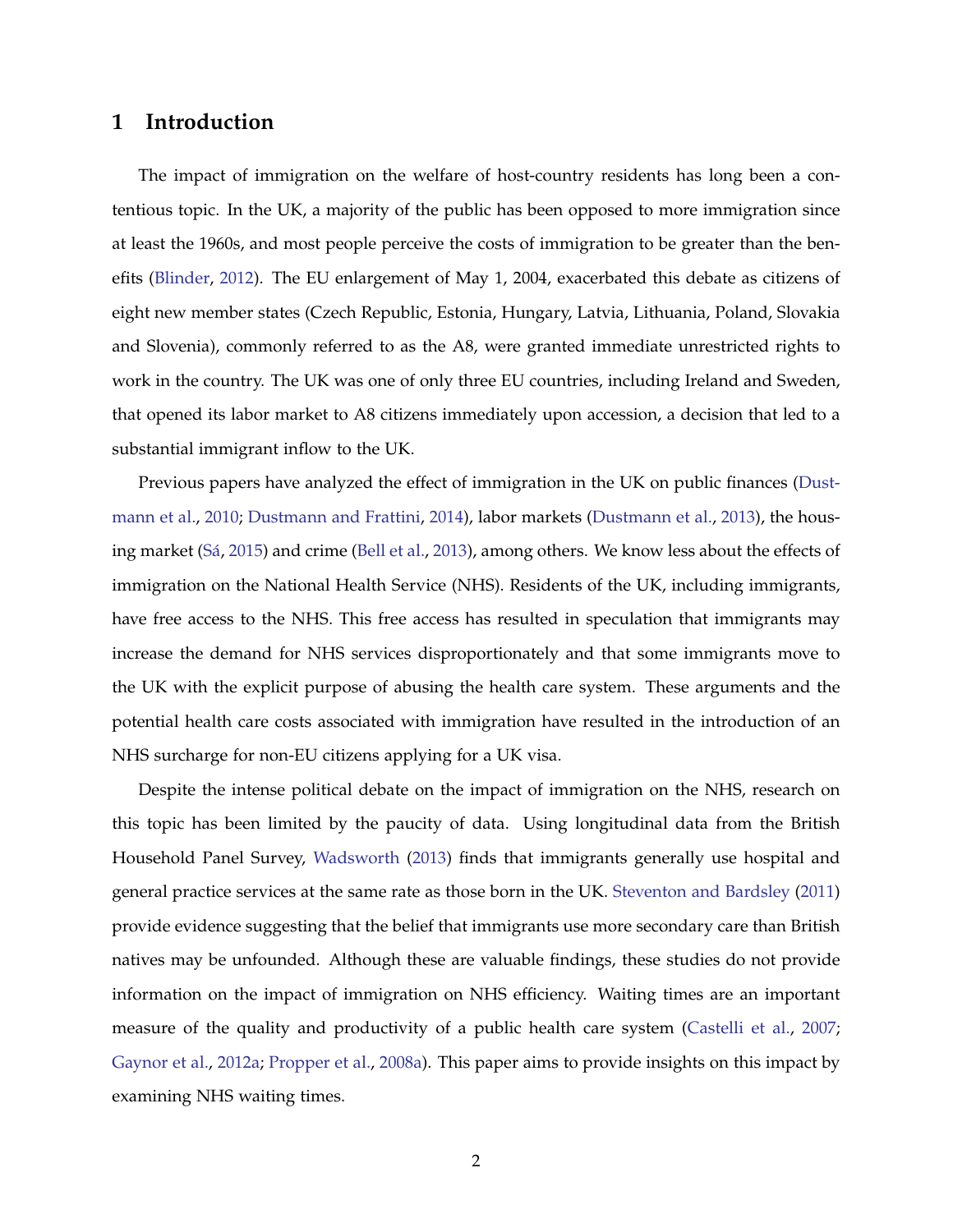Waiting times function as a rationing mechanism in the NHS and play a role similar to a price [\(Lindsay and Feigenbaum,](#page-25-1) [1984\)](#page-25-1). Research suggests that waiting times are one of the leading factors of patients' dissatisfaction with the NHS [\(Appleby,](#page-23-2) [2012;](#page-23-2) [Sitzia and Wood,](#page-26-3) [1997;](#page-26-3) [Propper,](#page-25-2) [1995\)](#page-25-2). Postponing treatment delays the associated benefits and can have negative effects on patient health [\(Siciliani and Iversen,](#page-26-4) [2012;](#page-26-4) [Cullis et al.,](#page-24-5) [2000\)](#page-24-5). Average waiting times for some NHS services were considerably high during the 2000s, and British politicians have suggested that increased immigration was a key factor contributing to NHS waiting times.

Between 1993 and 2013, the number of foreign-born UK residents more than doubled from 3.8 million to approximately 7.8 million [\(Rienzo and Vargas-Silva,](#page-26-5) [2012\)](#page-26-5). This increase in the stock of immigrants is likely to have directly increased the demand for health care services. Immigration also affects the demographic composition and population morbidity rates, two factors that have key repercussions for health care demand. These effects of immigration are likely to vary significantly by location, as there is substantial variation across local areas in both the share of immigrants and NHS capacity.

Using a basic theoretical framework, this paper investigates the effects of immigration on waiting times in the NHS. We consider waiting times in outpatients (referrals), elective care and A&E. We exploit a unique dataset created by merging administrative records and survey data. To the best of our knowledge, no studies have directly examined the impact of immigration on NHS waiting times. The purpose of this paper is to fill this gap in the literature.

Following previous studies on the effects of immigration in the UK (Sá, [2015;](#page-26-0) [Bell et al.,](#page-23-1) [2013\)](#page-23-1), we analyze the correlation between spatial variation in the immigrant inflows and waiting times in England. We use immigration data at the local authority level drawn from the special license access version of the UK Labour Force Survey (LFS), obtained via an agreement with the Office of National Statistics (ONS). To study the effects of immigration on waiting times in the NHS, we merge this information with administrative records drawn from the Hospital Episodes Statistics (HES) provided by the Health and Social Care Information Centre (HSCIC) and extracted at the lower super output area (LSOA) level.

As waiting times are not based on socioeconomic status, they are usually viewed as an equitable rationing mechanism in publicly funded health care systems. However, research provides evidence of marked inequalities in waiting times across socioeconomic status [\(Cooper et al.,](#page-24-6) [2009;](#page-24-6)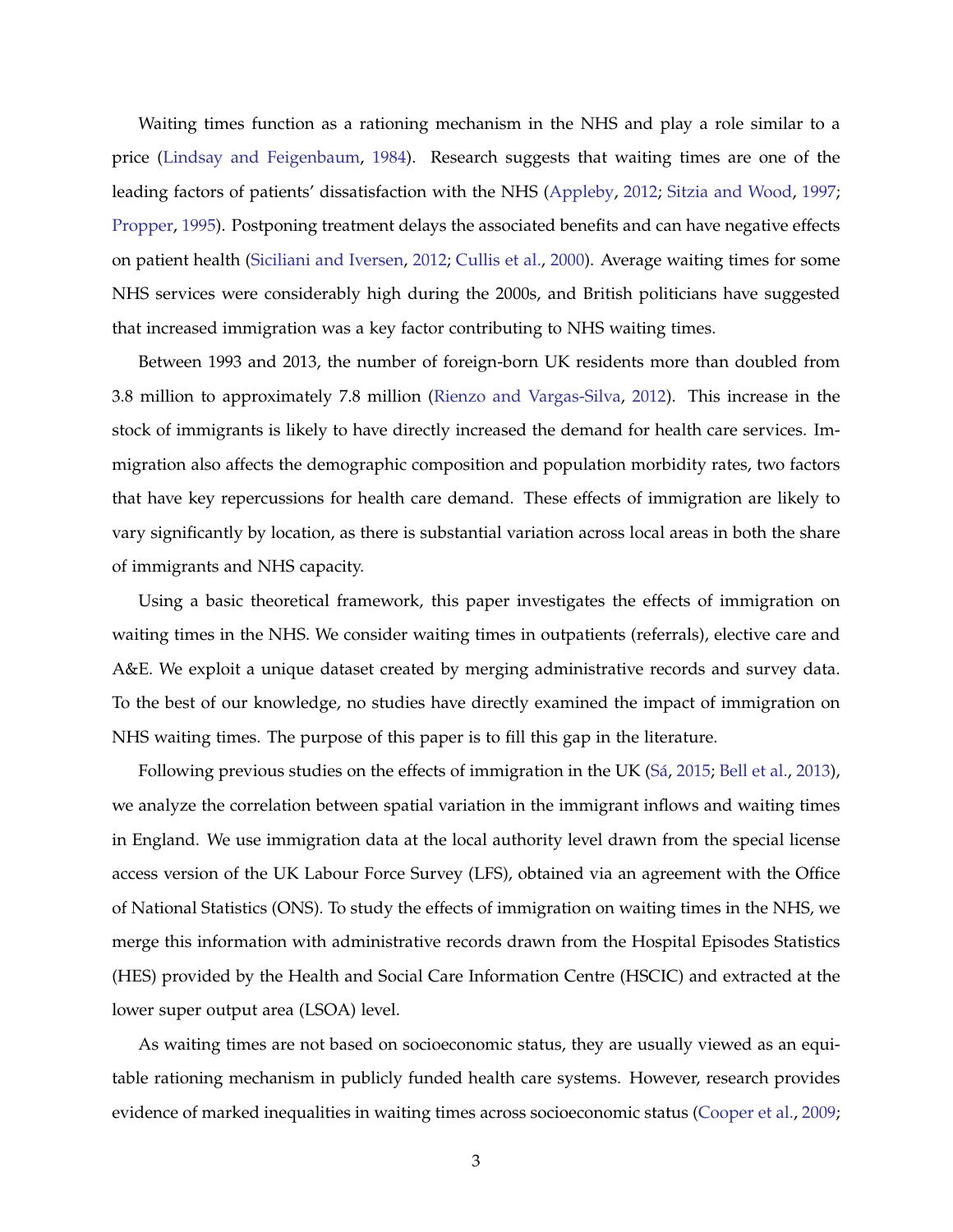[Laudicella et al.,](#page-25-3) [2012;](#page-25-3) [Propper et al.,](#page-26-6) [2007\)](#page-26-6). We also analyze differences in our results based on the level of deprivation of the LSOA in order to explore differences in the impact of immigration in different areas.

To address the concern that immigration may be endogenous to the demand for health services and correlated with unobserved determinants of NHS waiting times, we used an instrumental variable approach exploiting the fact that historical concentrations of immigrants are a good predictor of current immigrant inflows. By including local-area and year fixed effects and controlling for local time-varying characteristics, we can reasonably assume that past immigrant concentrations are uncorrelated with current unobserved shocks that could be correlated with demand for health care services.

Although the political debate has mostly focused on the possible effects of immigration on A&E, we find no evidence of significant effects on waiting times in A&E and elective care. Furthermore, we find a reduction in waiting times for outpatient care. In particular, we show that an increase in the stock of immigrants equal to 10% of the local initial population leads to a 19% reduction in outpatient waiting times.

To investigate the mechanisms underlying the negative effect of immigration on waiting times, we analyze the effects of immigration on native mobility, average morbidity in the population and health care supply. Consistent with previous studies, our results indicate that immigration increases natives' likelihood of moving to different local authorities. Our analysis also confirms that recent cohorts of immigrants are relatively young and healthy upon arrival ("healthy immigrant effect"), suggesting that the increase in demand may have been less than predicted by the NHS [\(Sa´,](#page-26-0) [2015;](#page-26-0) [Wadsworth,](#page-26-1) [2013;](#page-26-1) [Steventon and Bardsley,](#page-26-2) [2011\)](#page-26-2). These effects on mobility and population composition are likely to explain the observed reduction in waiting times. Meanwhile, we find that the supply of health care is not affected by immigration.

We also find that waiting times increased in areas that native internal migrants moved into and that immigration increased the average waiting time for outpatients living in deprived areas outside of London in the period immediately following the 2004 EU enlargement. Our findings suggest that the short-term increase in outpatient waiting times in deprived areas in response to immigration can be explained by both the lower mobility of incumbent residents in these areas and the higher morbidity observed among immigrants moving into more deprived areas.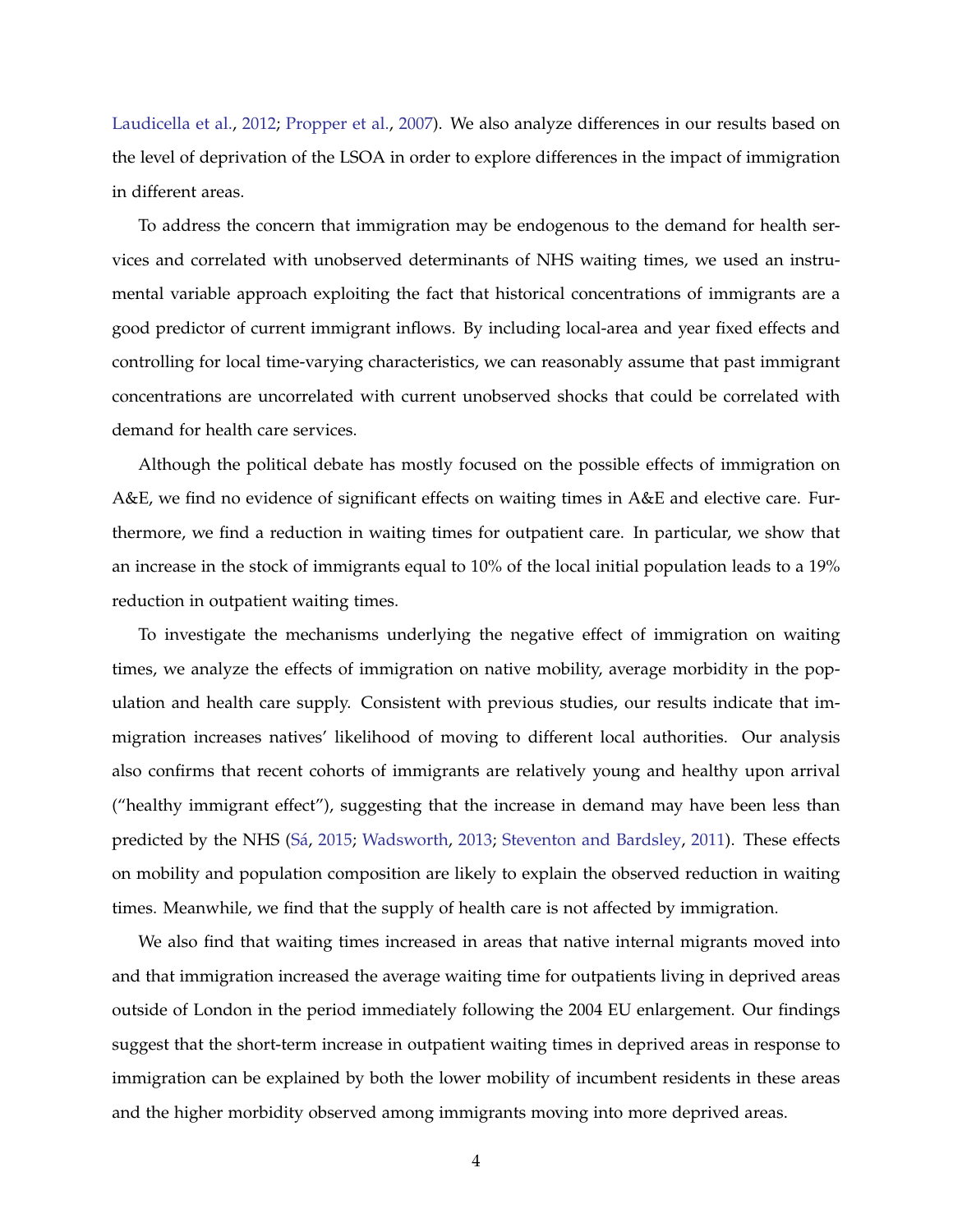This paper is organized as follows. Section 2 presents the theoretical framework. Section 3 provides a discussion of the empirical specification, the identification strategy and the data. Section 4 presents the main results of the paper. Section 5 discusses the potential mechanisms explaining our main findings. We then illustrate the the heterogeneity of the results across England in section 6 and present robustness checks in section 7. Concluding remarks are given in section 8.

### **2 Theoretical framework**

We illustrate the relationship between immigration and waiting times using a basic model of the demand and supply of health care services. Our model builds on [Lindsay and Feigenbaum](#page-25-1) [\(1984\)](#page-25-1); [Windmeijer et al.](#page-26-7) [\(2005\)](#page-26-7); [Martin et al.](#page-25-4) [\(2007\)](#page-25-4); [Siciliani and Iversen](#page-26-4) [\(2012\)](#page-26-4), and we extend the model to explicitly incorporate the effects of immigration. Unless admitted through A&E, all patients are referred by their GP to access NHS elective care. If patients receive a referral, they join the waiting list for outpatient care. The specialist can decide whether the patient needs elective hospital care, in which case the patient is placed on the waiting list for hospital admission.

Patients can alternatively seek private care or receive no care at all if the waiting time becomes too long. The demand for NHS care will depend on the expected waiting time and on various demand shifters, such the health needs of the population (e.g., morbidity), the proportion of elderly patients, the overall size of the population, and other variables that may affect both the supply and demand of health care services (e.g., the quality of NHS care, the level of competition).

The sign of the effect of immigration on waiting times is ambiguous. An increase in the number of immigrants will affect demand and supply through its effects on demand shifters, patients' and managers' expected waiting time, and the supply of health care personnel. The effect on waiting times will tend to be positive if the increase in the immigrant population is not offset by an increase in the supply. In the short term, managers may be constrained by the annual budget-setting process. Moreover, as managers forecast waiting times depend on the predicted change in population based on previous observations, unexpected immigration inflows may result in excess demand. As such, the supply may not adjust immediately because of differences between predicted and actual inflows or because of budget constraints. By contrast,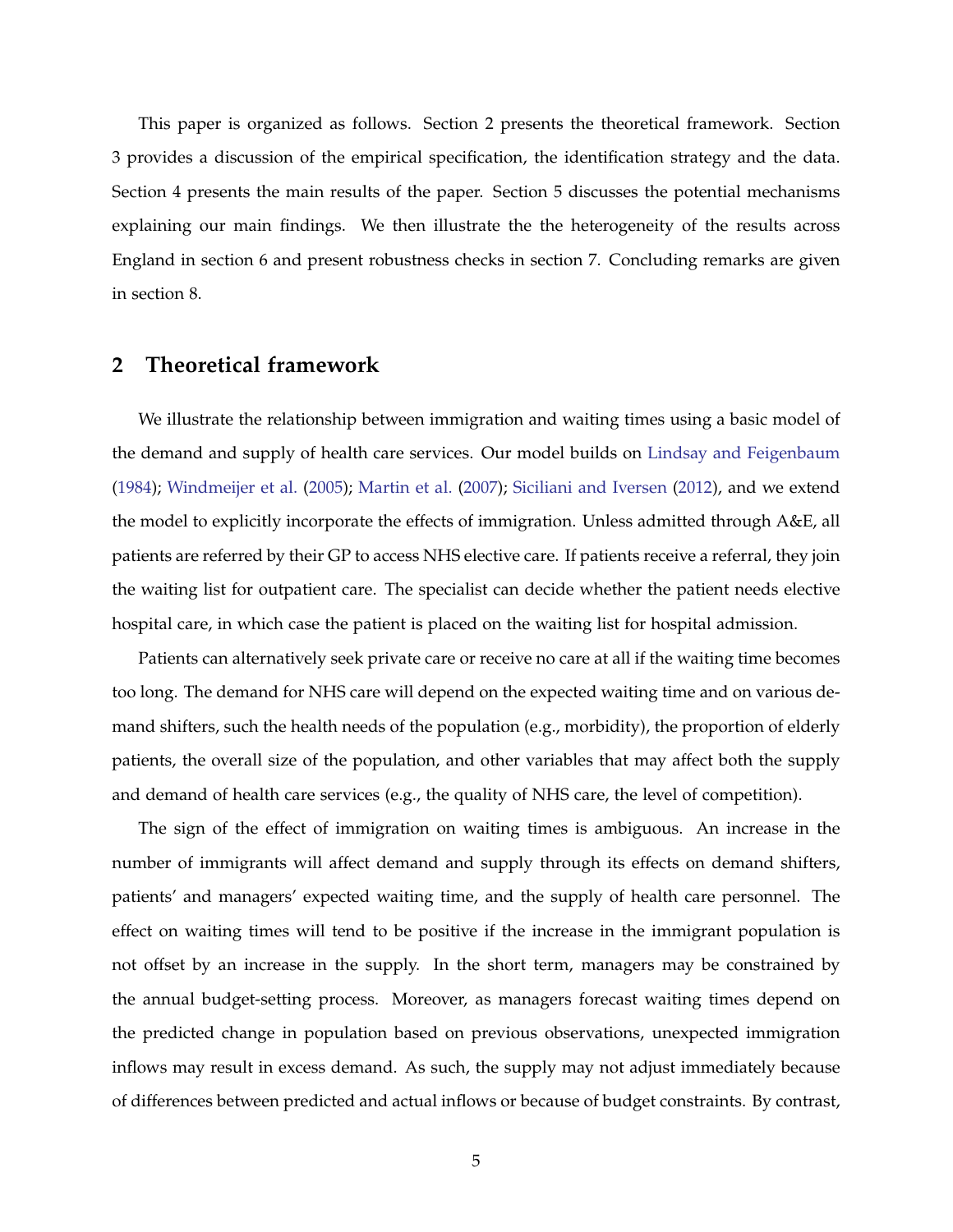the effect could be negative if the supply increases more than the actual demand for health care services. This may occur if immigration leads natives to move to and/or seek care in different areas or in the private sector and if immigrants have a lower incidence of morbidities or, more generally, a lower demand for health care services. If natives with higher incomes are more likely to move (or seek private care) as a response to immigration inflows, one may expect the negative effect of native out-migration on waiting times to be amplified in less deprived areas. One may instead expect larger positive effects of immigration on waiting times in areas where the demand for health care services is less elastic (higher mobility costs) or in areas that attract less healthy immigrants.

Following [Siciliani and Iversen](#page-26-4) [\(2012\)](#page-26-4), we can describe the demand and supply function in the following way:

$$
Y_i^d = \alpha_0 + \alpha_1 w_i + \alpha_2 x_i^d + \alpha_3 z_i + e_i^d \tag{1}
$$

$$
Y_i^s = \beta_0 + \beta_1 w_i + \beta_2 x_i^s + \beta_3 z_i + e_i^s \tag{2}
$$

where  $Y_i^d$  and  $Y_i^S$  are the demand and supply of health care in area *i* and  $w_i$  is the waiting time. Under the equilibrium assumption  $Y_i^d = Y_i^S$ , we can write the waiting time as a function of demand and supply shifters:

$$
w_i = \gamma_0 + \gamma_1 x_i^d + \gamma_2 x_i^s + \gamma_3 z_i + e_i \tag{3}
$$

where

$$
\gamma_0 = \frac{\alpha_0 - \beta_0}{\beta_1 - \alpha_1}, \gamma_1 = \frac{\alpha_2}{\beta_1 - \alpha_1}, \gamma_2 = \frac{-\beta_2}{\beta_1 - \alpha_1}, \gamma_3 = \frac{\alpha_3 - \beta_3}{\beta_1 - \alpha_1}.
$$

We can adapt this framework to analyze the effects of immigration as an exogenous shock to the demand for health care services. Formally,

$$
w_{it} = \lambda_0 + \lambda_1 IMM_{it} + \lambda_2 X_{d,it} + \lambda_3 X_{s,it} + \lambda_4 Z_{it} + \mu_i + \eta_t + e_{it}
$$
\n<sup>(4)</sup>

where  $w_{it}$  is the average waiting time in local area  $i$ ,  $\lambda_1$  captures the effect of an increase in the number of immigrants living in local area *i* on waiting times,  $\lambda_2$  ( $\lambda_3$ ) are the parameters associated with a vector of variables controlling for other demand (supply) shifters, *λ*<sup>4</sup> captures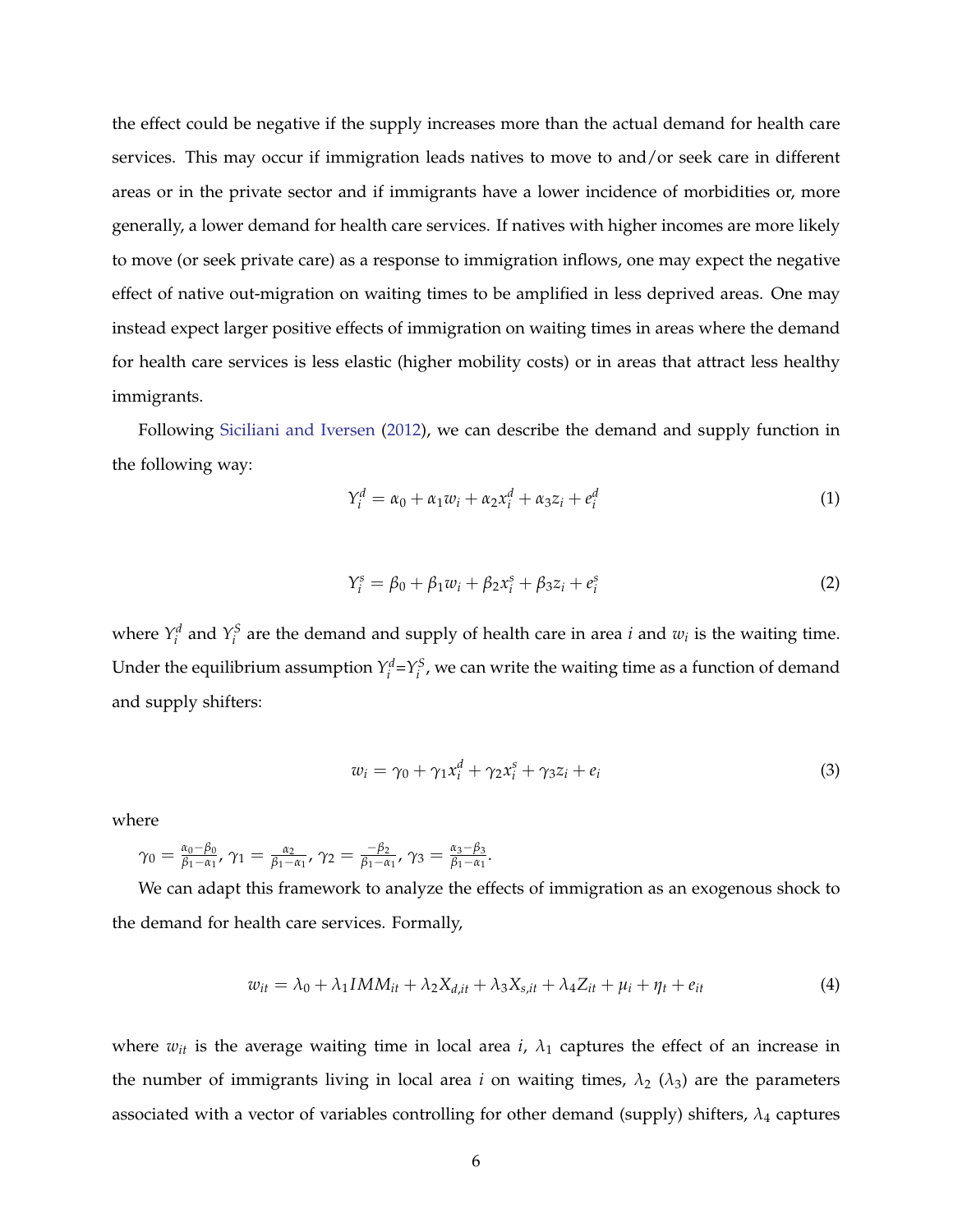the effects of variables affecting both the supply and demand for health care services, and  $\mu_i$  and *η<sup>t</sup>* are the health local area and time fixed effects.

## **3 Data and Empirical Specification**

#### **3.1** *Data*

Data on waiting times are extracted from the HES database provided by the HSCIC. The HES dataset includes patients treated by the publicly funded NHS in England. The HES database is a record-based system that covers all NHS trusts in England, including acute hospitals, primary care trusts and mental health trusts. We extracted data on waiting times and basic population demographics from the HES at the LSOA level. LSOAs were designed to improve the reporting of small-area statistics and are constructed from groups of output areas. England is divided into 32,483 LSOAs with a minimum population of 1,000 inhabitants and a maximum of 3,000 inhabitants.

The HES dataset provides counts and time waited for all patients referred or admitted to a hospital (inpatients, outpatients and A&E). For outpatients and inpatients, we restrict the analysis to first admissions and exclude maternity data. Data on waiting times for outpatients and elective care are available for the entire period under analysis (2003-2012), while in the HES dataset, we have data on A&E only since 2007. Waiting times for outpatients are defined as the number of days that a patient waits from the referral date to the appointment with the specialist; waiting times for elective care are defined as the period between the date of the decision to admit and the date of actual admission. For the A&E department, waiting times are defined as the minutes from a patient's arrival in the A&E room and the decision of transfer, admission or discharge the patient. We calculate the average waiting time for outpatients, elective care and A&E by the LSOA of patients' residence. Note that in England, to access an NHS specialist, individuals must obtain a referral from their GP. Until 2015, although patients had the the right to choose a GP practice, for most people, this choice was limited to a practice near where they lived, as the GP surgeries could refuse to register the patient if he resided outside the practice boundaries.<sup>[1](#page-6-0)</sup> Until

<span id="page-6-0"></span><sup>&</sup>lt;sup>1</sup>Since January 5, 2015, all GP practices in England are free to register new patients who live outside their practice boundary area. See also <http://www.nhs.uk/choiceintheNHS/Yourchoices/GPchoice/Pages/ChoosingaGP.aspx.>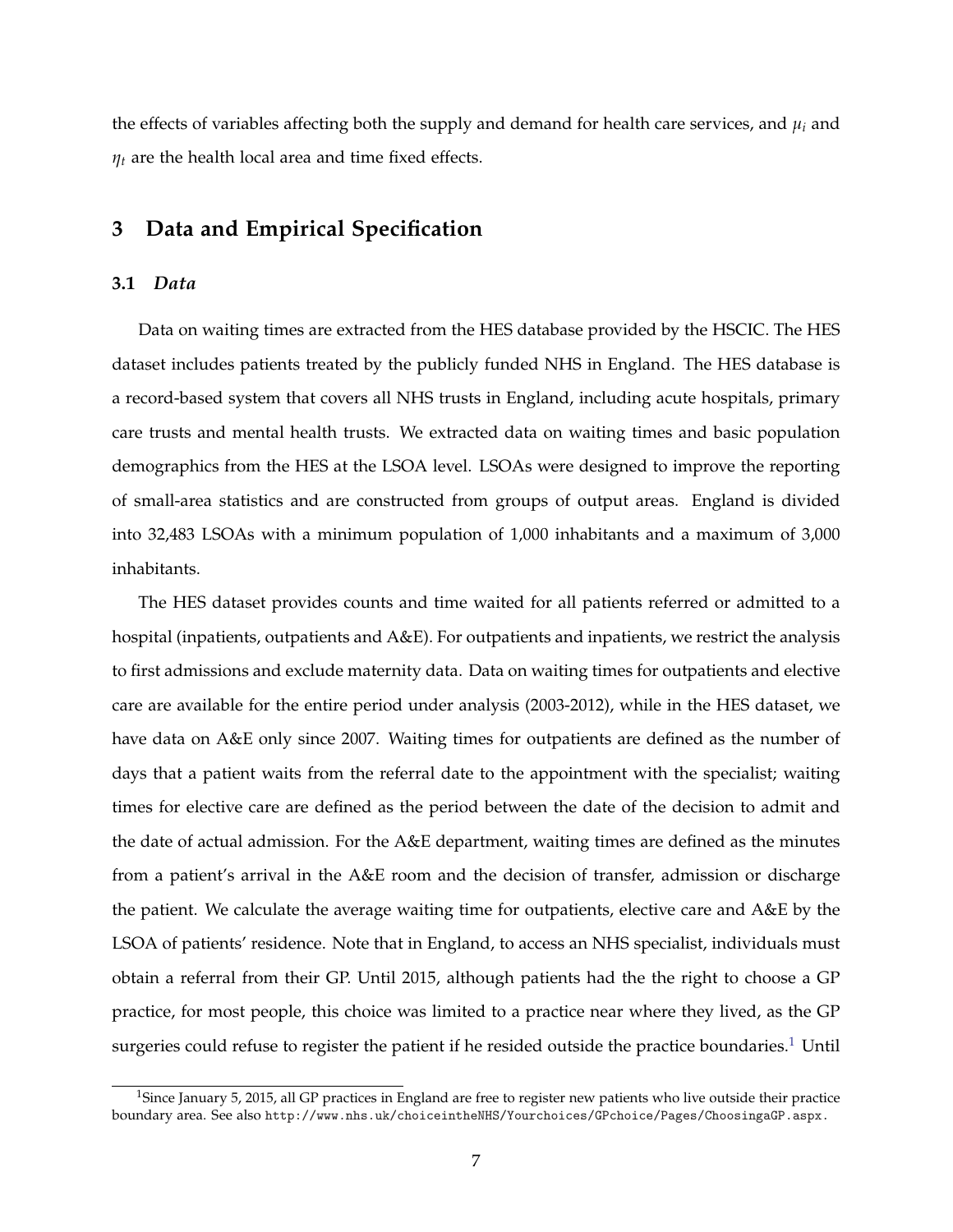2006, patients had no choice in their hospital when seeking a referral to see a specialist; the GP would decide for the patient. Since January 2006, NHS patients can choose between 5 hospitals. However, the evidence suggests that patients have strong preferences for short distances and that, on average, patients did not travel any farther and were not less likely to choose the closest hospital after the 2006 reform [\(Gutacker et al.,](#page-25-5) [2015;](#page-25-5) [Gaynor et al.,](#page-24-7) [2012b\)](#page-24-7). As noted by [Dixon and](#page-24-8) [Robertson](#page-24-8) [\(2011\)](#page-24-8), despite the increased choice and the provision of information on differences in the quality of care between hospitals, patients tend to be loyal to their local providers. For instance, [Beckert et al.](#page-23-3) [\(2012\)](#page-23-3) show that patients traveled, on average, just over 12 km for a hip operation in 2008-2009.

In addition, we use data at the primary care trust (PCT) level from the HES and HSCIC databases on the supply side, including information on the number of GPs, the number of GP practices, the number of specialists, the ratio of occupied beds in the PCT hospitals, the annual NHS expenditure and the number of doctors with a foreign degree. Using these variables, we can partially account for time-varying changes in the NHS supply at the PCT level. PCTs were largely administrative bodies responsible for commissioning primary, community and secondary health services from providers until 2013. As of October 1, 2006, there were 152 PCTs in England, with an average population of just under 330,000 per trust. After these changes, approximately 70% of PCTs were coterminous with local authorities having social service responsibilities, which facilitated joint planning. PCTs were replaced by clinical commissioning groups on March 31, 2013, as part of the Health and Social Care Act of 2012.

We use information on the immigrant population by local authority and year drawn from the special license of the UK LFS between 2003 and 2012. We define immigration based on country of birth and pool quarters for each year. The LFS is the largest household survey in the UK and consists of a sample of approximately 40,000 households (100,000 individuals) per quarter. Even with its large size, concerns could arise regarding the accuracy with which this survey measures the size of the immigrant stock at smaller geographical levels (even when data are pooled across quarters for a given year). Therefore, as a robustness check, we also use data from NINO registrations of overseas nationals from the Department for Work and Pensions (see Section [7](#page-21-0) and the Data Appendix).

The merged sample includes 32,483 LSOAs, 141 local authorities, 150 PCTs, and 16 regions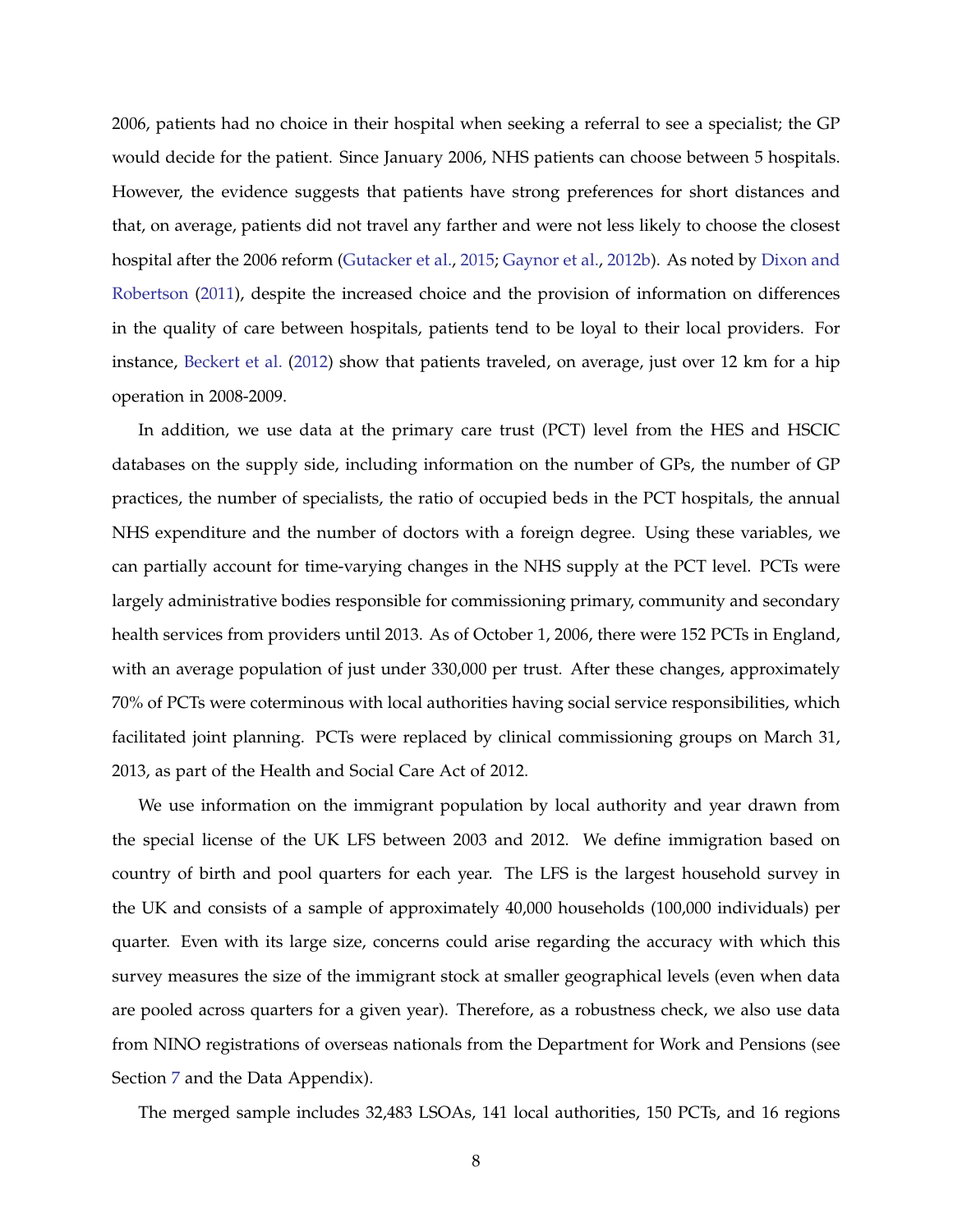of residence in England. Each LSOA belongs to a given PCT and a given local authority. In our sample, 127 PCTs (90%) are coterminous with local authorities.

Table [1](#page-32-0) presents the summary statistics on waiting times, the immigrant share of the population and a vector of variables affecting the demand and supply of health care services. For the 2003-2012 period, the average waiting time for outpatients was 47 days, while that for inpatients was 70 days. The average waiting time for A&E was 52 minutes.

The native population of the UK has remained relatively stable for the last decade. In contrast, the foreign-born population increased continuously over the same period, with a sharp increase in individuals born in other EU countries. Figure 1 shows the growth in the foreign-born share of the population of England between 2003 and 2012. During that period, the foreign-born share of the working-age population increased from 9% to 13%. The EU expansion induced a sharp increase in the number of recent immigrants–defined as foreign-born people who have been living in the UK for 5 years or less–from 2% to 4% of the population [\(Rienzo and Vargas-Silva,](#page-26-5) [2012\)](#page-26-5). Another indicator of the growth in the migrant population is the trend in new immigrant GP registrations. As shown in Figure 2, new immigrant GP registrations as a share of the total population in England increased from 0.9% in 2004 to 1.15% in 2010.

Waiting times decreased for outpatients and elective care between 2003 and 2012 and for A&E between 2007 and 2012, as reported in Figure [3.](#page-29-0) This outcome is partly the result of NHS policies implemented during this period. The NHS Plan in 2000 shifted the focus from the size of the waiting list to the maximum waiting times experienced by patients. In particular, the government adopted an aggressive policy of targets. The maximum wait for inpatient and day-case treatment was reduced from 18 to 6 months, while the maximum wait for an outpatient appointment was reduced from 6 to 3 months. Targets were coupled with the release of information on waiting times at the hospital level and strong sanctions for poorly performing hospital managers. These changes led to a significant reduction in the percentage of patients waiting at various points of the distribution of waiting times [\(Propper et al.,](#page-26-8) [2008b\)](#page-26-8). However, as shown in Figure 3, there has been an increase in waiting times for elective care since 2008 (see also [Appleby et al.](#page-23-4)  $(2014)$ ).<sup>[2](#page-8-0)</sup>.

<span id="page-8-0"></span>Finally, we also use data on health status, self-reported disability and health care use from

<sup>&</sup>lt;sup>2</sup>For a more detailed analysis of recent trends in NHS waiting times, see also the  $\frac{1}{2}$  Department of Health Report: https://www.nao.org.uk/wp-content/uploads/2014/01/ 2014 Department of Health Report: [https://www.nao.org.uk/wp-content/uploads/2014/01/](https://www.nao.org.uk/wp-content/uploads/2014/01/NHS-waiting-times-for-elective-care-in-England.pdf) [NHS-waiting-times-for-elective-care-in-England.pdf](https://www.nao.org.uk/wp-content/uploads/2014/01/NHS-waiting-times-for-elective-care-in-England.pdf).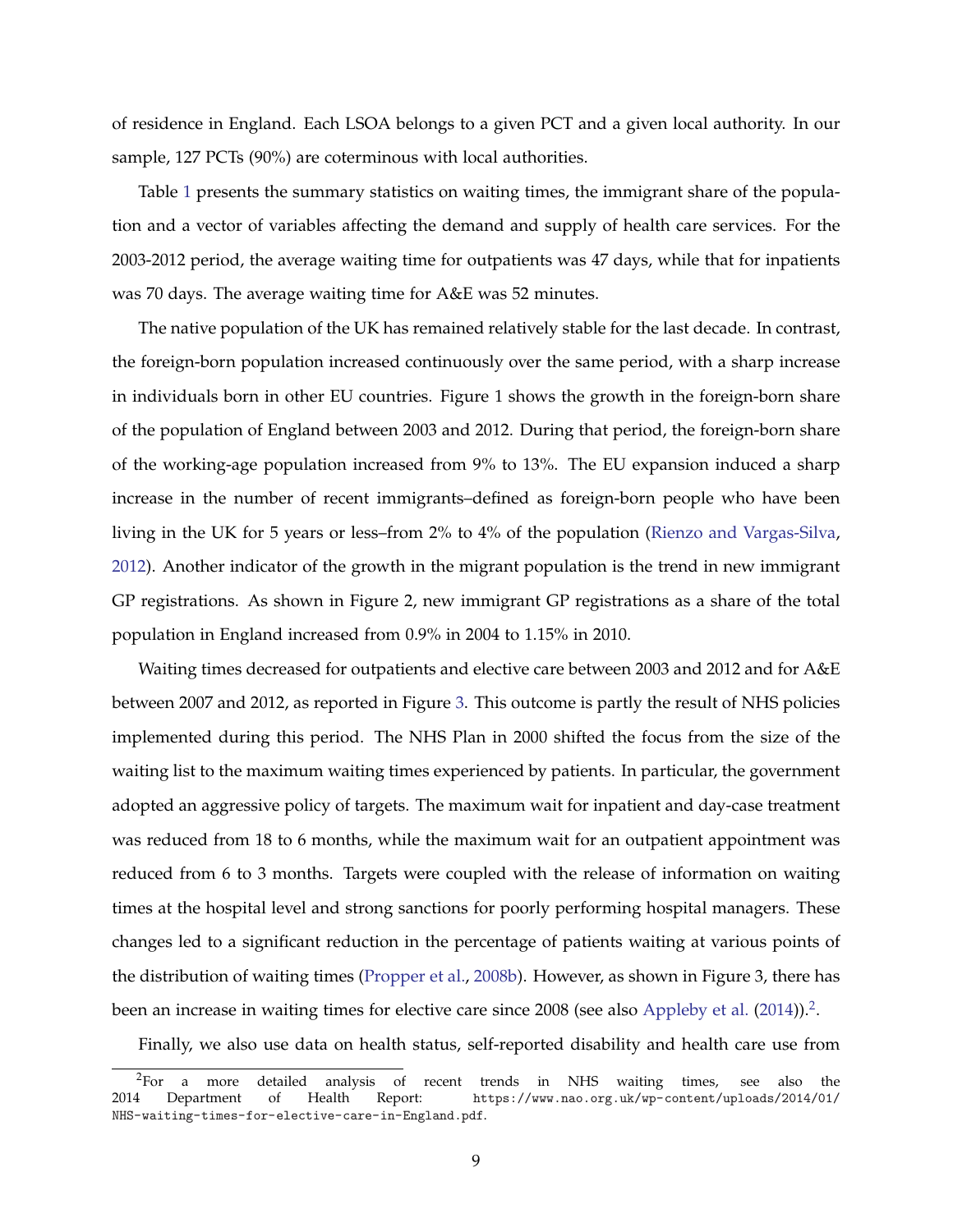the Labor Force Survey, Understanding Society and General Household Survey (see the Data Appendix).

#### **3.2** *Identification Strategy*

To identify the effect of immigration on NHS waiting times, we exploit variation over time in the share of immigrants living in a local authority between 2003 and 2012. In our baseline specification, we estimate the following model:

$$
w_{it} = \alpha + \beta S_{lt} + X_{it}' \gamma + Z_{pt}' \lambda + \mu_p + \eta_t + \epsilon_{it}, \tag{5}
$$

where *wit* is the average waiting time (for outpatients, elective care, or A&E) in LSOA *i* belonging to the PCT  $p$  at time  $t$ ;  $S_{lt}$  is the share of immigrants in local authority  $l$  at time  $t$ ;  $X'_{it}$  is a vector of time-varying LSOA characteristics (index of deprivation and rural indicator);  $Z'_{pt}$  is a vector of time-varying characteristics at the PCT level, and  $\mu_p$  and  $\eta_t$  are PCT and year fixed effects, respectively; and  $\epsilon_{it}$  captures the residual variation in waiting times.<sup>[3](#page-9-0)</sup> To capture time-invariant characteristics that may be correlated with both waiting times and immigration inflows we control for PCT fixed effects. PCTs are the health administrative areas responsible for commissioning primary, community, and secondary health services from providers. The capacity of the nearest hospital is likely to determine the average waiting time in a given LSOA. LSOAs served by the same hospitals would therefore share common determinants of waiting times. Thus, we include nearest NHS trust fixed effects instead of PCT fixed effects as a robustness check.

The use of geographical variation in the share of immigrants (often called an "area approach") has been criticized by scholars (e.g., [Borjas et al.,](#page-23-5) [1996;](#page-23-5) [Borjas,](#page-23-6) [2003\)](#page-23-6) for two main reasons. First, natives may respond to the impact of immigration on a local area by moving to other areas. This is important in our study because healthier natives may be more likely to migrate. Following [Borjas et al.](#page-23-5) [\(1996\)](#page-23-5), we test the robustness of our results to a change in the geographical unit using a higher level of aggregation. Furthermore, we analyze the effects of immigration on native internal mobility and examine whether waiting times were affected by native internal

<span id="page-9-0"></span> $3$ As immigration information is available only at the local authority level, we cannot control for LSOA fixed effects in the regression.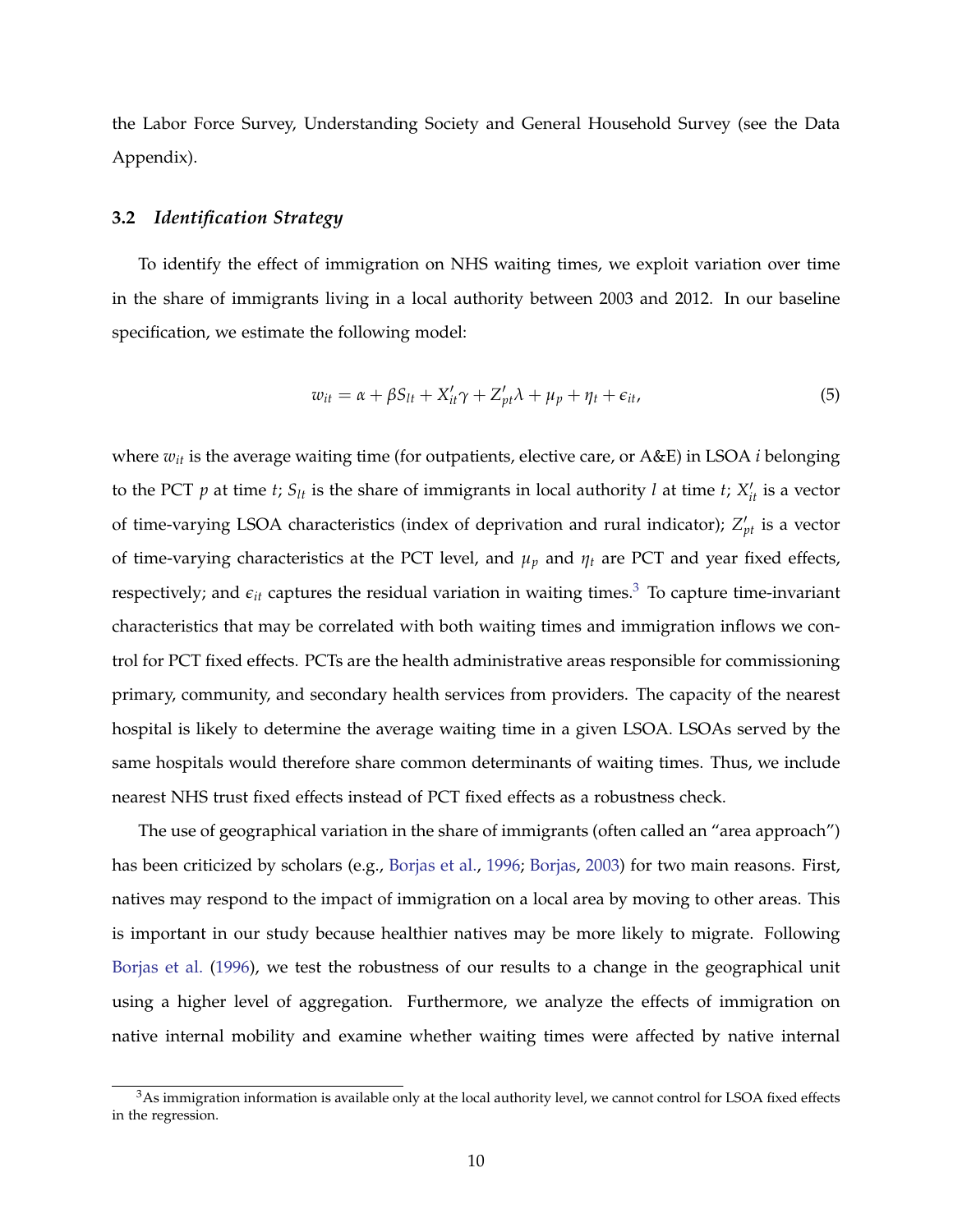inflows across local authorities.

The second critique of the area approach is that immigrants might endogenously cluster in areas with better economic conditions. To address the concern of a local unobserved shock affecting both native and immigrant labor demand, we adopt an instrumental variable approach. Following [Altonji and Card](#page-23-7) [\(1991\)](#page-23-7), [Card](#page-23-8) [\(2001\)](#page-23-8), [Bell et al.](#page-23-1) [\(2013\)](#page-23-1) and Sá [\(2015\)](#page-26-0), we use an instrumental variable based on a "shift share" of national levels of immigration into local authorities to impute the supply-driven increase in immigrants in each local authority.

In practice, we exploit the fact that immigrants tend to locate in areas that have higher densities of immigrants from their own country of origin, and we distribute the annual national inflow of immigrants from a given source country across the local authorities using the distribution of immigrants from a given country of origin in the 1991 UK Census. Using the distribution of immigrants in 1991, we reduce the risk of endogeneity because annual immigration inflows across local authorities might be driven by time-varying characteristics of the local authority that are associated with health outcomes.

Specifically, let us define *Fct* as the total population of immigrants from country *c* residing in England in year *t* and *scl*,1991 as the share of that population residing in local authority *l* in year 1991. We then construct  $\hat{F}_{\text{cit}}$ , the imputed population from country *c* in local authority *l* in year *t*, as follows:

$$
\hat{F}_{clt} = s_{cl,1991} * \Delta F_{c,t} + F_{cl,1991} \tag{6}
$$

and the imputed total share of immigrants as follows:

$$
\hat{S}_{lt} = \sum_{c} \hat{F}_{clt} / P_{l,1991}
$$
 (7)

where  $P_{l,1991}$  is the total population in local authority *l* as of 1991. Thus, the predicted number of new immigrants from a given country *c* in year *t* who choose to locate in local authority *l* is obtained by redistributing the national inflow of immigrants from country *c* based on the distribution of immigrants from country *c* across local authorities as of 1991. Summing data for all countries of origin, we obtain a measure of the predicted total immigrant inflow in local authority *l* in year *t*. The variation of  $\hat{S}_{lt}$  is driven only by changes in the imputed foreign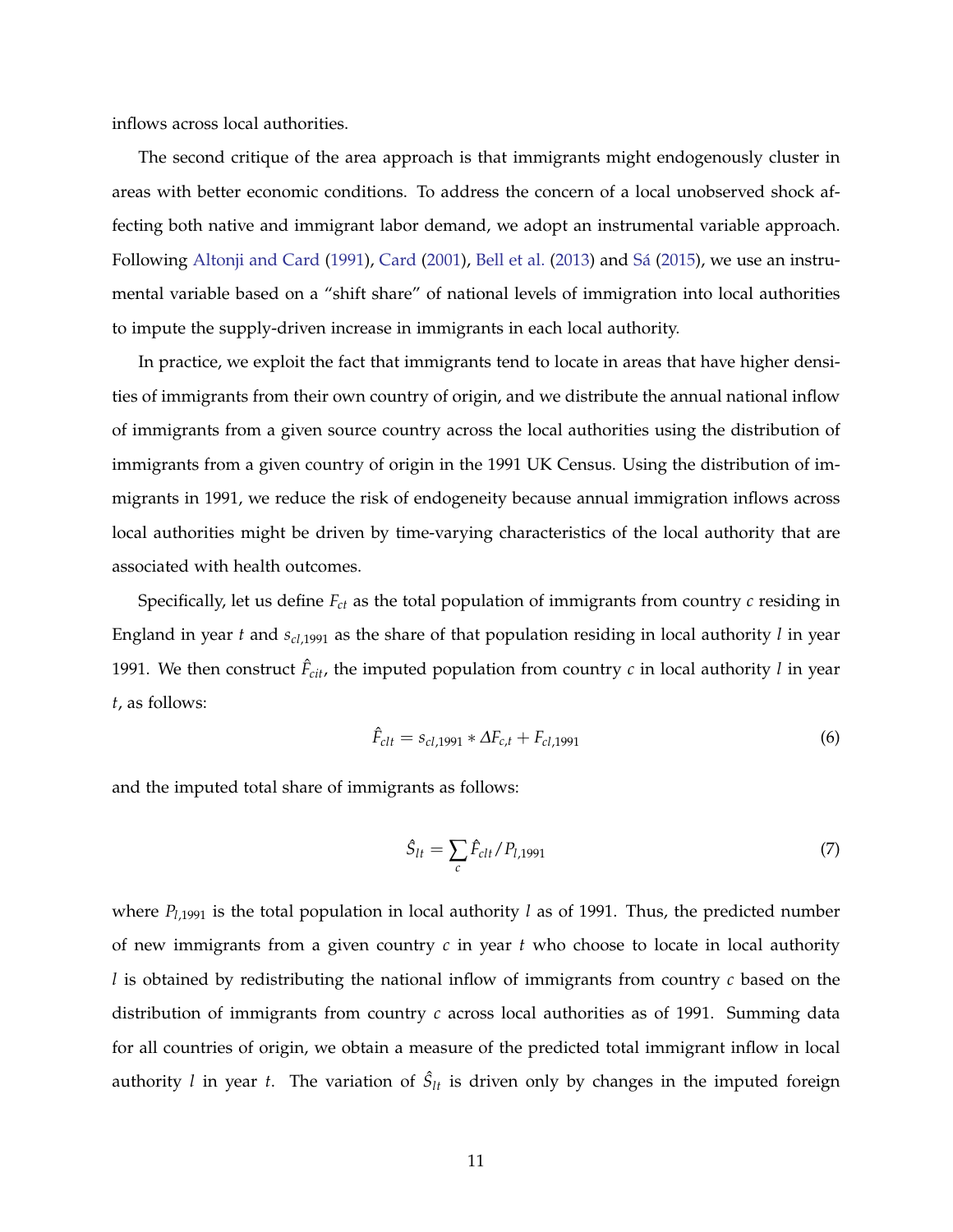population (the denominator is held fixed at its 1991 value) and is used as an instrument for the actual share of immigrants in local authority *l* at time *t* (*Slt*).

One potential threat to the validity of this approach is that the instrument cannot credibly address the resulting endogeneity problem if the local economic shocks that attracted immigrants persist over time. However, this problem is substantially mitigated by including PCT fixed effects and by controlling for time-varying characteristics at the LSOA and PCT levels; thus, we can reasonably assume that past immigrant concentrations are not correlated with current unobserved local shocks that might be correlated with health. Under the assumption that the imputed inflow of immigrants is orthogonal to the local specific shocks and trends in labor market conditions after controlling for PCT and year fixed effects and time-varying characteristics of LSOAs and PCTs, the exclusion restriction holds.

#### **4 Results**

#### **4.1** *Waiting Times for Outpatients*

Table [2](#page-33-0) presents the main results on the effects of immigration on waiting times for outpatients. In column 1, we report the OLS estimate controlling for year and PCT fixed effects. The coefficient is negative and statistically significant. An increase in the stock of immigrants equal to 10% of the initial local authority's population decreases the average waiting time for outpatients by approximately 3 days (6% relative to the mean of the dependent variable). The coefficient becomes non-significant when we include LSOA and PCT time-varying characteristics (column 2). Including the LSOA population (column 3) does not substantially change the results, suggesting that the negative association between immigration and waiting times is not correlated with changes in the LSOA size. $4$ .

To account for the endogeneity of the immigrant distribution across local authorities, we then estimate a 2SLS regression using the typical shift-share instrumental variable approach explained above. In the first-stage regression, the F-statistic (17.11) is above the weak instrument threshold. Column 4 presents the second-stage estimates including only year and PCT fixed

<span id="page-11-0"></span> $4$ Note that including the local authority population rather than the LSOA population yields results that are substantially identical (coef. -0.933, std. err. 0.460)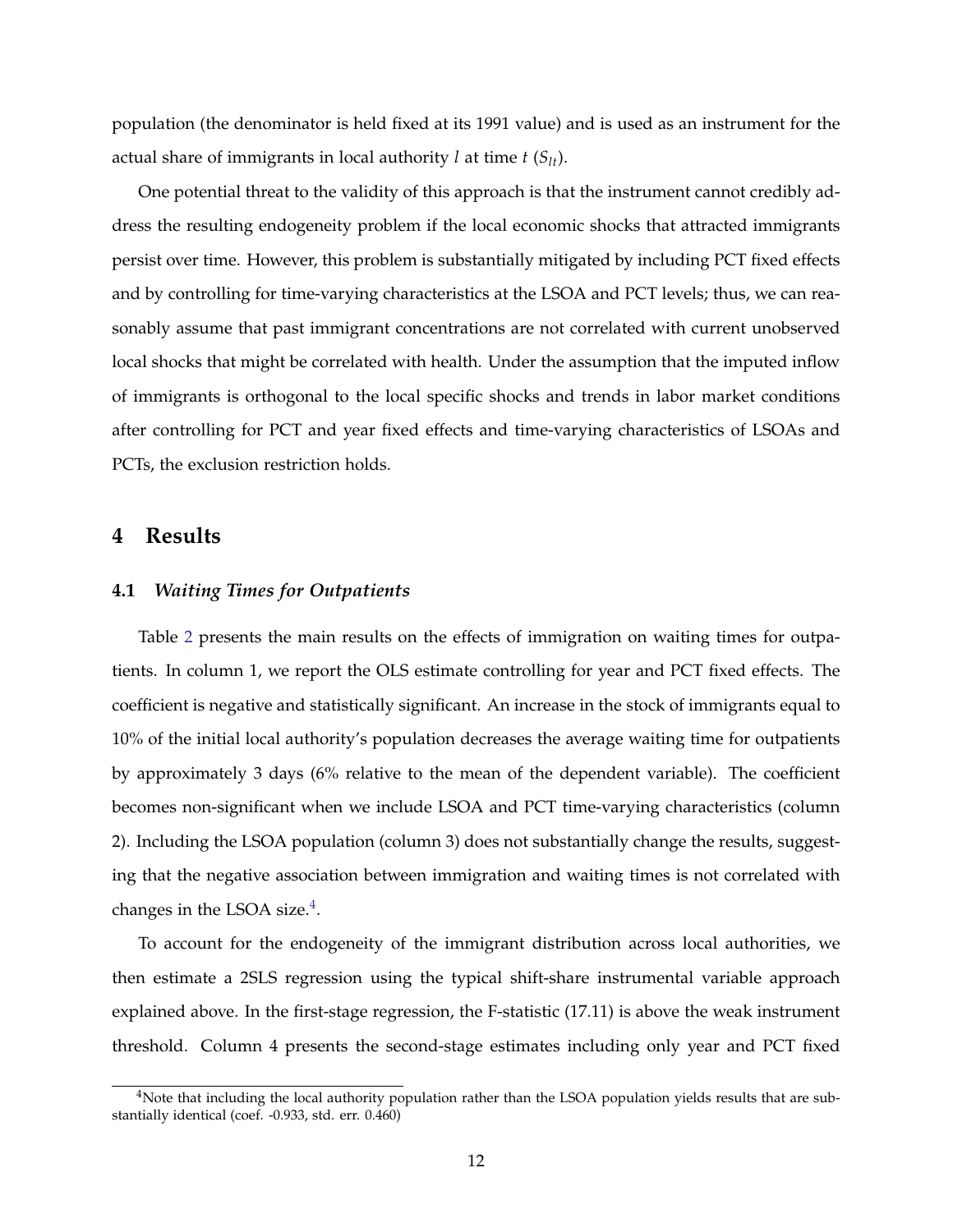effects. The coefficient diminishes by approximately 30% when including LSOA and PCT timevarying characteristics (column 5) but is still negative and significant, suggesting that an increase in the stock of immigrants equal to 10% of the initial local authority's population would reduce the average waiting time for outpatients by approximately 9 days (19% relative to the mean of the dependent variable). [Propper](#page-25-2) [\(1995\)](#page-25-2) estimated that patients would be willing to pay GBP 80 (in 1991 prices)–roughly GBP 150 in 2013 prices–for a reduction of one month in waiting times. If disutility from the waiting list were linear, one could estimate that a 10-day reduction in waiting time would be equivalent to GBP 37.5 in 2013 prices.

Again, including population size (column 6) does not change the results. Overall, these results suggest that immigration was associated with a reduction in the average waiting time for outpatients.

As a robustness check in Table [A.1,](#page-48-0) we replicate the analysis using nearest NHS trust fixed effects instead of PCT fixed effects. The coefficient of our preferred estimate (column 5) is smaller– but not statistically different–than the one reported in Table [A.1,](#page-48-0) suggesting that an increase in the stock of immigrants equal to 10% of the initial local authority's population would reduce the average waiting time for outpatients by approximately 6 days (13% relative to the mean of the dependent variable).

#### **4.2** *Waiting Times in Elective Care*

In Table [3,](#page-34-0) we examine the effects of immigration on waiting times for elective care. The OLS estimate reported in column 2, which includes LSOA time-varying characteristics, year and PCT fixed effects, suggests that immigration is negatively associated with waiting time for elective care. An increase of 10 percentage points in the immigration share is associated with a 5-day reduction in the average waiting time for elective care (a 7% reduction relative to the average waiting time for elective care observed in the sample). However, the 2SLS estimate presented in column 4 is positive and non-significant, and the point estimate suggests a relatively small effect (+2% relative to the mean).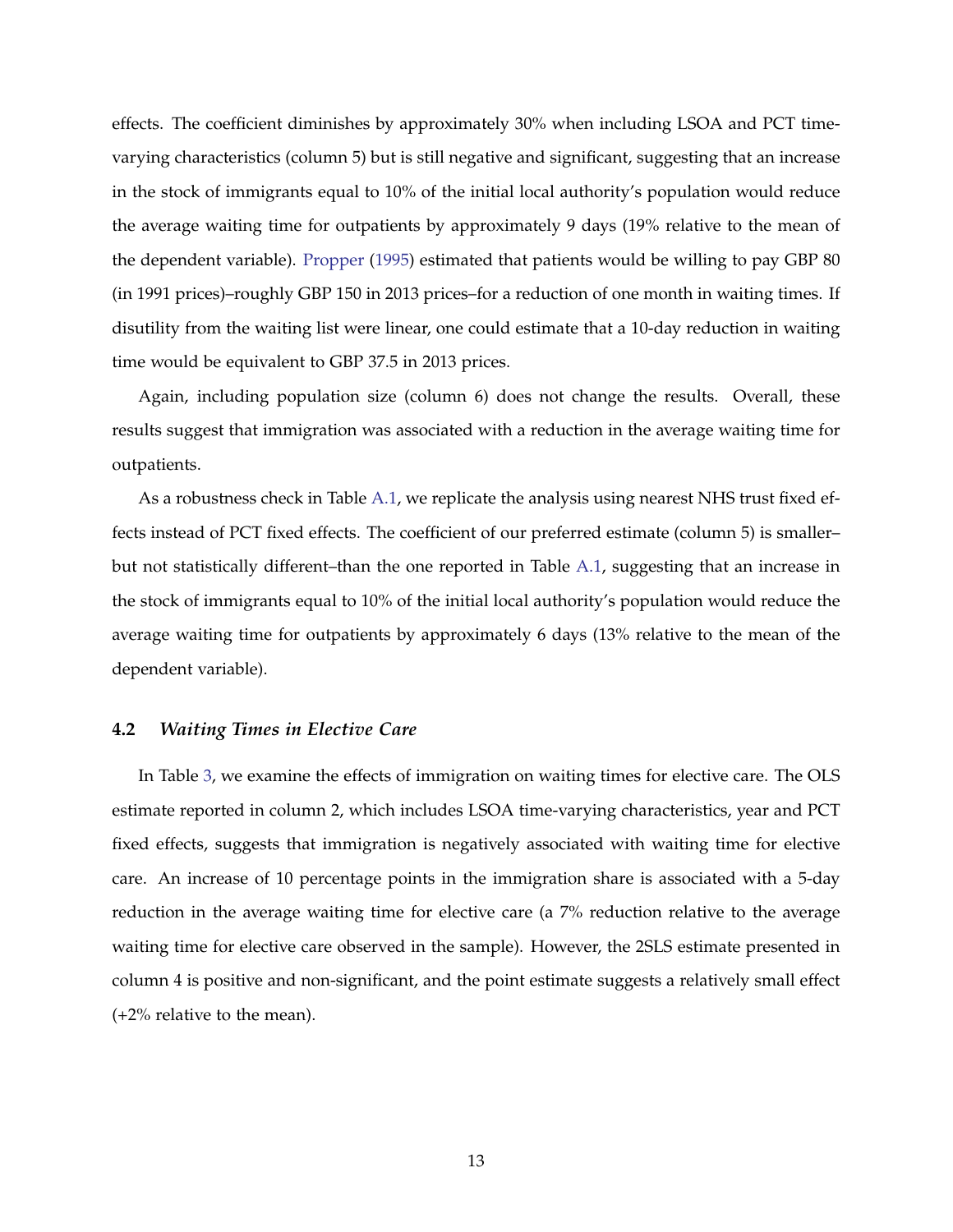#### **4.3** *Waiting Times in A&E*

Table [4](#page-35-0) illustrates the effects of immigration on waiting times for A&E. Unfortunately, at the LSOA level, we have information only for the years 2007-2012. There is no evidence that immigrants have an effect on A&E waiting times. The OLS estimates are negative and nonsignificant. The 2SLS estimate (column 4) is positive but is estimated imprecisely. The point estimates are small (waiting times are reported in minutes). However, these results should be interpreted with caution because the analysis does not include the 2003-2006 period, in which immigration from A8 countries to the UK surged.

## **5 Potential Mechanisms**

The model presented above suggests that immigration may reduce waiting times by two main channels. Immigration may increase native internal mobility (see  $S\acute{a}$  [\(2015\)](#page-26-0)). If immigration leads natives to move to different local authorities, the population size in the local authority may not change, and the health care demand may not increase. Moreover, natives may also seek care in the private sector, thus decreasing the pressure on local authorities where immigration is surging. At the same time, recent immigrant cohorts are relatively young and healthy upon arrival because of the "healthy immigrant effect" [\(Kennedy et al.,](#page-25-6) [2014\)](#page-25-6), suggesting that these immigrants may demand less care than what the NHS predicted [\(Wadsworth,](#page-26-1) [2013;](#page-26-1) [Steventon and Bardsley,](#page-26-2) [2011\)](#page-26-2). If immigrants are healthier and/or less likely to seek care, then waiting times may decrease even if the supply did not adjust.

To understand the possible mechanisms behind the negative effect of immigration on waiting times, we examine how immigration affected internal mobility and morbidity rates with respect to local authorities in England.

#### **5.1** *Native mobility*

[Hatton and Tani](#page-25-7) [\(2005\)](#page-25-7) and Sá [\(2015\)](#page-26-0) analyze the displacement effects of immigration in the UK. [Hatton and Tani](#page-25-7) [\(2005\)](#page-25-7) find that for every 10 immigrants arriving in a region, 3.5 natives leave and move to other regions. Using the UK LFS and focusing on the working-age population,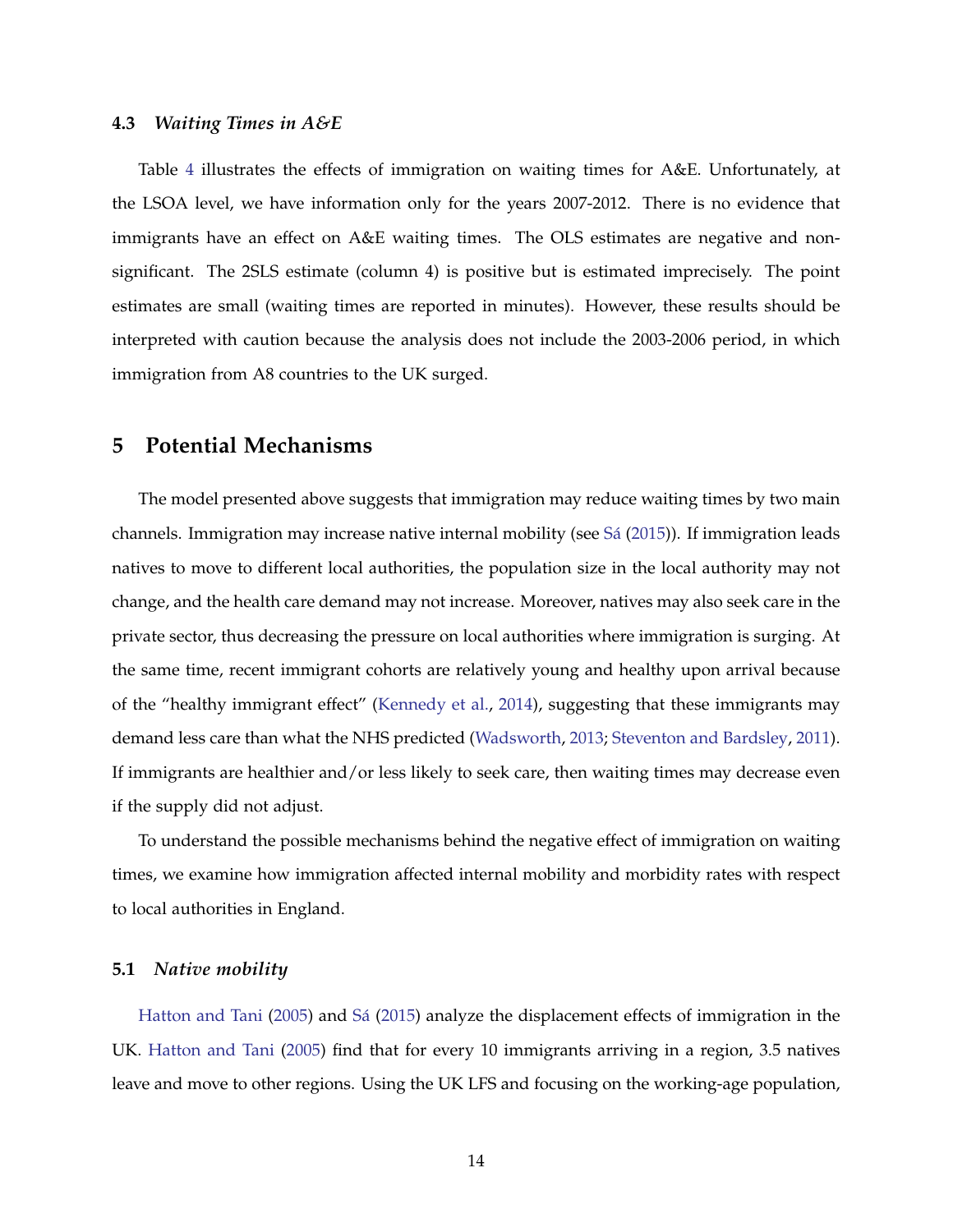[Sa´](#page-26-0) [\(2015\)](#page-26-0) finds even larger effects, suggesting a 1-to-1 immigrant-native displacement. In Table [5,](#page-36-0) we replicate the same analysis of [Sa´](#page-26-0) [\(2015\)](#page-26-0) focusing on the population 15 years of age and older.<sup>[5](#page-14-0)</sup> As we are interested in the effects of immigration on the NHS, it is important for us to consider the effects on the elderly, who represent an important share of the demand for health care services.

Exploiting LFS information on residence in the previous year, we analyze the response of the native population to immigration in our examination of in-migration and out-migration rates. Following Sá [\(2015\)](#page-26-0), we classify natives as having moved out of local authority *l* if they lived in local authority *i* in the previous year (*t* − 1) and currently, in year *t*, live in a different local authority. We then define the out-migration rate as the number of natives who moved out of local authority *l* divided by the native population of local authority *l* in year *t*. Similarly, we classify natives as having moved into local authority *l* if they live there in year *t* and were living in a different local authority in the previous year. We compute the in-migration rate as the ratio of the the number of natives who moved into local authority *l* to the native population of *l* in year *t* − 1. The out-migration rate is simply the difference between the out-migration and in-migration rates.

To examine the effect of immigration on native out-migration, in-migration and net outmigration rates, we estimate the following equation:

$$
mobility_{lt} = \beta \Delta FBlt / Pop_{lt-1} + \phi_t + \rho_l + \epsilon_{lt}
$$
\n(8)

The dependent variables are the native out-migration, in-migration or net out-migration rate. The coefficient  $\beta$  captures the change in mobility rates generated by an immigration increase equal to 1% of the local authority population. As the mobility of natives is affected by many factors that may also be correlated with the immigrant inflow in a local area, we adopt the instrument based on historical settlement patterns of immigrants to address the endogeneity concern.

Overall, our results are in the same direction as those obtained by Sa<sup> $(2015)$ </sup> and, if anything, suggest an even larger displacement of natives. An increase in the stock of immigrants equal to

<span id="page-14-0"></span> $5$ Information on the local authority of residence in the year before the interview is available in the LFS since 2004.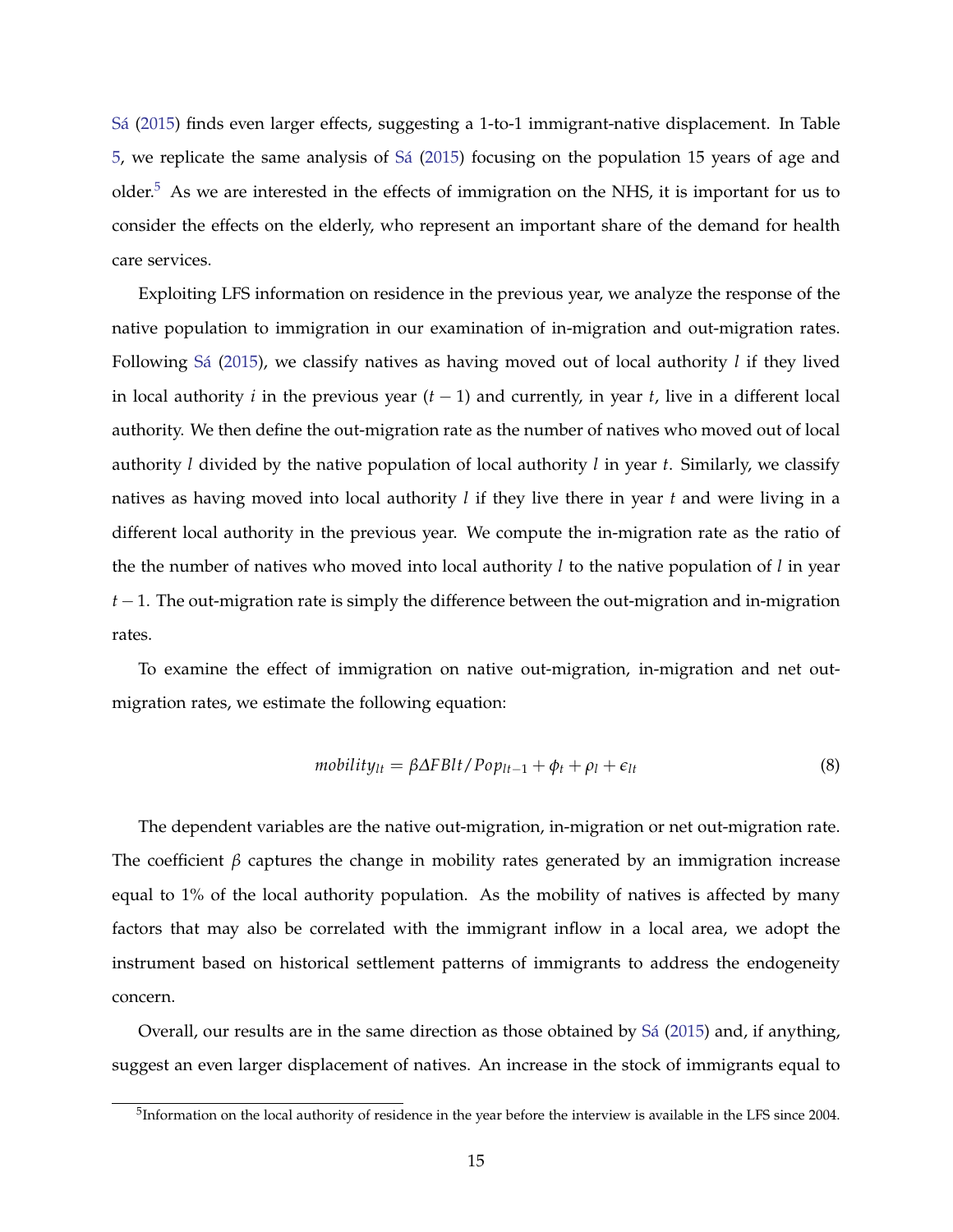1% of the local initial population increases the native out-migration rate by 16 percentage points and the native in-mobility rate by 6.2 percentage points. As a result, native net out-migration rate increases by 9.7 percentage points. $6$  These results confirm that immigration leads natives to move to different areas. This also explains why we find no differences in the effect of immigration on waiting times when we include population size as a control variable.

Native out-migration in response to immigration may increase demand for health care services in the local areas to which natives move. As shown in Table [6](#page-37-0) (column 1), an increase of 1 percentage point in the native population relative to the resident population in the previous year increases the average waiting time for outpatients by approximately 6 days (13% more relative to the mean of the dependent variable). The coefficient diminishes when we include LSOA time-varying characteristics (column 2) and does not change substantially when we control for population size. The effect of native out-migration on waiting times for elective care and A&E is insignificant (not reported).

#### **5.2** *Immigration and Health*

As returns on migration are higher for healthier individuals, immigrants are likely to selfselect migration based on health, along with other dimensions (e.g., education, [Palloni and](#page-25-8) [Morenoff](#page-25-8) [\(2001\)](#page-25-8); [Jasso et al.](#page-25-9) [\(2004\)](#page-25-9); [Giuntella](#page-24-9) [\(2013\)](#page-24-9)). [Kennedy et al.](#page-25-6) [\(2014\)](#page-25-6) show that this is particularly true for less educated immigrants, who have much better health outcomes than the average native person with low education.

The LFS contains questions on whether individuals had a health problem lasting more than 12 months, whether they reported any disability<sup>[7](#page-15-1)</sup>, and whether they had days off work because they were sick or injured in the reference week. Unsurprisingly, we find a positive and significant correlation between the incidence of individuals reporting health problems and disability and waiting times across Englands local authorities. For instance, an increase of 10 percentage points in the share of individuals reporting health problems is associated with a 9.3% increase in average waiting times for outpatients (results are available upon request). By changing the de-

<span id="page-15-0"></span> $6$ Consistent with these results, our findings indicate that an increase in the share of immigrants living in a local authority has no significant effects on the local authority population size.

<span id="page-15-1"></span><sup>&</sup>lt;sup>7</sup>We include both individuals who have a long-term disability that substantially limits their day-to-day activities and those who have a long-term disability that affects the kind or amount of work that they can do.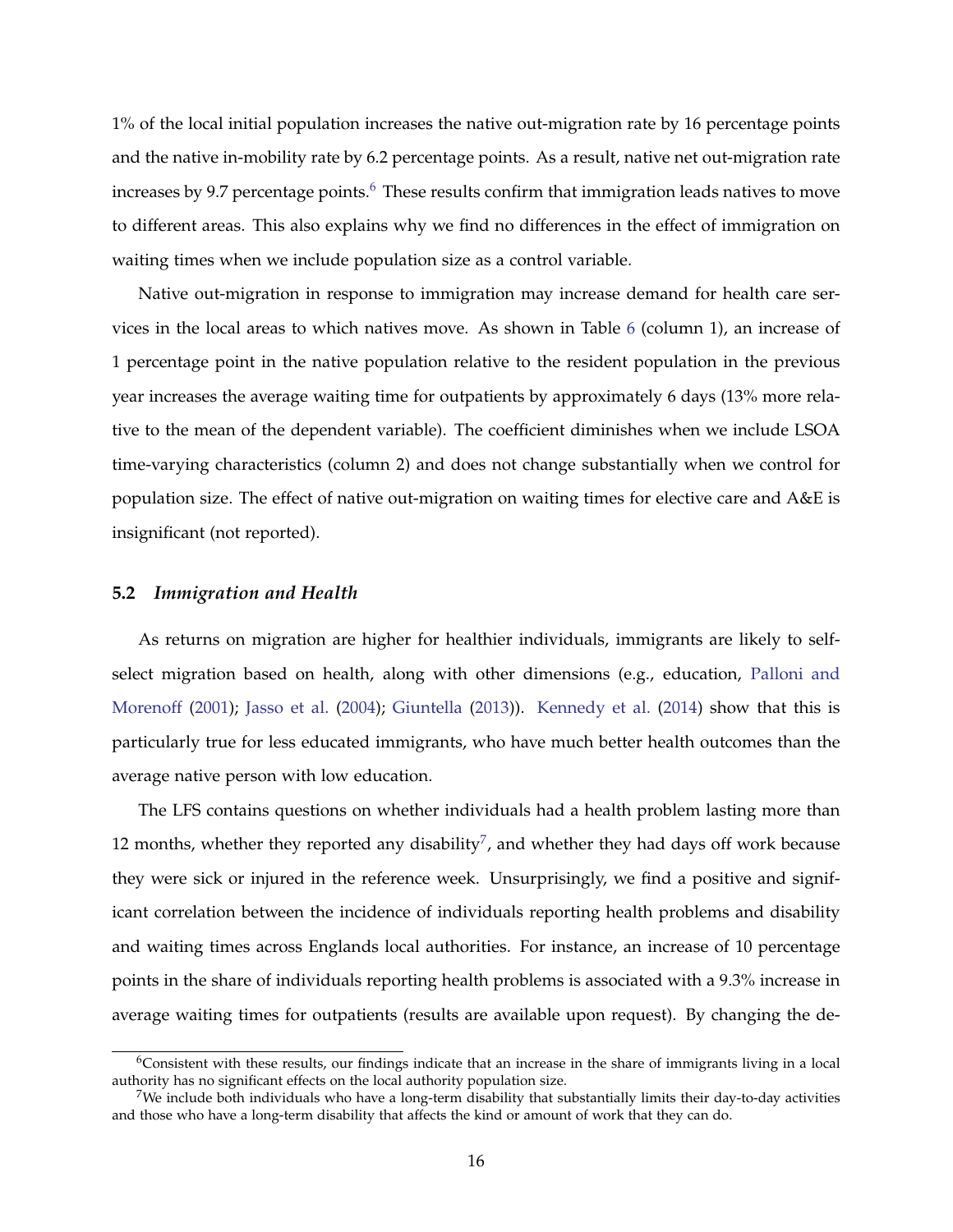mographic composition of the population living in a local area, immigration may affect the share of individuals reporting health problems and disability and thus affect waiting times. To investigate this potential mechanism, in Table [7,](#page-38-0) we analyze immigrant-native differences in health using individual data from the LFS (2003-2012).

Panel A shows that foreign-born individuals are significantly less likely to report any health problem. In particular, the raw difference reported in column 1 shows that immigrants in England are 8 percentage points less likely (than their UK-born counterparts) to report a health problem lasting more than a year. This is equivalent to a 25% difference with respect to the mean of the dependent variable in the sample (32%). The difference becomes smaller when we account for age, education, gender and year fixed effects, indicating a difference of 4.6 percentage points equivalent to 15% of the mean (column 2). The coefficient remains stable when we include local authority fixed effects (column 3). In Panel B, we illustrate the difference in the likelihood of reporting any disability. On average, immigrants are 4.4 percentage points less likely to report any disability (column 1). The coefficient reduces to 2.8 percentage points when we account for sociodemographic characteristics, year fixed effects (column 2), and local authority fixed effects (column 3), revealing a 12% difference with respect to the incidence of disability in the sample (22%). Immigrants are also less likely to take time off because of health problems. The conditional difference reported in column 3 of Panel C shows that foreign-born individuals are 17% less likely to be absent from work because of health problems than their UK-born counterparts. In Table [8,](#page-39-0) we restrict the native sample to individuals who resided in a different local authority in the previous year. The results show that immigrants tend to be healthier than native internal migrants. Consistent with previous literature on the healthy immigrant effect, the advantage is larger among recent cohorts of immigrants (columns 3-6).

These results are also confirmed when we use data from the Understanding Society survey (2009-2014). As shown in Table [9,](#page-40-0) the Understanding Society data suggest that immigrants are less likely to report having a poor health status, any health limitation, or any disability. This is particularly true for immigrants who arrived in England after 2000. The health immigrant advantage still remains when we control for sociodemographic characteristics such as gender, age, education, marital status, occupational category, region of residence, rural status, and year fixed effects. Given these findings, it is unsurprising that immigrants are less likely to use health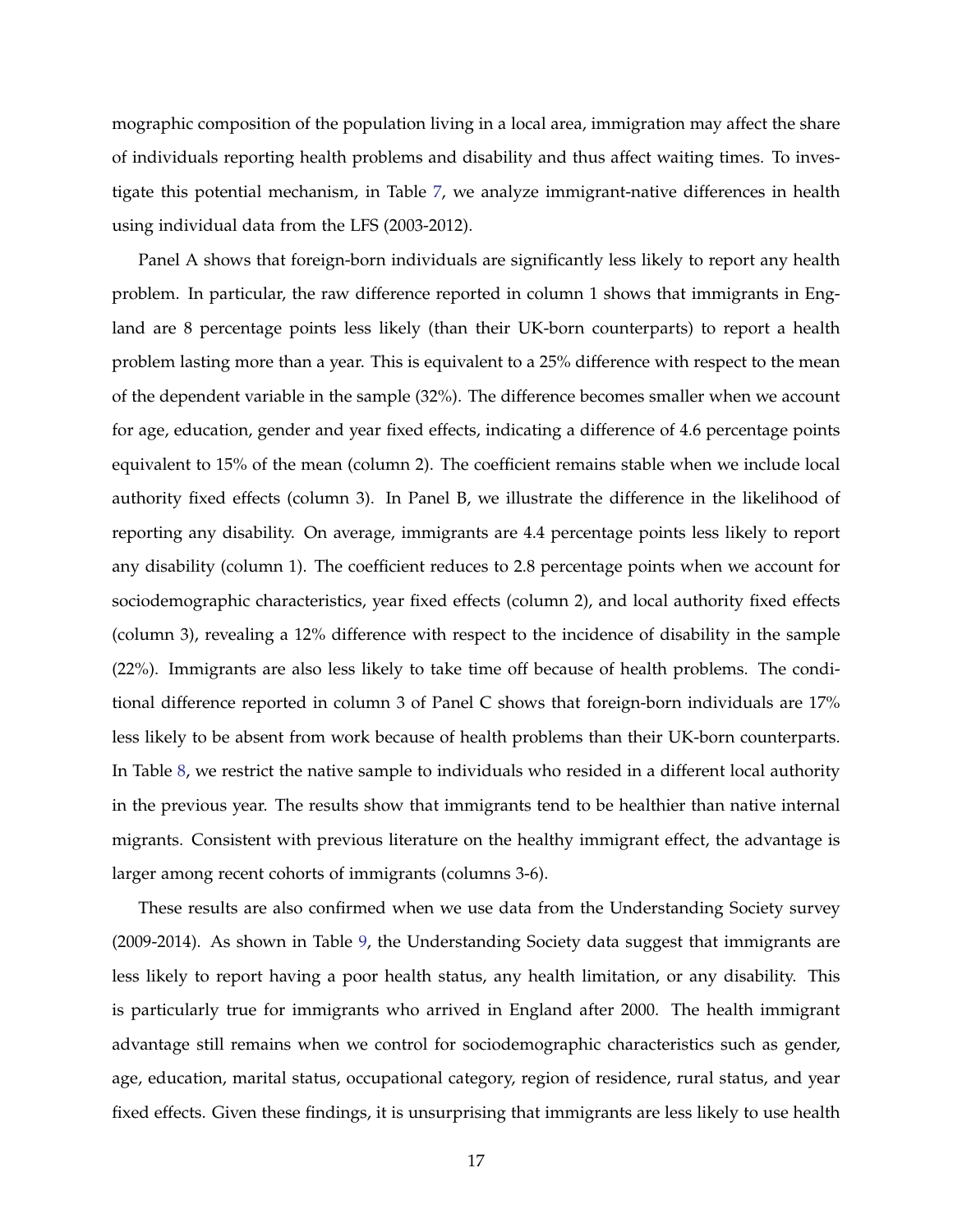care services than natives.

Using the same Understanding Society sample, we also illustrate differences between immigrants and natives in their health care use (see Table [10\)](#page-41-0). Consistent with previous findings by [Wadsworth](#page-26-1) [\(2013\)](#page-26-1) and [Steventon and Bardsley](#page-26-2) [\(2011\)](#page-26-2), we find that recent immigrants are significantly less likely than natives to have consulted a GP and to have received treatment as outpatients or inpatients. Again, the results hold when we control for sociodemographic charac-teristics.<sup>[8](#page-17-0)</sup>

As shown in Panel C in Table [10,](#page-41-0) immigrants are overall more likely to use GP services. This result is driven by earlier cohorts of immigrants. Recent cohorts are, by contrast, less likely than natives to use GP services (column 3-6). $9$  We obtain similar results using the General Household Survey (2002-2006). See Table [A.2](#page-49-0) in the appendix for further details.

#### **5.3 Immigration and the Supply of Health Care**

Thus far, we have focused on the effects of immigration on the demand for care and waiting times. However, immigration may also induce a rightward shift in supply, as many doctors and nurses come to the UK from overseas, increasing the supply of health care personnel. In this section, we analyze how immigration affects the supply of health care services by focusing on the number of GPs, the number of GPs who graduated abroad, specialists, GP practices, the ratio of occupied hospital beds to the population, and average NHS expenditure.

The results presented in Table [11](#page-42-0) reveal no evidence of a significant association between immigration and the health care supply across England. As the NHS supply may not adjust immediately to immigration, we also replicate the same estimates using a model with long differences (between years t and t-3) and confirm the lack of any significant effect on the supply side at the local level.<sup>[10](#page-17-2)</sup> Consistent with these results, using data on individual occupations from the LFS 2003-2012, we find no evidence of a significant relationship between immigration and

<span id="page-17-0"></span> $8$ [Dustmann and Frattini](#page-24-1) [\(2014\)](#page-24-1) estimate that immigrants from the European Economic Area (EEA), particularly immigrants from countries that joined the EU in 2004, made a positive fiscal contribution. Our results suggest that their estimates may be downward biased because they estimate the proportion of health services expenditure attributable to each group based on the groups age structure, yet we show that immigrants are healthier than natives in their same age group even after controlling for socioeconomic status and education.

<span id="page-17-1"></span> $9$ Note that information on doctor and hospital services is available only in the 4th wave of the Understanding Society survey.

<span id="page-17-2"></span><sup>&</sup>lt;sup>10</sup>The results are available upon request.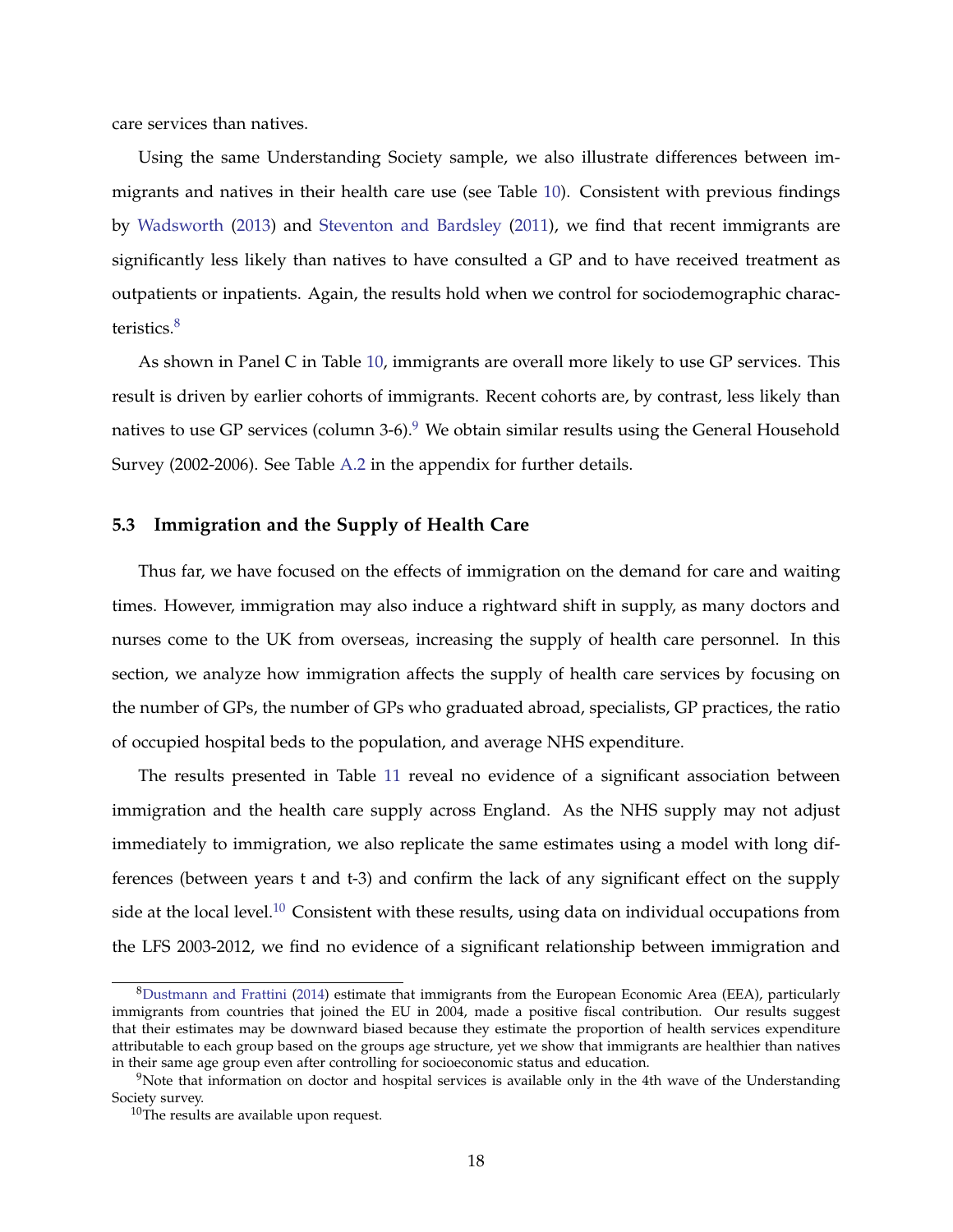the proportion of health care professionals and nurses in the population. Furthermore, when including the number of GPs, health care professionals and nurses in our main regression on waiting times, we find that the coefficient is not substantially affected.<sup>[11](#page-18-0)</sup>

While the NHS is strongly dependent on foreign-trained doctors and foreign health care professionals, the lack of a significant association between immigration and the supply of health care may have several explanations. First, the large majority of immigrants do not work in the NHS, and this could affect the correlation between the share of immigrants and the staff size across local authorities. Indeed, using LFS data (2003-2012), only 7% of the working-age immigrant population works in professional health care occupations, including medical doctors, dentists, pharmacists, nurses and midwives. Second, the vast majority of foreign-born health care professionals are concentrated in a few areas (e.g., London, Oxford), as local authorities with the highest provision of doctors and nurses are those with major cities/urban centers along with medical schools and teaching hospitals [\(Yar et al.,](#page-26-9) [2006;](#page-26-9) [Shutes,](#page-26-10) [2011\)](#page-26-10). Third, many new immigrants working in the NHS could be substituting for natives or other immigrants and may not necessarily increase the supply of NHS staff. It is also important to note that an increase in the number of GPs or practitioners may not necessarily reduce waiting times [\(Silvester et al.,](#page-26-11) [2004;](#page-26-11) [Devlin et al.,](#page-24-10) [2002\)](#page-24-10). Previous studies analyzing the association between waiting lists and supply measures such as the number of consultants, the number of beds and hospital expenditure have found no clear pattern [\(Cullis et al.,](#page-24-5) [2000\)](#page-24-5). Finally, there is evidence that while NHS increased the number of qualified doctors and nurses during the 2002-2012 period, the productivity of consultants specialists decreased over this period [\(Bohmer and Imison,](#page-23-9) [2013\)](#page-23-9).

## **6 The Heterogeneous Impact of Immigration Across Local Authorities**

The extent of immigrant health selectivity is likely to differ among local authorities in Eng-land. Figure [4](#page-30-0) shows that both natives and immigrants in more deprived areas are more likely

<span id="page-18-0"></span> $11$ Immigrants represent a large and growing share of care workers in the UK who provide home care services for elderly natives [\(Shutes,](#page-26-10) [2011\)](#page-26-10). While home care workers are unlikely to have any direct effect on waiting times, they may affect population access to NHS health care services by increasing early diagnosis and patient mobility. To verify whether our main result is partially explained by the increase in home care workers induced by immigration, we include the share of foreign-born home care workers as a control when analyzing the effect of immigration on waiting times. The coefficient is only marginally higher–and not statistically different–than that found in our baseline specification. The results are available upon request.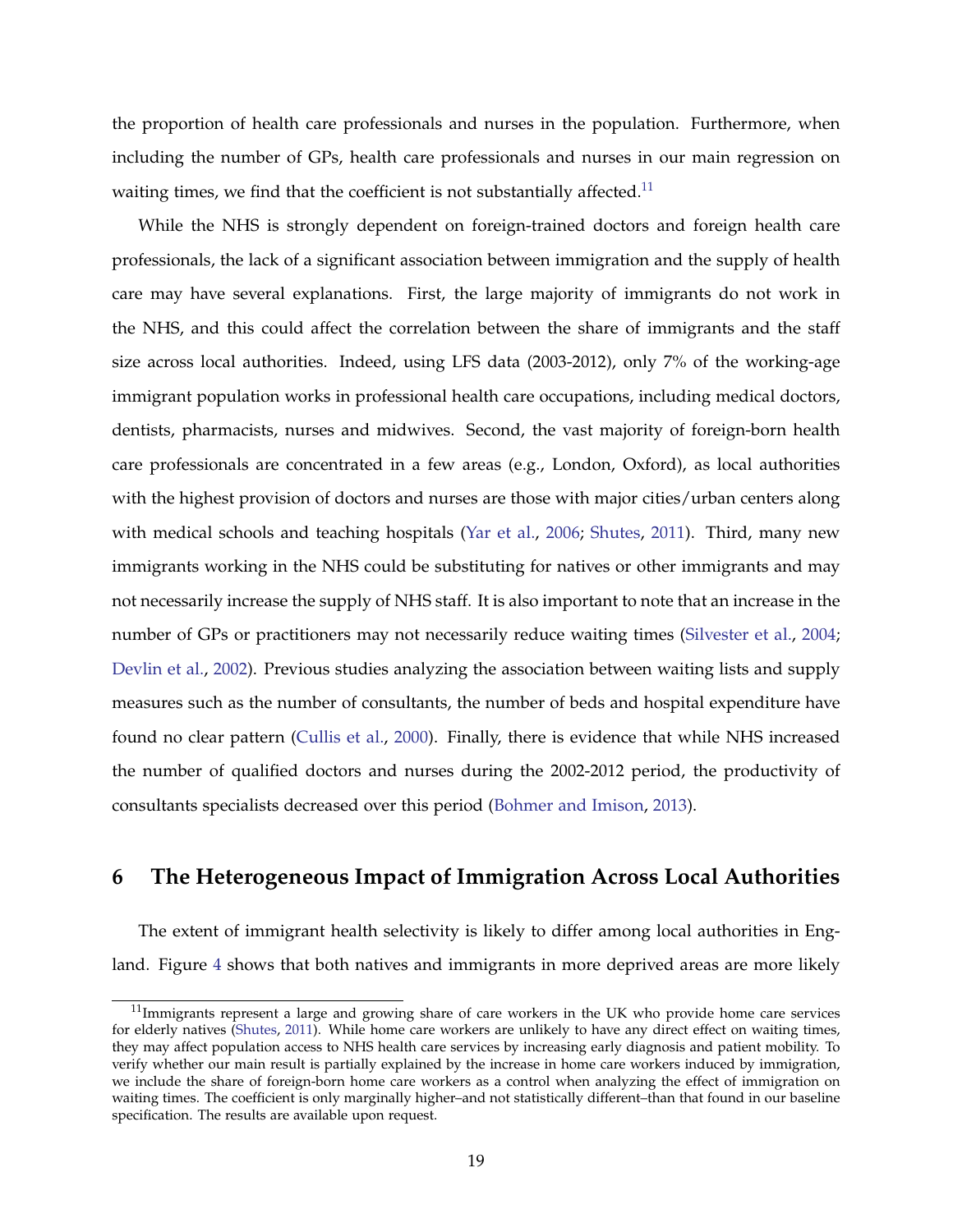to report health problems lasting more than 12 months and disabilities. Unsurprisingly, Table [12](#page-43-0) shows that individuals living in areas with an Index of Multiple Deprivation (IMD) above the median are, on average, less healthy than those living in less deprived areas.<sup>[12](#page-19-0)</sup> In particular, immigrants in deprived areas tend to be less favorably selected (see columns 5 and 6).

There is evidence that migrants moving to less deprived areas are healthier than migrants who move to more deprived locations, thus increasing health inequalities across areas [\(Norman](#page-25-10) [et al.,](#page-25-10) [2005\)](#page-25-10). This suggests that the effects of immigration on waiting times may be very different in deprived areas, particularly as these are areas where the supply tends to be more inelastic, where the population faces higher mobility costs, and where waiting times tend to be longer [\(Laudicella et al.,](#page-25-3) [2012\)](#page-25-3).

In Table [13,](#page-44-0) we explore this further by estimating the impact of immigration on outpatient waiting times based on the level of deprivation of the area.<sup>[13](#page-19-1)</sup> The results show that the negative effect on waiting times for outpatients is driven by less deprived areas. Columns 1-5 report the estimates of the main effect for LSOAs in the different quintiles of the IMD distribution. The table shows that the negative effect is largest (in absolute value) in the LSOAs in the less deprived areas (Q1) and lowest in the more deprived areas (Q5), with the coefficient decreasing monotonically along the IMD distribution.<sup>[14](#page-19-2)</sup>

We also investigate whether there are any specific short-term effects of immigration in deprived areas and whether the results are affected by the inclusion of London, the region that has the largest concentration of immigrants and the largest health care supply in England. We find that the results are affected by the exclusion of London and the focus on more deprived areas of England before 2008. In particular, columns 4-5 of Table [14](#page-45-0) show that immigration had a heterogeneous impact across England and that, at least in the first years following the 2004 EU enlargement, immigration increased the average waiting time in deprived areas outside of London. Column 4 shows that in the first three years after the 2004 EU enlargement, an increase of 10 percentage points in the share of immigrants living in a local authority increased waiting times by approximately 14 days (a 25% increase relative to the mean of the dependent variable) when

<span id="page-19-1"></span><span id="page-19-0"></span><sup>&</sup>lt;sup>12</sup>Note that we exclude the health domain from the computation of the IMD score.

 $13$ We replicate Table [14](#page-45-0) for waiting times in elective care and A&E but find no evidence of significant effects even when restricting the analysis to deprived areas outside of London.

<span id="page-19-2"></span> $14$ Note that in Table [13,](#page-44-0) we include region fixed effects rather than PCT fixed effects, as the smaller sample size of each quintile does not allow us to have sufficient identification power when using PCT fixed effects.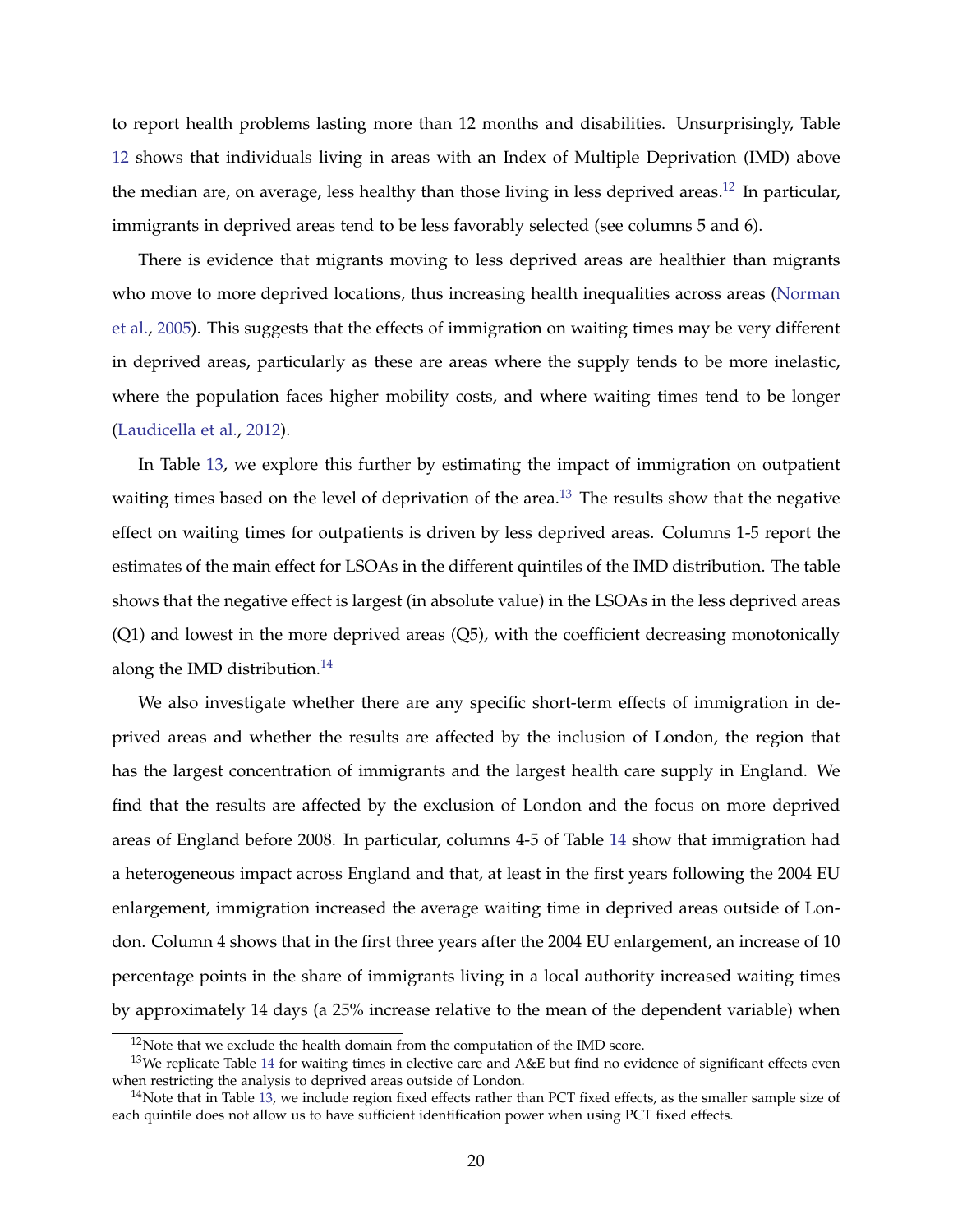we restrict the analysis to local authorities with an IMD above the median. The effect becomes even larger (20 days, + 38% of the mean of the dependent variable) when limit the sample to the 4 highest deciles of the IMD. With the estimates of [Propper](#page-25-2) [\(1995\)](#page-25-2) on the cost of waiting time, an average increase of 20 days in waiting time would be equivalent to GBP 100 (in 2013 prices) per patient.

As shown in Figure [4](#page-30-0) and Table [12,](#page-43-0) deprived areas attract immigrants with worse health status. One of the factors contributing to the higher morbidity of immigrants moving into more deprived areas may be the greater presence of non-economic immigrants. Previous studies have shown that refugees and asylum seekers have worse health than economic migrants [\(Chiswick](#page-24-11) [et al.](#page-24-11) [\(2008\)](#page-24-11)). In the UK, most asylum seekers are assigned to local areas by the UK government based on space and logistical considerations. However, as noted by [Bell et al.](#page-23-1) [\(2013\)](#page-23-1), asylum seekers are disproportionately sent to deprived areas. Using data from the Home Office Immigration Statistics confirms this result in Figure [5.](#page-31-0)

In Table [A.3,](#page-50-0) we show that a larger number of asylum seekers in a local authority is associated with higher waiting times. Columns 1 and 2 report OLS estimates including PCT and year fixed effects (column 2). Columns 3 and 4 repeat this analysis for asylum seekers in dispersal accommodation. The coefficient is positive but becomes non-significant when we include year fixed effects. The sign of this relationship between the share of asylum seekers and the average waiting time for outpatients is confirmed when using asylum seekers in dispersal accommodation to instrument for the total number of asylum seekers in an area (column 5), as in [\(Bell et al.,](#page-23-1) [2013\)](#page-23-1). Again, the coefficient is not precisely estimated when we include year fixed effects (column 6), and the estimated effect is relatively small: one standard deviation in the share of asylum seekers is associated with an approximately 1% increase in waiting times relative to the mean of the dependent variable. However, these results suggest that the larger presence of asylum seekers in deprived areas may contribute to the increase in waiting times shown in Table [14.](#page-45-0)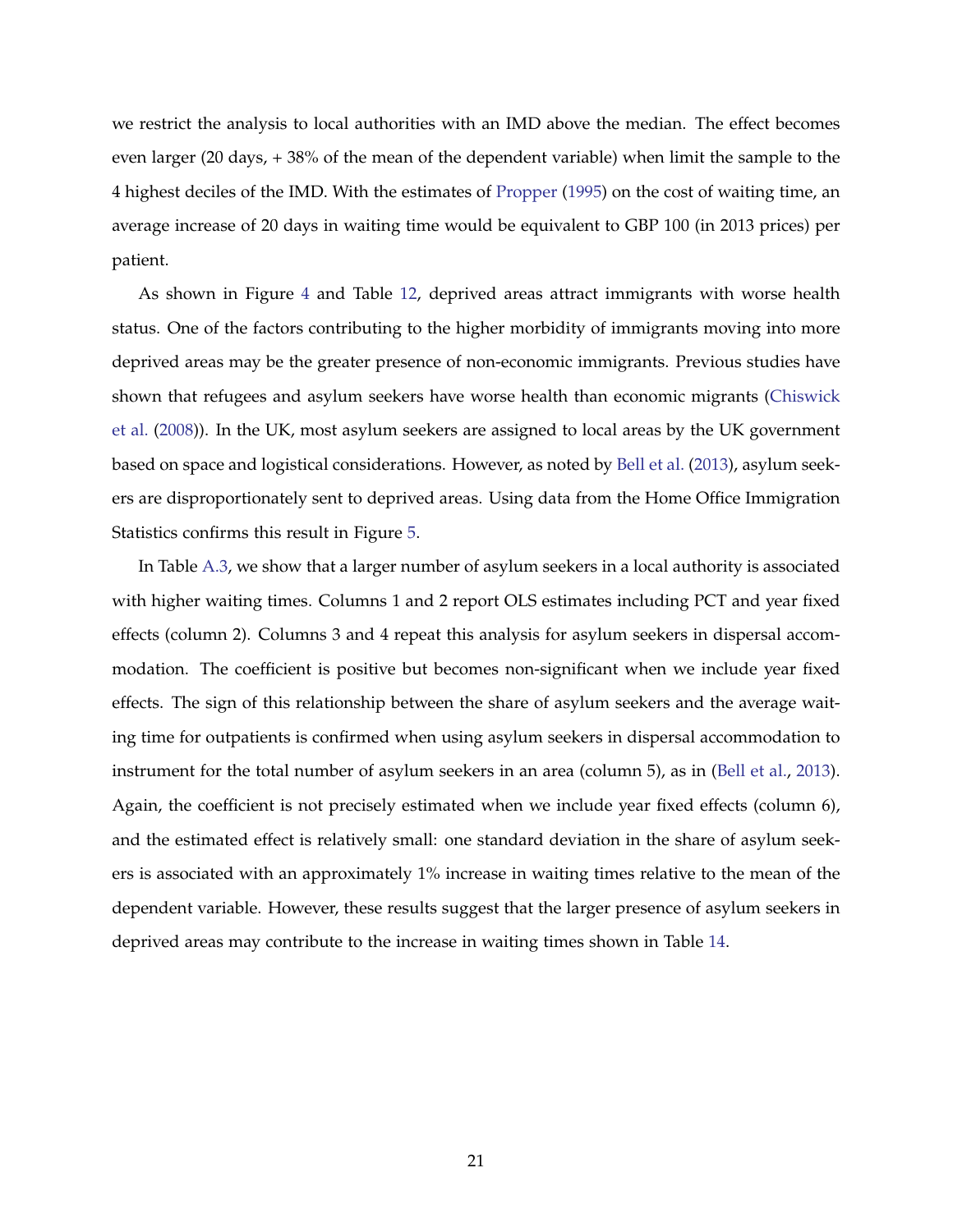## <span id="page-21-0"></span>**7 Robustness Checks**

# **7.1 Using Data from National Insurance Numbers (NINOs) as an Alternative Measure of Immigration**

Using the LFS to compute the stock of immigrants living in a local authority is subject to measurement error because in some local authorities, the share of immigrants in the LFS sample is low. Measurement error can result in substantial attenuation bias. Although using an instrumental variable based on census data and national-level inflows substantially mitigates this concern, as underlined by Sá [\(2015\)](#page-26-0), we further check the robustness of our results using data from NINo registrations to overseas nationals from the Department for Work and Pensions.

Overseas nationals seeking to work, claim benefits or claim tax credits in the UK need a NINO. Thus, NINOs registrations of foreign nationals constitute an alternative source of information on immigrant inflows across local authorities. The main advantage of using NINOs data is that they are based on administrative records and provide a good measure of employment-driven migration [\(Lucchino et al.,](#page-25-11) [2012\)](#page-25-11). However, NINOs provide information only for the point and time of registration. Immigrants may change residence over time or leave the UK and return without having to re-register for a new NINO. We compute the stock of immigrants living in different local authorities using the 2001 Census data as a base for the initial stock of immigrants by the local authority and the NINOs data (available since 2002) to compute the evolution of the stock of immigrants by local authorities in the period under study (2003-2012). In Table [15,](#page-46-0) we replicate the main results presented in Tables 2-4 and find very similar results, thus confirming the negative effect on waiting times for outpatients and the non-significant effects on waiting times for elective care and A&E.

#### **7.2 Regional Analysis**

In this section, we test the robustness of our results to a change in the geographical unit using a higher level of aggregation. Consistent with previous analyses by [Borjas](#page-23-10) [\(2006\)](#page-23-10) and Sá [\(2015\)](#page-26-0), we find no evidence that immigration has a negative effect on waiting times when waiting times are aggregated at the regional level (see Table [16\)](#page-47-0). While point estimates are not precise and the standard errors are very large because the sample is much smaller, the point estimate is much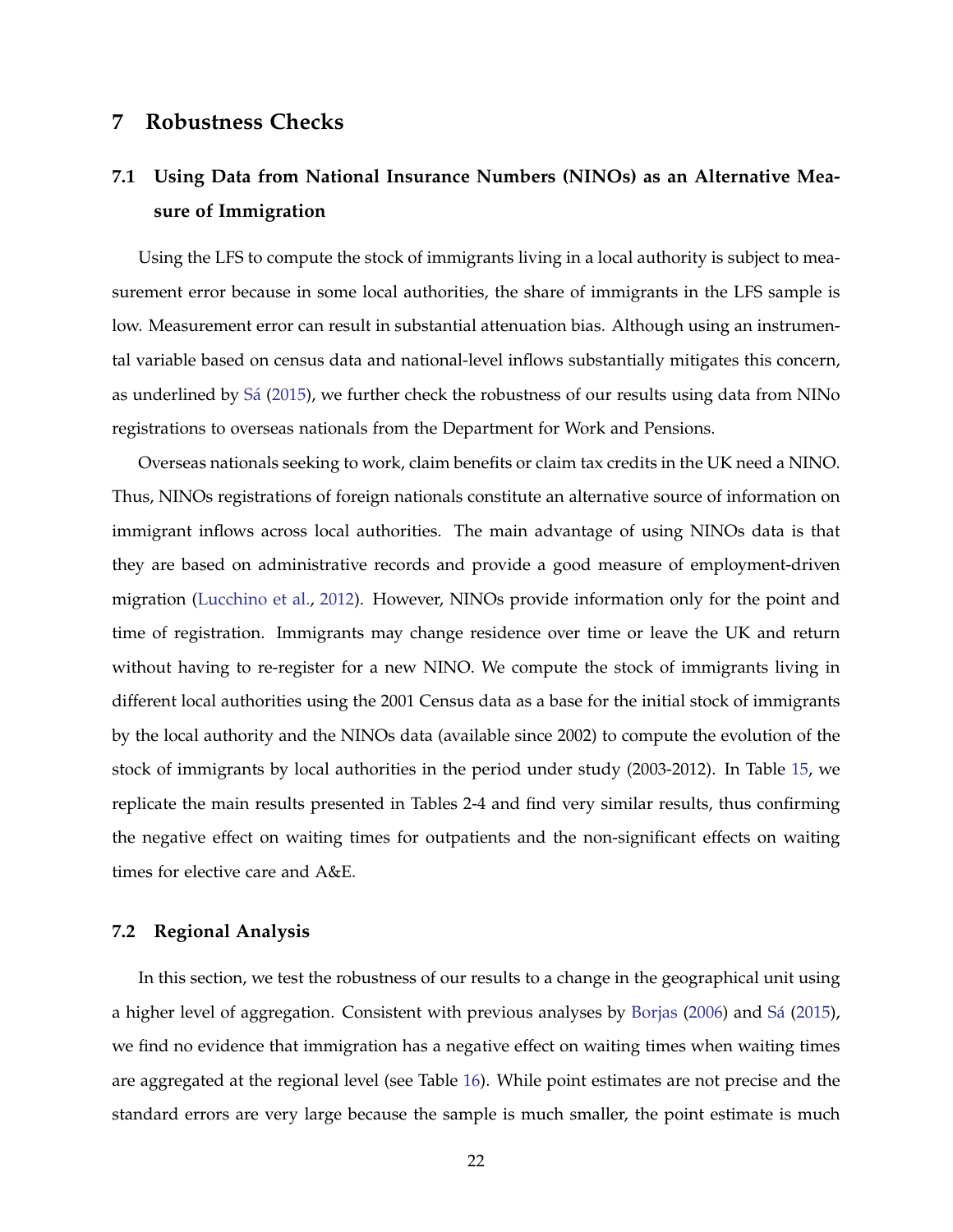smaller than that presented in Table [2.](#page-33-0)

A likely explanation of this result is that intra-region native mobility is causing diffusion of the effects of immigration within a region (see Tables [5\)](#page-36-0). Immigration may decrease waiting times at the local level, but the outflow of natives in response to immigration may increase waiting times in other local areas (see Table [6\)](#page-37-0).

## **8 Conclusion**

Immigrants' free access to the NHS and the perceived associated health care costs have generated much debate in the UK and have even resulted in the introduction of a fee for non-EU citizens to access NHS services. While previous papers have analyzed the effect of immigration to the UK on welfare use and documented differences in health care use between foreign-born individuals and natives, we know less about the effects of immigration on NHS waiting times, which is one of the most pressing issues for the NHS system.

This article contributes to the previous literature by estimating the effects of immigration on NHS waiting times in England. We find that immigration has reduced waiting times for outpatient referrals. An increase of 10 percentage points in the share of migrants living in a local authority would reduce waiting times by 9 days on average. We find no evidence that immigration affects waiting times in A&E and in elective care. This result is likely to be driven by two key factors. First, migrants tend to be young and healthy upon arrival (healthy immigrant effect) and are likely to have a smaller impact on the demand for NHS services. Second, the arrival of immigrants increases the likelihood of natives moving and accessing health services in a different local authority. Thus, the effects of immigration on the demand for health care services are dispersed throughout the country (via internal migration).

We also observe a positive impact of immigration on outpatient waiting times in the years immediately following the 2004 EU enlargement in the more deprived areas outside of London. This effect is partly explained by the fact that less healthy immigrants tend to move into more deprived areas, thereby increasing the demand for NHS services in those areas. Another driving factor is the lower mobility of natives in deprived areas, particularly among those with health problems.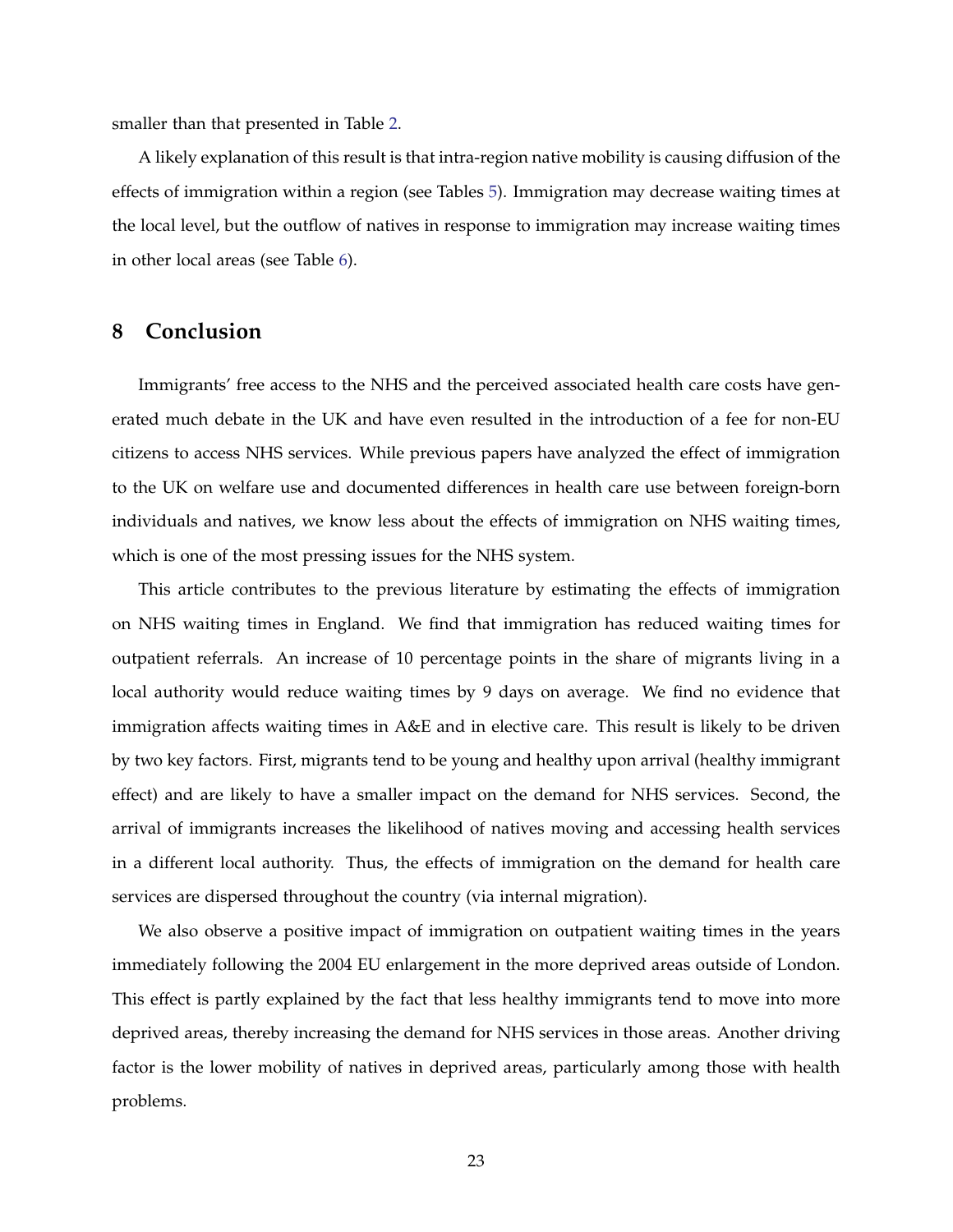## **References**

- <span id="page-23-7"></span>Altonji, J. G., Card, D., 1991. The effects of immigration on the labor market outcomes of lessskilled natives. In: Immigration, trade and the labor market. University of Chicago Press, pp. 201–234.
- <span id="page-23-2"></span>Appleby, J., 2012. Public satisfaction with the NHS and its services. Headlines from the British Social Attitudes Survey. London: The King's Fund.
- <span id="page-23-4"></span>Appleby, J., Thompson, J., Jabbal, J., 2014. How is the NHS performing? The King's Fund Quarterly Monitoring Report.
- <span id="page-23-3"></span>Beckert, W., Christensen, M., Collyer, K., 2012. Choice of nhs-funded hospital services in england\*. The Economic Journal 122 (560), 400–417.
- <span id="page-23-1"></span>Bell, B., Fasani, F., Machin, S., 2013. Crime and immigration: Evidence from large immigrant waves. Review of Economics and Statistics 21 (3), 1278–1290.
- <span id="page-23-0"></span>Blinder, S., 2012. UK public opinion toward immigration: Overall attitudes and level of concern. Centre on Migration, Policy and Society Briefing Paper. Available at http://www. migrationobservatory. ox. ac. uk/sites/files/migobs/Public% 20Opinion-Overall% 20Attitudes% 20and% 20Level% 20of% 20Concern. pdf.
- <span id="page-23-9"></span>Bohmer, R. M., Imison, C., 2013. Lessons from englands health care workforce redesign: no quick fixes. Health Affairs 32 (11), 2025–2031.
- <span id="page-23-6"></span>Borjas, G. J., 2003. The labor demand curve is downward sloping: Reexamining the impact of immigration on the labor market. The Quarterly Journal of Economics 118 (4), 1335–1374.
- <span id="page-23-10"></span>Borjas, G. J., 2006. Native internal migration and the labor market impact of immigration. Journal of Human Resources 41 (2), 221–258.
- <span id="page-23-5"></span>Borjas, G. J., Freeman, R. B., Katz, L. F., 1996. Searching for the effect of immigration on the labor market. The American Economic Review, 246–251.
- <span id="page-23-8"></span>Card, D., 2001. Immigrant inflows, native outflows, and the local labor market impacts of higher immigration. Journal of Labor Economics 19 (1), 22–64.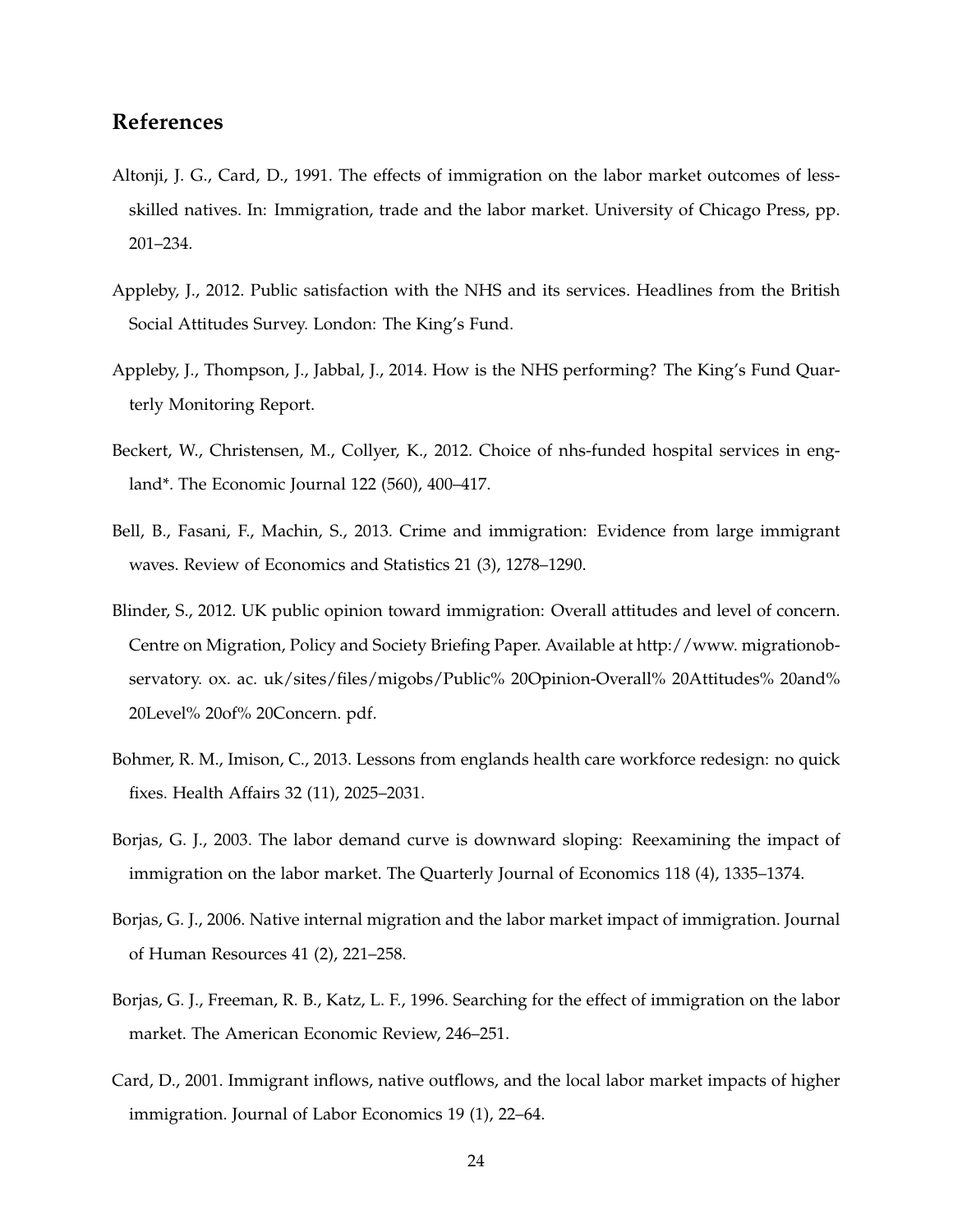- <span id="page-24-3"></span>Castelli, A., Dawson, D., Gravelle, H., Jacobs, R., Kind, P., Loveridge, P., Martin, S., O'Mahony, M., Stevens, P. A., Stokes, L., et al., 2007. A new approach to measuring health system output and productivity. National Institute Economic Review 200 (1), 105–117.
- <span id="page-24-11"></span>Chiswick, B. R., Lee, Y. L., Miller, P. W., October 2008. Immigrant selection system and immigrant health. Contemporary Economic Policy 26 (4), 1074–3529.
- <span id="page-24-6"></span>Cooper, Z. N., McGuire, A., Jones, S., Le Grand, J., 2009. Equity, waiting times, and NHS reforms: retrospective study. BMJ 339.
- <span id="page-24-5"></span>Cullis, J. G., Jones, P. R., Propper, C., 2000. Waiting lists and medical treatment: analysis and policies. Handbook of Health Economics 1, 1201–1249.
- <span id="page-24-10"></span>Devlin, N., Harrison, A., Derrett, S., 2002. Waiting in the nhs: Part 1a diagnosis. Journal of the Royal Society of Medicine 95 (5), 223–226.
- <span id="page-24-8"></span>Dixon, A., Robertson, R., 2011. 4 patient choice of hospital.
- <span id="page-24-1"></span>Dustmann, C., Frattini, T., 2014. The fiscal effects of immigration to the UK. The Economic Journal 124 (580), F593–F643. URL <http://dx.doi.org/10.1111/ecoj.12181>
- <span id="page-24-0"></span>Dustmann, C., Frattini, T., Halls, C., 2010. Assessing the fiscal costs and benefits of A8 migration to the UK. Fiscal Studies 31 (1), 1–41.
- <span id="page-24-2"></span>Dustmann, C., Frattini, T., Preston, I. P., 2013. The effect of immigration along the distribution of wages. The Review of Economic Studies 80 (1), 145–173.
- <span id="page-24-4"></span>Gaynor, M., Laudicella, M., Propper, C., 2012a. Can governments do it better? Merger mania and hospital outcomes in the English NHS. Journal of Health Economics 31 (3), 528–543.
- <span id="page-24-7"></span>Gaynor, M., Propper, C., Seiler, S., 2012b. Free to choose? reform and demand response in the english national health service. NBER Working Paper (18574).
- <span id="page-24-9"></span>Giuntella, O., 2013. Why does the health of immigrants deteriorate? Evidence from birth records. IZA Discussion Paper 7588.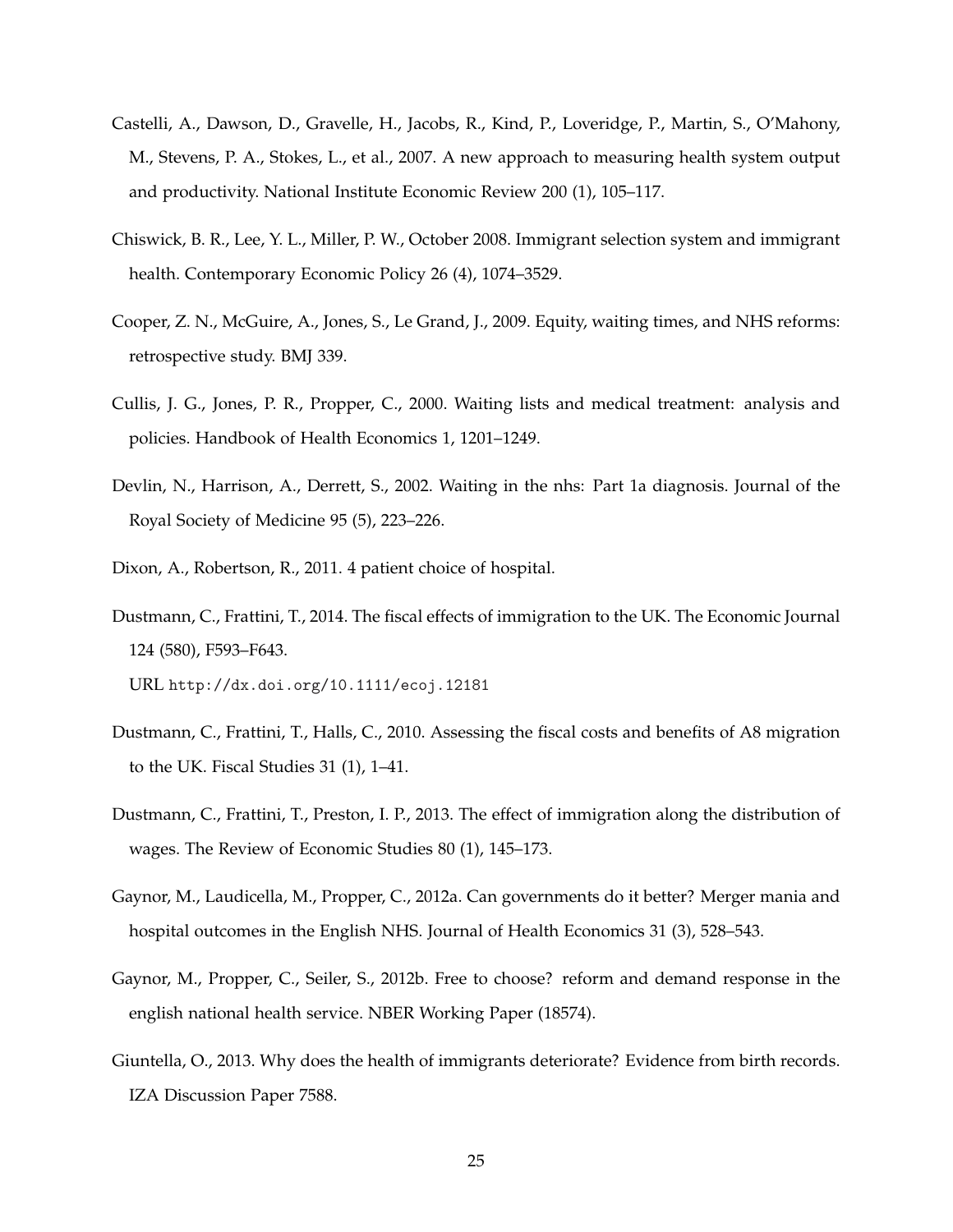- <span id="page-25-5"></span>Gutacker, N., Siciliani, L., Moscelli, G., Gravelle, H., 2015. Do patients choose hospitals that improve their health? CHE Research Paper 111.
- <span id="page-25-7"></span>Hatton, T. J., Tani, M., 2005. Immigration and inter-regional mobility in the UK, 1982–2000\*. The Economic Journal 115 (507), F342–F358.
- <span id="page-25-9"></span>Jasso, G., Massey, D. S., Rosenzweig, M. R., Smith, J. P., 2004. Immigrant health: Selectivity and acculturation. The Institute for Fiscal Studies Working Paper 4 (23), 1–46.
- <span id="page-25-6"></span>Kennedy, S., Kidd, M. P., McDonald, J. T., Biddle, N., 2014. The healthy immigrant effect: Patterns and evidence from four countries. Journal of International Migration and Integration 16 (2), 317–332.
- <span id="page-25-3"></span>Laudicella, M., Siciliani, L., Cookson, R., 2012. Waiting times and socioeconomic status: evidence from England. Social Science & Medicine 74 (9), 1331–1341.
- <span id="page-25-1"></span>Lindsay, C. M., Feigenbaum, B., 1984. Rationing by waiting lists. The American Economic Review, 404–417.
- <span id="page-25-11"></span>Lucchino, P., Rosazza-Bondibene, C., Portes, J., 2012. Examining the relationship between immigration and unemployment using National Insurance Number Registration Data. NIESR Discussion Paper No. 386.
- <span id="page-25-4"></span>Martin, S., Rice, N., Jacobs, R., Smith, P., 2007. The market for elective surgery: Joint estimation of supply and demand. Journal of Health Economics 26 (2), 263–285.
- <span id="page-25-10"></span>Norman, P., Boyle, P., Rees, P., 2005. Selective migration, health and deprivation: a longitudinal analysis. Social Science & Medicine 60 (12), 2755–2771.
- <span id="page-25-8"></span>Palloni, A., Morenoff, J. D., 2001. Interpreting the paradoxical in the Hispanic paradox. Annals of the New York Academy of Sciences 954 (1), 140–174.
- <span id="page-25-2"></span>Propper, C., 1995. The disutility of time spent on the United Kingdom's National Health Service waiting lists. Journal of Human Resources, 677–700.
- <span id="page-25-0"></span>Propper, C., Burgess, S., Gossage, D., 2008a. Competition and quality: Evidence from the NHS internal market 1991–9\*. The Economic Journal 118 (525), 138–170.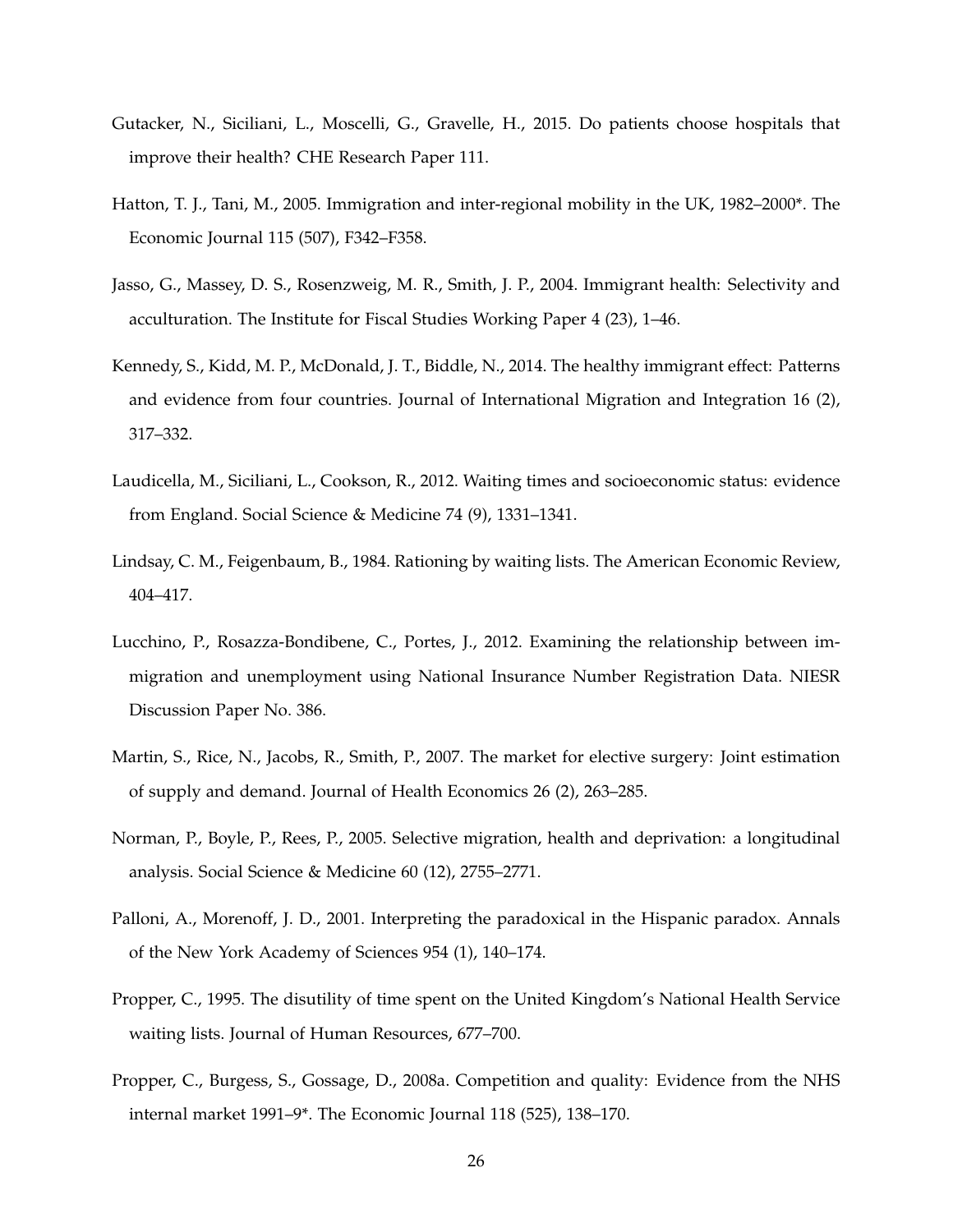- <span id="page-26-6"></span>Propper, C., Damiani, M., Leckie, G., Dixon, J., 2007. Impact of patients' socioeconomic status on the distance travelled for hospital admission in the English National Health Service. Journal of Health Services Research & Policy 12 (3), 153–159.
- <span id="page-26-8"></span>Propper, C., Sutton, M., Whitnall, C., Windmeijer, F., 2008b. Did'targets and terror'reduce waiting times in england for hospital care? The BE Journal of Economic Analysis & Policy 8 (2).
- <span id="page-26-5"></span>Rienzo, C., Vargas-Silva, C., 2012. Migrants in the UK: An overview. Migration Observatory Briefing, COMPAS, University of Oxford, Oxford.
- <span id="page-26-0"></span>Sá, F., 2015. Immigration and house prices in the UK. The Economic Journal 125 (587), 1393–1424.

<span id="page-26-10"></span>Shutes, I., 2011. Social care for older people and demand for migrant workers.

- <span id="page-26-4"></span>Siciliani, L., Iversen, T., 2012. Waiting times and waiting lists. The Elgar Companion to Health Economics, 259.
- <span id="page-26-11"></span>Silvester, K., Lendon, R., Bevan, H., Steyn, R., Walley, P., 2004. Reducing waiting times in the nhs: is lack of capacity the problem? Clinician in Management 12 (3), 105–111.
- <span id="page-26-3"></span>Sitzia, J., Wood, N., 1997. Patient satisfaction: a review of issues and concepts. Social Science & Medicine 45 (12), 1829–1843.
- <span id="page-26-2"></span>Steventon, A., Bardsley, M., 2011. Use of secondary care in england by international immigrants. Journal of Health Services Research & Policy 16 (2), 90–94.
- <span id="page-26-1"></span>Wadsworth, J., 2013. Mustn't grumble: Immigration, health and health service use in the UK and Germany. Fiscal Studies 34 (1), 55–82.
- <span id="page-26-7"></span>Windmeijer, F., Gravelle, H., Hoonhout, P., 2005. Waiting lists, waiting times and admissions: an empirical analysis at hospital and general practice level. Health economics 14 (9), 971–985.
- <span id="page-26-9"></span>Yar, M., Dix, D., Bajekal, M., 2006. Socio-demographic characteristics of the healthcare workforce in england and wales–results from the 2001 census. Health Statistics Quarterly 32, 44–55.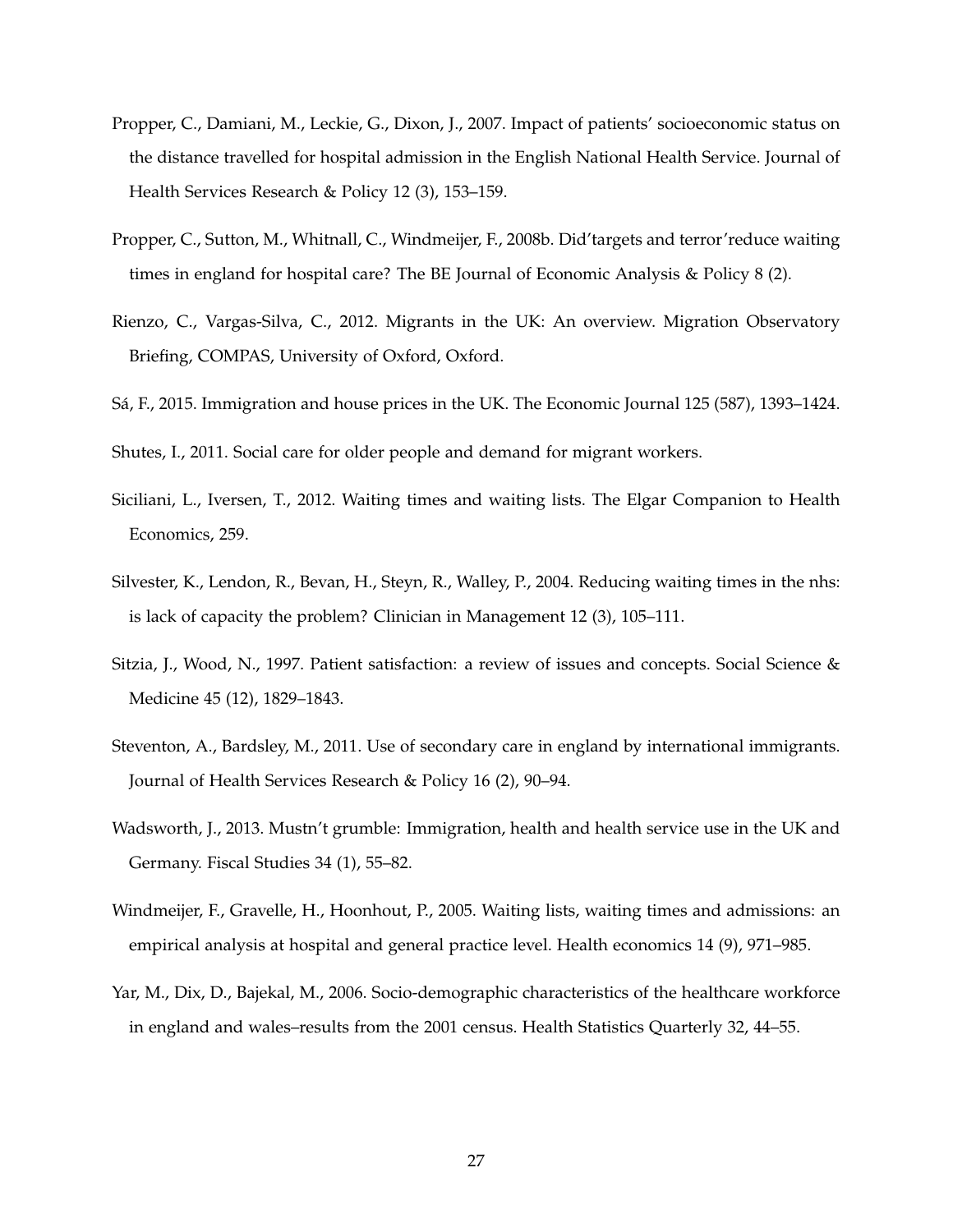

Figure 1: Foreign-born share of the population in England

*Notes -* Data are drawn from the UK Labor Force Survey (2003-2012).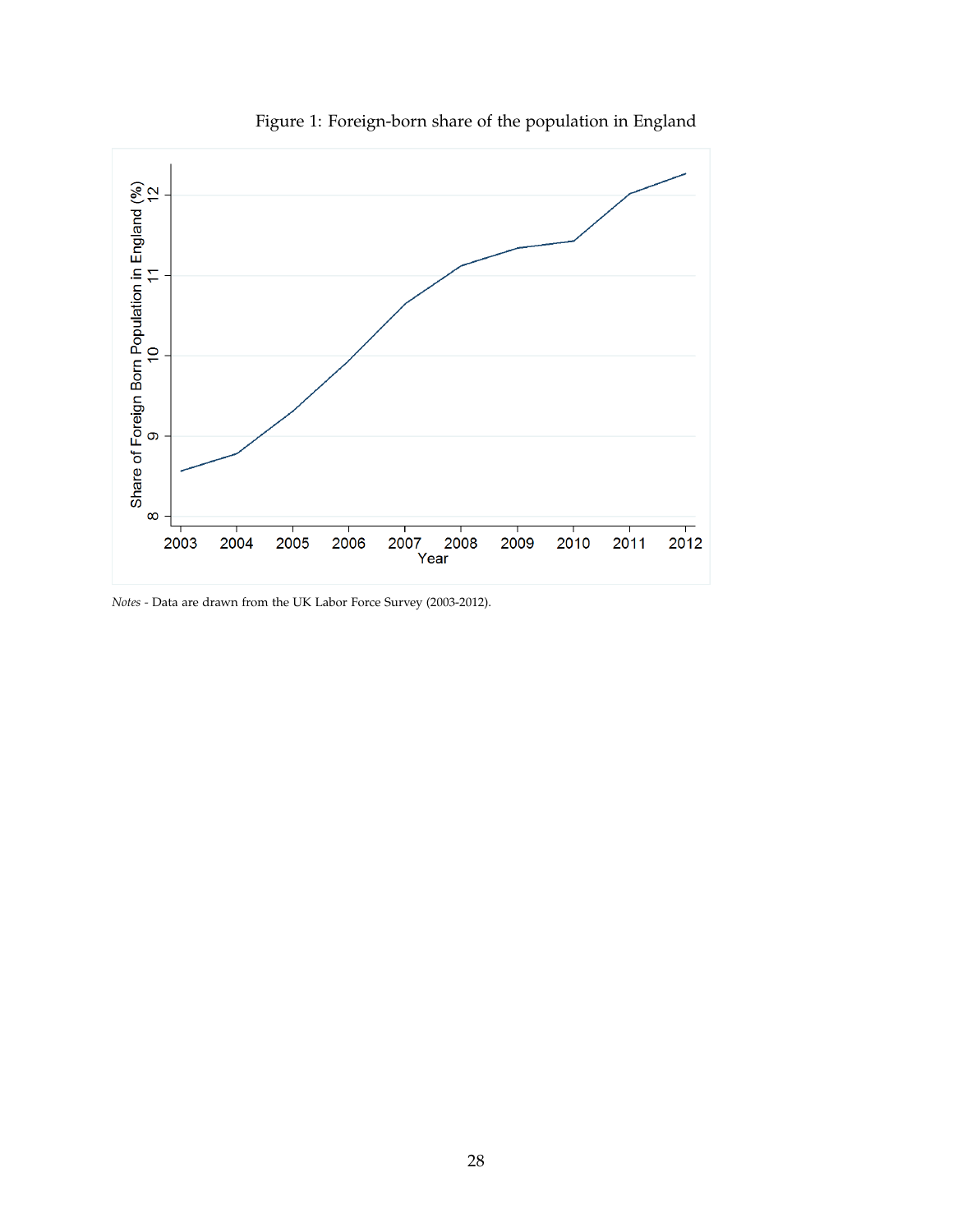

Figure 2: New migrant GP registrations as a share of total population in England

*Notes -* Source: Patient Register Data Service (2004-2012).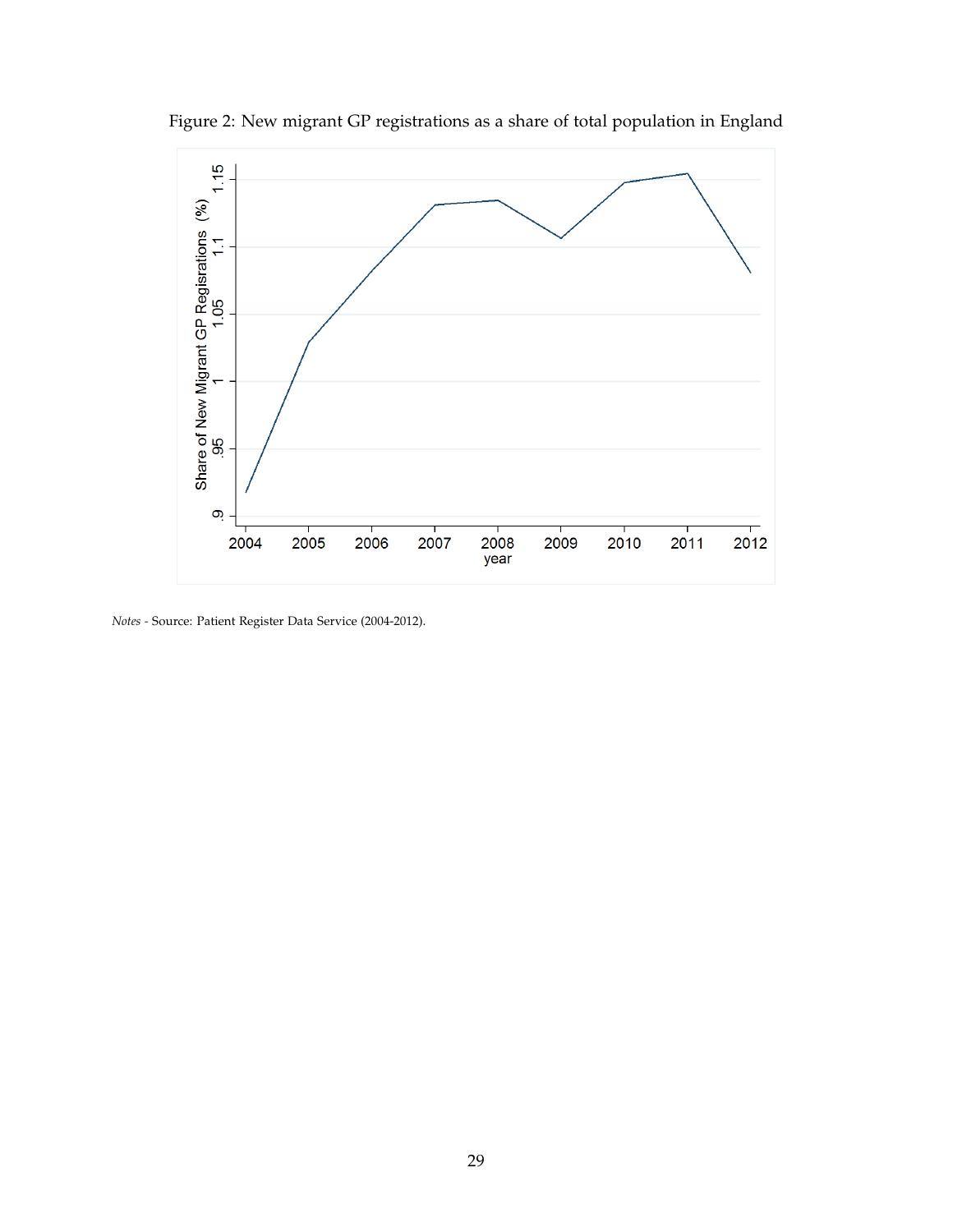<span id="page-29-0"></span>

Figure 3: Waiting Times in the NHS (2003-2012)

*Notes -* Data on average waiting times for outpatient services are drawn from the Hospital Episodes Statistics.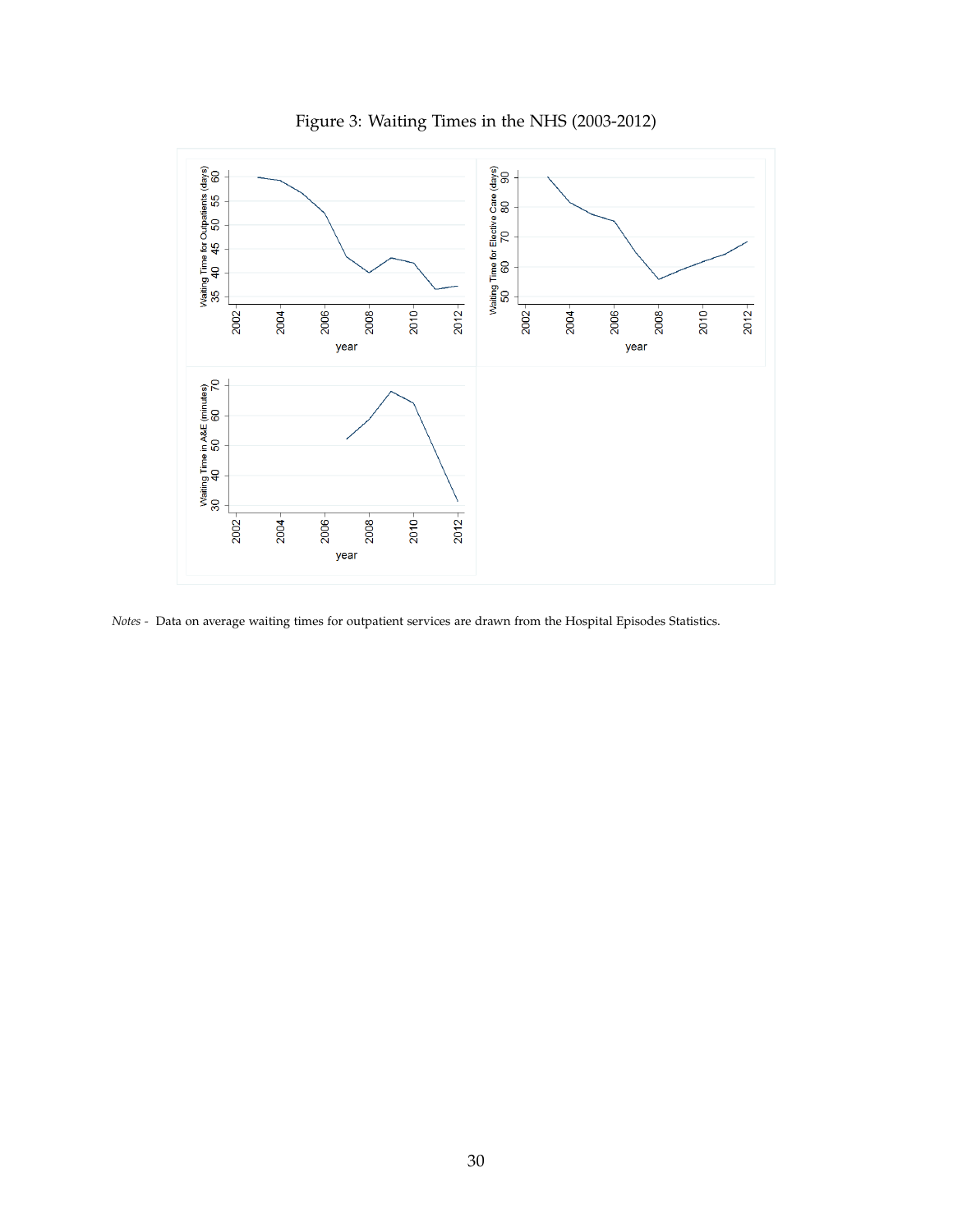

<span id="page-30-0"></span>Figure 4: Health by migrant status and Index of Multiple Deprivation (IMD) in England (2003- 2012)

*Notes -* Data are drawn from the UK Labor Force Survey.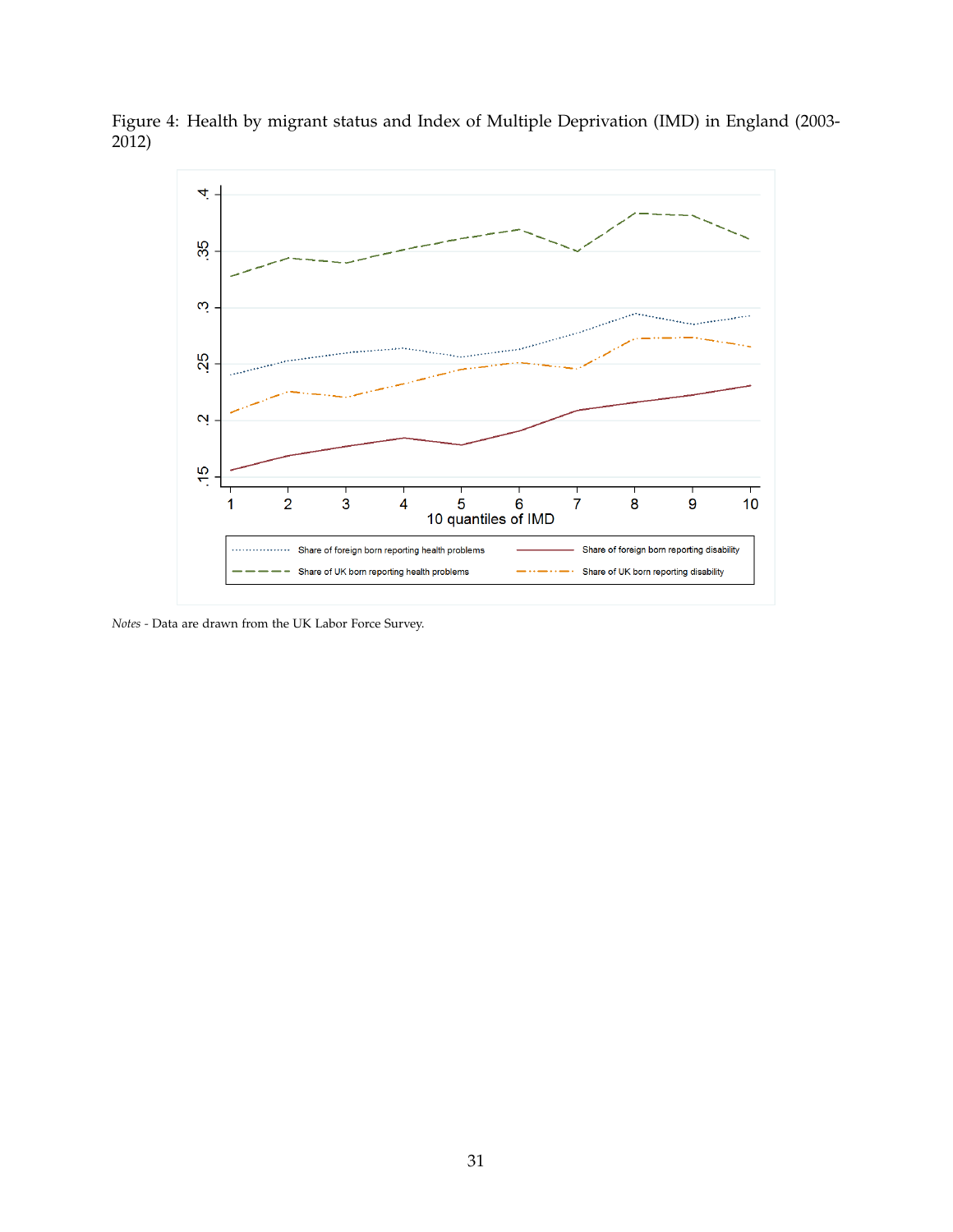<span id="page-31-0"></span>Figure 5: Share of asylum seekers in the population by Index of Multiple Deprivation (IMD) in England (2003-2012)



*Notes -* Data are drawn from the UK Home Office (2003-2012).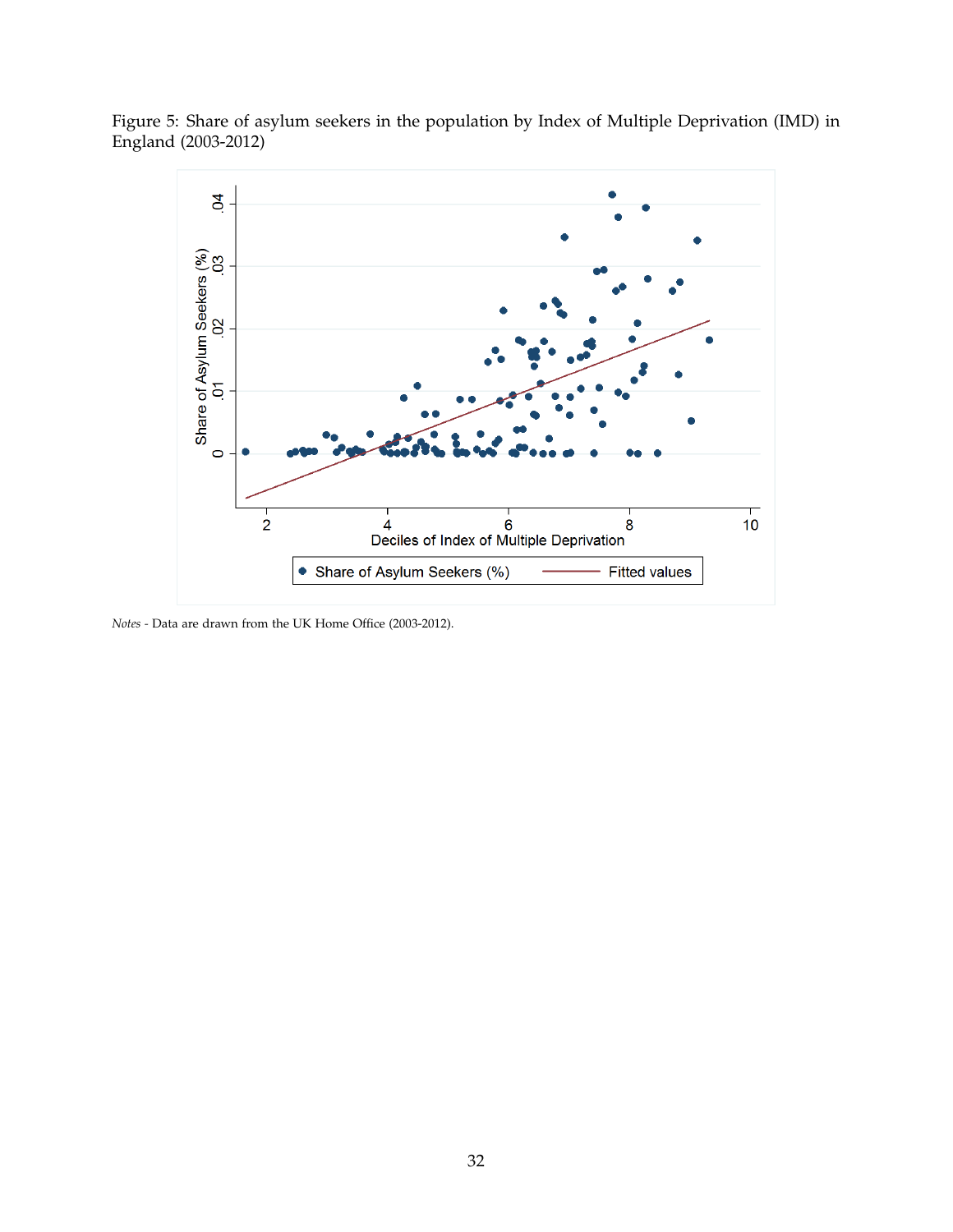# Table 1: Summary Statistics, 2003-2012

<span id="page-32-0"></span>

|                                                                                                                                                                                                                     | Mean                                                                                | Std                                                                                               |
|---------------------------------------------------------------------------------------------------------------------------------------------------------------------------------------------------------------------|-------------------------------------------------------------------------------------|---------------------------------------------------------------------------------------------------|
| Waiting times (LSOA-level, Source: NHS, HES)                                                                                                                                                                        |                                                                                     |                                                                                                   |
| Waiting time for Outpatients (Days)<br>Waiting time for Elective (Days)<br>Waiting time for A&E (minutes)                                                                                                           | 47.06<br>69.82<br>51.98                                                             | (16.61)<br>(39.51)<br>(64.56)                                                                     |
| LSOA characteristics                                                                                                                                                                                                |                                                                                     |                                                                                                   |
|                                                                                                                                                                                                                     |                                                                                     |                                                                                                   |
| Log total population<br>Share of Women over 60<br>Share of Men over 65<br>Share of Women<br>Rural Index (1-8)<br><b>IMD</b> score                                                                                   | 7.35<br>0.12<br>0.07<br>0.51<br>5.30<br>21.54                                       | (0.15)<br>(0.05)<br>(0.03)<br>(0.03)<br>(0.86)<br>(15.61)                                         |
| Supply Characteristics (PCT-level, Source: NHS, ONS)                                                                                                                                                                |                                                                                     |                                                                                                   |
| GPs per 1k pop<br>Specialists per 1k pop<br>Ratio of occupied hospital beds to population<br>NHS expenditure per capita , (000s)                                                                                    | 0.94<br>0.16<br>0.82<br>1.11                                                        | (0.17)<br>(0.03)<br>(0.19)<br>(0.59)                                                              |
| Incidence of Disease ((PCT-level, per 1000, , Source: HES, ONS)                                                                                                                                                     |                                                                                     |                                                                                                   |
| Stroke<br>Coronary disease<br>Hypertension<br><b>Diabetes</b><br>Pulmonary Disease<br>Epilepsy<br>Hypothyroidism<br>Cancer<br>Mental Health<br><b>Ventricular Disfunction</b><br>Immigration(LA-level, Source: LFS) | 16.61<br>37.28<br>138.25<br>39.14<br>15.19<br>6.32<br>26.60<br>9.43<br>7.00<br>5.30 | (3.88)<br>(8.57)<br>(18.60)<br>(7.11)<br>(4.80)<br>(1.04)<br>(6.20)<br>(4.17)<br>(2.13)<br>(0.86) |
| Share of Immigrants (LFS)                                                                                                                                                                                           | 11.75                                                                               | (10.99)                                                                                           |
| Observation                                                                                                                                                                                                         | 287,092                                                                             | 287,092                                                                                           |

*Notes -* Data are drawn from the Hospital Episodes Statistics, the UK Labor Force Survey, and the UK ONS.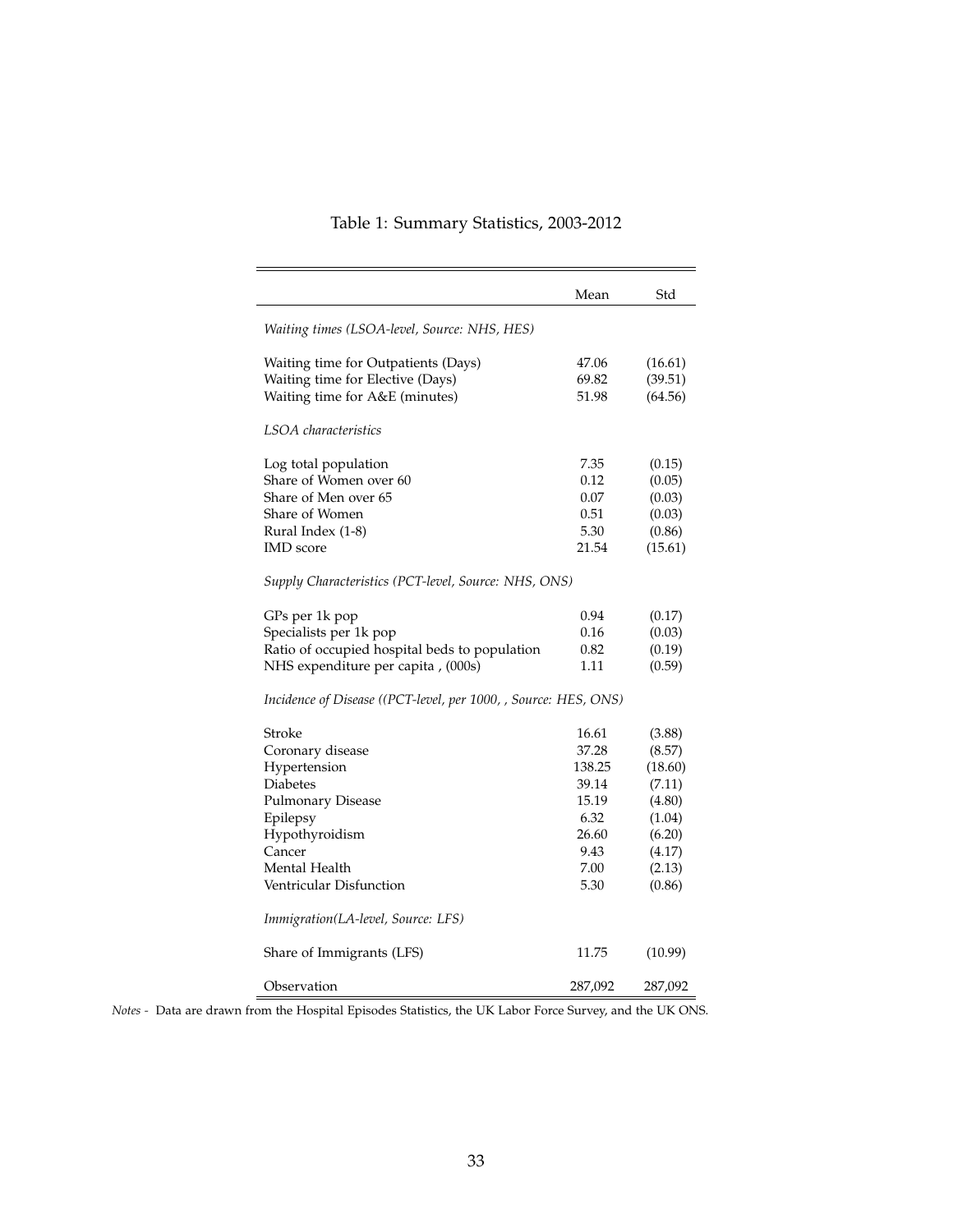|                       | (1)<br><b>OLS</b> | (2)<br><b>OLS</b> | (3)<br><b>OLS</b> | $\left( 4\right)$<br>2SLS | (5)<br>2SLS | (6)<br>2SLS |
|-----------------------|-------------------|-------------------|-------------------|---------------------------|-------------|-------------|
|                       |                   |                   |                   |                           |             |             |
| Share of Immigrants   | $-0.324*$         | $-0.163$          | $-0.164$          | $-1.575**$                | $-0.933**$  | $-0.935**$  |
|                       | (0.178)           | (0.158)           | (0.158)           | (0.701)                   | (0.461)     | (0.461)     |
| Year f.e.             | YES               | <b>YES</b>        | <b>YES</b>        | <b>YES</b>                | YES         | <b>YES</b>  |
| PCT f.e.              | YES               | YES               | <b>YES</b>        | <b>YES</b>                | YES         | <b>YES</b>  |
| LSOA time-varying     | NO                | YES               | <b>YES</b>        | NO                        | YES         | <b>YES</b>  |
| characteristics       |                   |                   |                   |                           |             |             |
| <b>LSOA</b>           | NO                | NO                | <b>YES</b>        | NO                        | NO          | YES         |
| population            |                   |                   |                   |                           |             |             |
| Observations          | 287,092           | 287,092           | 287,092           | 287,092                   | 287,092     | 287,092     |
| Mean of Dep. Var.     | 47.07             | 47.12             | 47.12             | 47.07                     | 47.12       | 47.12       |
| Std.Err. of Dep. Var. | 16.61             | 16.65             | 16.65             | 16.61                     | 16.65       | 16.65       |
| <b>IV</b> F-stat      |                   |                   |                   | 17.11                     | 16.07       | 16.05       |

<span id="page-33-0"></span>Table 2: Immigration and Waiting Times (days) in the NHS (Outpatients), 2003-2012

*Notes -* The dependent variable is the average waiting time for outpatient services (in days). Data on average waiting times for outpatient services are drawn from the Hospital Episodes Statistics. Data on immigrant distribution across Local Authorities are drawn from the UK Labor Force Survey. Time-varying LSOA characteristics include an Index of Deprivation (we use dummies for each decile of the index) and an indicator for rural status, the share of women, and the share of over 65 in the LSOA population. PCT time-varying characteristics include ratio of occupied hospital beds to population, number of GPs per capita, number of GP practice per capita, number of health consultants per capita, health expenditure per capita, incidence of most common diseases. Columns 3 and 6 include LSOA size. Standard errors are clustered at the Local Authority level.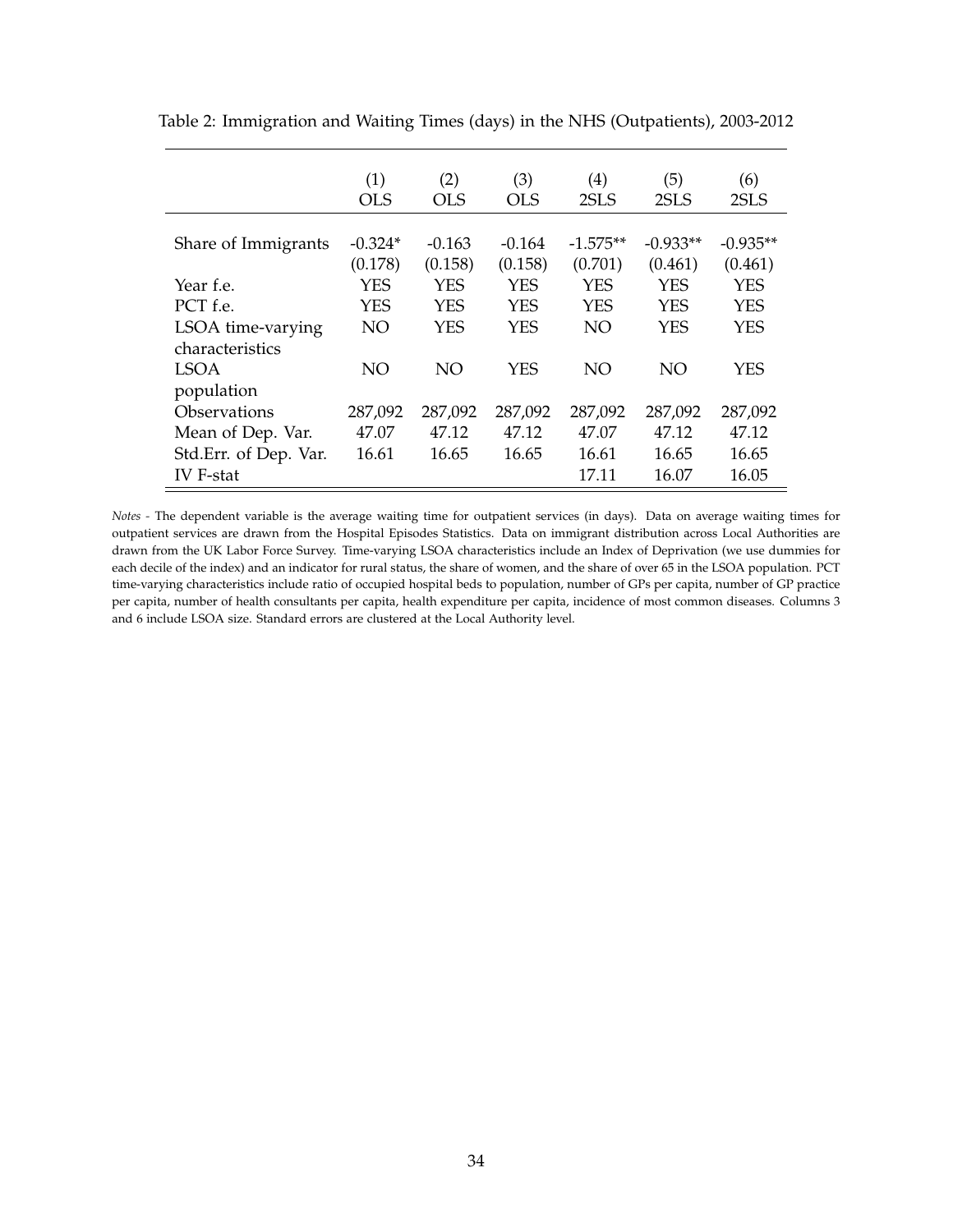|                                                               | (1)<br><b>OLS</b>       | (2)<br><b>OLS</b>                      | (3)<br><b>OLS</b>                      | (4)<br>2SLS                    | (5)<br>2SLS                     | (6)<br>2SLS              |
|---------------------------------------------------------------|-------------------------|----------------------------------------|----------------------------------------|--------------------------------|---------------------------------|--------------------------|
| Share of Immigrants                                           | $-0.103$<br>(0.317)     | $-0.477*$<br>(0.261)                   | $-0.475*$<br>(0.262)                   | 0.204<br>(0.597)               | 0.203<br>(0.596)                | 0.208<br>(0.597)         |
| Year f.e.<br>PCT f.e.<br>LSOA time-varying<br>characteristics | <b>YES</b><br>YES<br>NO | <b>YES</b><br><b>YES</b><br><b>YES</b> | <b>YES</b><br><b>YES</b><br><b>YES</b> | <b>YES</b><br><b>YES</b><br>NO | <b>YES</b><br>YES<br><b>YES</b> | YES<br>YES<br><b>YES</b> |
| <b>LSOA</b><br>population                                     | NO                      | NO                                     | <b>YES</b>                             | NO                             | NO                              | <b>YES</b>               |
| <b>Observations</b>                                           | 287,092                 | 287,092                                | 287,092                                | 287,092                        | 287,092                         | 287,092                  |
| Mean of Dep. Var.                                             | 69.83                   | 69.88                                  | 69.88                                  | 69.83                          | 69.88                           | 69.88                    |
| Std.Err. of Dep. Var.                                         | 39.52                   | 39.36                                  | 39.36                                  | 39.52                          | 39.36                           | 39.36                    |

<span id="page-34-0"></span>Table 3: Immigration and Waiting Times (days) in the NHS (Elective Care - Inpatients), 2003-2012

*Notes -* The dependent variable is the average waiting time for inpatients (in days). Data on average waiting times for elective care are drawn from the Hospital Episodes Statistics. Data on immigrant distribution across Local Authorities are drawn from the UK Labor Force Survey. Time-varying LSOA characteristics include an Index of Deprivation (we use dummies for each decile of the index) and an indicator for rural status, the share of women, and the share of over 65 in the LSOA population. PCT time-varying characteristics include ratio of occupied hospital beds to population, number of GPs per capita, number of GP practice per capita, number of health consultants per capita, health expenditure per capita, incidence of most common diseases Columns 3 and 6 include LSOA size. Standard errors are clustered at the Local Authority level.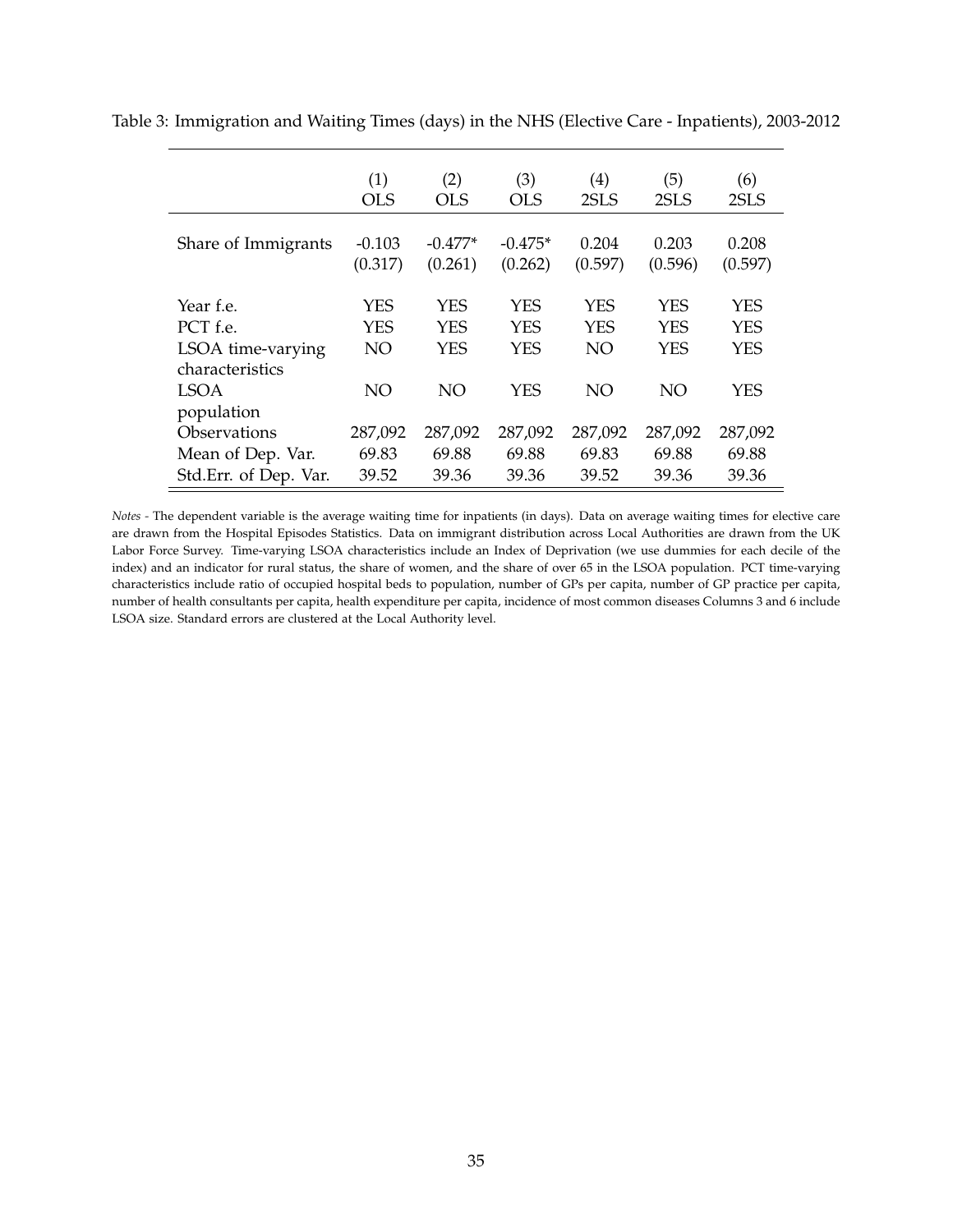|                                                               | (1)              | (2)                             | (3)                                    | (4)                                   | (5)                      | (6)                      |
|---------------------------------------------------------------|------------------|---------------------------------|----------------------------------------|---------------------------------------|--------------------------|--------------------------|
|                                                               | <b>OLS</b>       | <b>OLS</b>                      | <b>OLS</b>                             | 2SLS                                  | 2SLS                     | 2SLS                     |
| Share of Immigrants                                           | $-0.780$         | $-0.522$                        | $-0.522$                               | 1.772                                 | 1.203                    | 1.203                    |
|                                                               | (1.151)          | (0.978)                         | (0.978)                                | (1.295)                               | (1.147)                  | (1.147)                  |
| Year f.e.<br>PCT f.e.<br>LSOA time-varying<br>characteristics | YES<br>YES<br>NO | YES<br><b>YES</b><br><b>YES</b> | <b>YES</b><br><b>YES</b><br><b>YES</b> | <b>YES</b><br><b>YES</b><br><b>NO</b> | YES<br>YES<br><b>YES</b> | YES<br>YES<br><b>YES</b> |
| <b>LSOA</b><br>population                                     | NO               | NO                              | <b>YES</b>                             | NO                                    | NO                       | <b>YES</b>               |
| Observations                                                  | 145,028          | 145,028                         | 145,028                                | 145,028                               | 145,028                  | 145,028                  |
| Mean of Dep. Var.                                             | 55.26            | 55.30                           | 55.30                                  | 55.26                                 | 55.30                    | 55.30                    |
| Std.Err. of Dep. Var.                                         | 65.56            | 65.53                           | 65.53                                  | 65.56                                 | 65.53                    | 65.53                    |

<span id="page-35-0"></span>Table 4: Immigration and Waiting Times (minutes) in the NHS (A&E), 2007-2012

*Notes -* The dependent variable is the average waiting time in A&E (in minutes). Data on average waiting times for A&E are drawn from the Hospital Episodes Statistics. Data on immigrant distribution across Local Authorities are drawn from the UK Labor Force Survey. Time-varying LSOA characteristics include an Index of Deprivation (we use dummies for each decile of the index) and an indicator for rural status, the share of women, and the share of over 65 in the LSOA population. PCT time-varying characteristics include ratio of occupied hospital beds to population, number of GPs per capita, number of GP practice per capita, number of health consultants per capita, health expenditure per capita, incidence of most common diseases Columns 3 and 6 include LSOA size. Standard errors are clustered at the Local Authority level.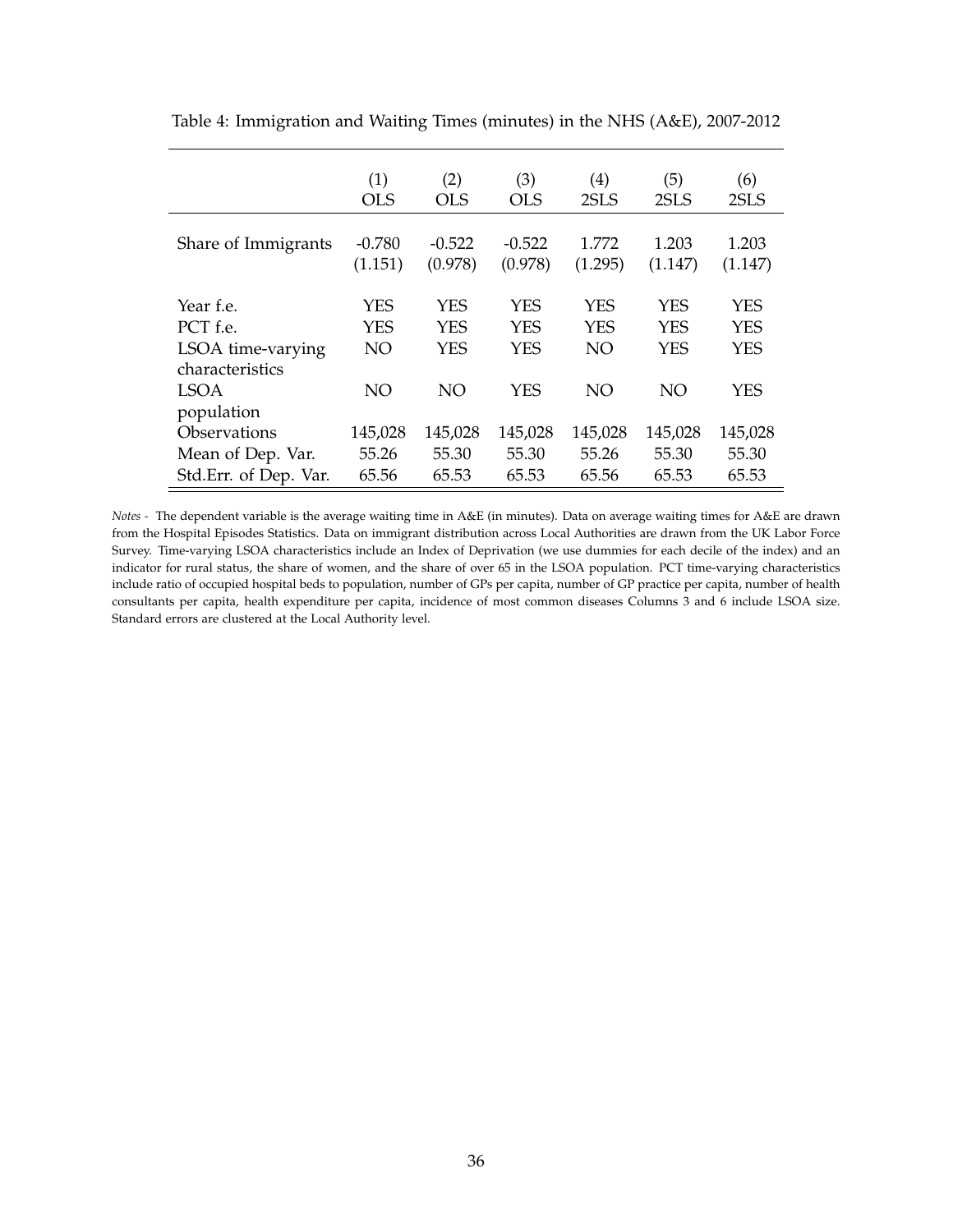<span id="page-36-0"></span>

|                     | $\approx$                                   | $\frac{2}{35}$                                   | $\frac{3}{2}$                                    | $(4)$<br>2513                                   | $rac{6}{20}$                                         | $rac{6}{255}$                                                            |
|---------------------|---------------------------------------------|--------------------------------------------------|--------------------------------------------------|-------------------------------------------------|------------------------------------------------------|--------------------------------------------------------------------------|
| Jependent Variable: | Jut-migration<br>rate<br>0.19***<br>(0.014) | Jut-migration<br>rate<br>$0.159***$<br>$(0.027)$ | In-migration<br>rate<br>$) .053***$<br>$(0.016)$ | In-migration<br>rate<br>$0.062***$<br>$(0.019)$ | Net out-migration<br>rate<br>$0.06$ ***<br>$(0.022)$ | Net out-migrat                                                           |
|                     | 1,269<br>0.033<br>0.056                     | 1,269<br>0.033<br>25.36                          | 1,269<br>0.030<br>0.042                          | $\frac{269}{1000}$<br>0.030<br>25.36            | 1,269<br>0.003<br>0.048                              | rate<br>1.097***<br>(0.033)<br>1.269<br>1.269<br>0.003<br>0.048<br>25.36 |

| J<br>$\frac{1}{2}$<br>1<br>l<br>)<br> <br>                                                    |
|-----------------------------------------------------------------------------------------------|
| :<br>ı<br>I<br>l                                                                              |
| $\frac{1}{2}$                                                                                 |
| $\vdots$<br>֚֚֚֚֚֚֚֡֡֡֡֡֡<br>֖֖֖֧ׅׅ֧ׅ֧ׅ֧֧ׅ֖֧֚֚֚֚֚֚֚֚֚֚֚֚֚֚֚֚֚֚֚֚֚֚֚֚֚֚֚֚֚֚֚֚֡֝֝֬֝֬֝֬֓֞֝֬<br>١ |
| ı<br>.<br>F                                                                                   |

Notes - Data are drawn from the UK Labor Force Survey. Information on past year residence is available only since 2004. All the regressions include year and local authority fixed<br>effects and the standard errors are cluster *Notes -* Data are drawn from the UK Labor Force Survey. Information on past year residence is available only since 2004. All the regressions include year and local authority fixed effects and the standard errors are clustered at the Local Authority level.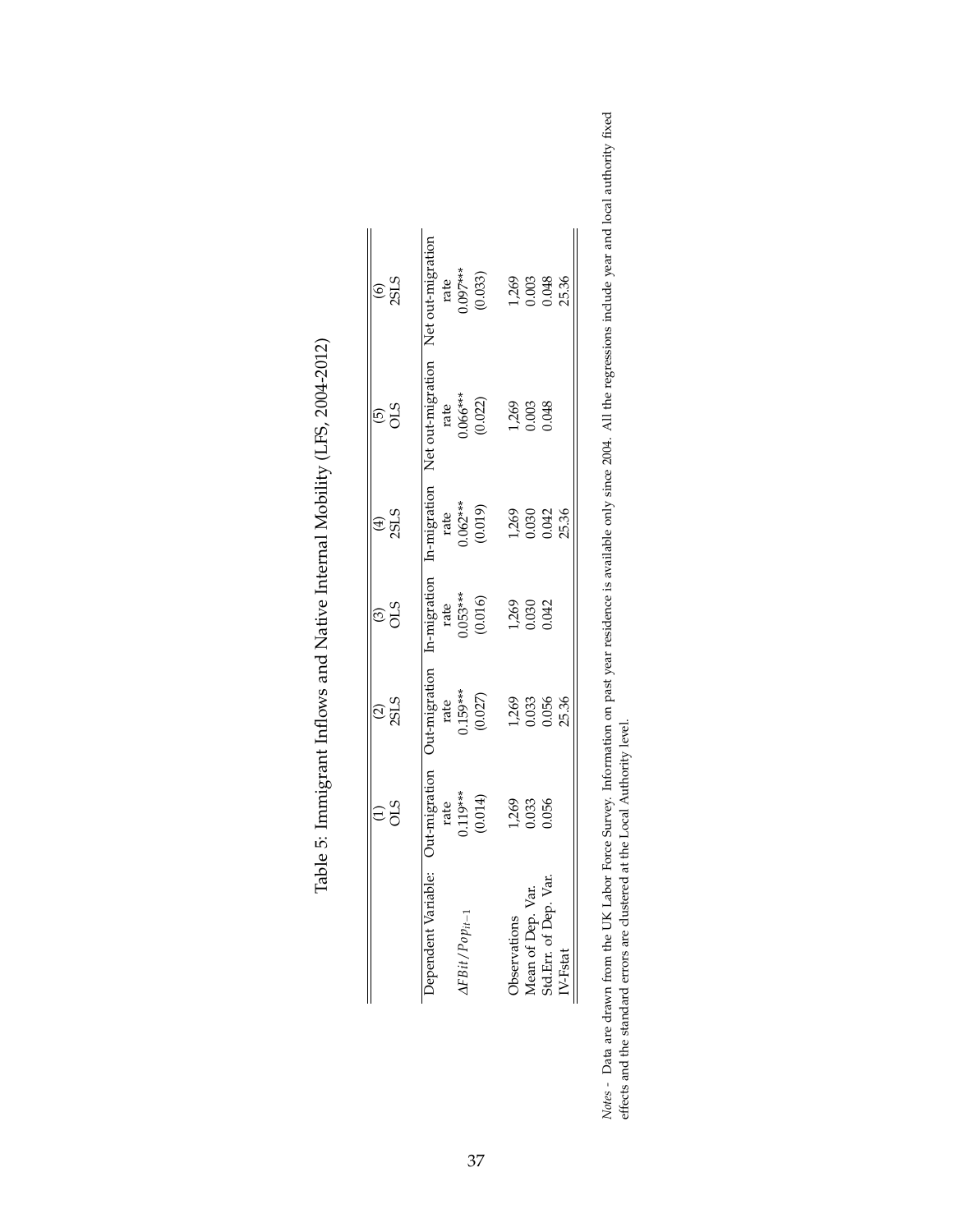|                       | (1)<br>2SLS         | (2)<br>2SLS           | (3)<br>2SLS           |
|-----------------------|---------------------|-----------------------|-----------------------|
| Dependent Variable:   | <b>Waiting Time</b> | <b>Waiting Time</b>   | <b>Waiting Time</b>   |
| <b>Natives</b>        | 5.689***<br>(1.716) | $3.219***$<br>(1.138) | $3.227***$<br>(1.138) |
| Year f.e.             | YES                 | <b>YES</b>            | YES                   |
| PCT f.e.              | YES                 | <b>YES</b>            | YES                   |
| LSOA time-varying     | NO                  | <b>YES</b>            | YES                   |
| characteristics       |                     |                       |                       |
| LSOA                  | NO                  | NO                    | YES                   |
| population            |                     |                       |                       |
| First-Stage F         | 11.14               | 7.00                  | 7.01                  |
| Observations          | 258,458             | 258,458               | 258,458               |
| Mean of Dep. Var.     | 45.71               | 45.71                 | 45.71                 |
| Std.Err. of Dep. Var. | 15.64               | 15.64                 | 15.64                 |
| <b>IV-Fstat</b>       | 12.52               | 11.91                 | 11.91                 |

<span id="page-37-0"></span>Table 6: Native Internal Mobility and Waiting Times for Outpatients (days), 2004-2012

*Notes -* The dependent variable is the average waiting time for outpatient services (in days. Data on average waiting times for outpatient services are drawn from the Hospital Episodes Statistics. Data on immigrant distribution across Local Authorities are drawn from the UK Labor Force Survey. Information on past year residence is available only since 2004. Time-varying LSOA characteristics include an Index of Deprivation (we use dummies for each decile of the index) and an indicator for rural status, the share of women, and the share of over 65 in the LSOA population. PCT time-varying characteristics include ratio of occupied hospital beds to population, number of GPs per capita, number of GP practice per capita, number of health consultants per capita, health expenditure per capita, incidence of most common diseases. Columns 3 includes LSOA size. Standard errors are clustered at the Local Authority level.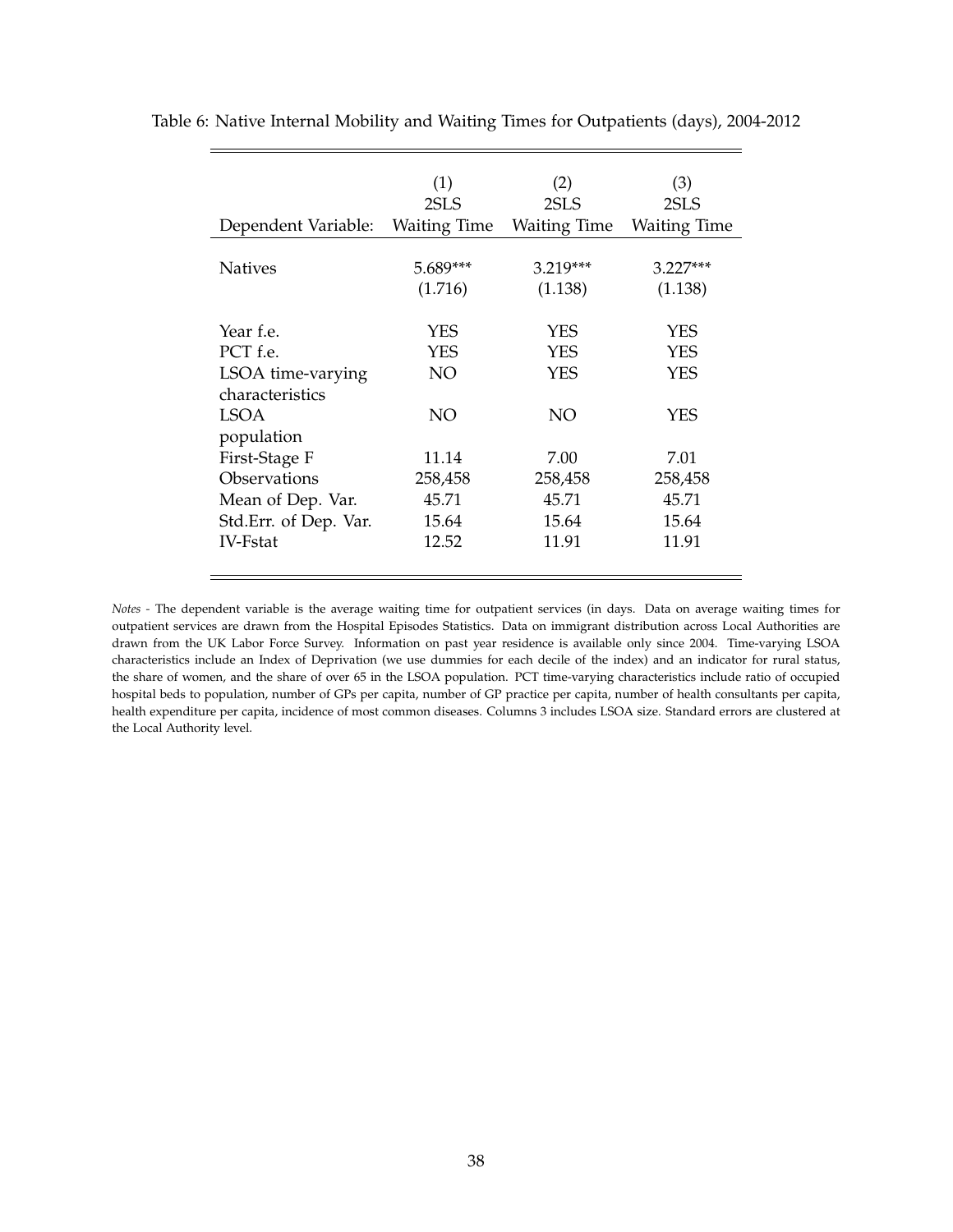<span id="page-38-0"></span>

| Panel A: Any health issue                        |                 |             |             |  |
|--------------------------------------------------|-----------------|-------------|-------------|--|
| Foreign born                                     | $-0.075***$     | $-0.046***$ | $-0.049***$ |  |
|                                                  | (0.001)         | (0.001)     | (0.001)     |  |
| Observations                                     | 1,596,154       | 1,551,640   | 1,551,640   |  |
| Mean of Dep.Var.                                 | 0.317           | 0.319       | 0.319       |  |
| Std.Err.                                         | (0.465)         | (0.466)     | (0.466)     |  |
| Panel B: Any disability                          |                 |             |             |  |
| Foreign born                                     | $-0.039***$     | $-0.024***$ | $-0.029***$ |  |
|                                                  | (0.001)         | (0.001)     | (0.001)     |  |
| Observations                                     | 1,583,195       | 1,538,633   | 1,538,633   |  |
| Mean of Dep.Var.                                 | 0.220           | 0.222       | 0.223       |  |
| Std.Err.                                         | (0.414)         | (0.416)     | (0.416)     |  |
| Panel C: Absent at work due to illness or injury |                 |             |             |  |
| Foreign born                                     | $-0.003***$     | $-0.002***$ | $-0.004***$ |  |
|                                                  | (0.001)         | (0.001)     | (0.000)     |  |
| Observations                                     | 983,229         | 938,668     | 938,668     |  |
| Mean of Dep.Var.                                 | 0.023           | 0.023       | 0.023       |  |
| Std.Err.                                         | (0.152)         | (0.151)     | (0.151)     |  |
| Socio-demographic characteristics                | NO.             | <b>YES</b>  | <b>YES</b>  |  |
| Year f.e.                                        | NO <sub>1</sub> | <b>YES</b>  | <b>YES</b>  |  |
| Local authority f.e.                             | NO              | NO          | <b>YES</b>  |  |

Table 7: Immigrant-Native Differences in Health, (LFS, 2004-2012)

*Notes -* Sociodemographic characteristics include gender, dummies for age, education, occupation (1-digit). Robust standard errors are reported in parentheses.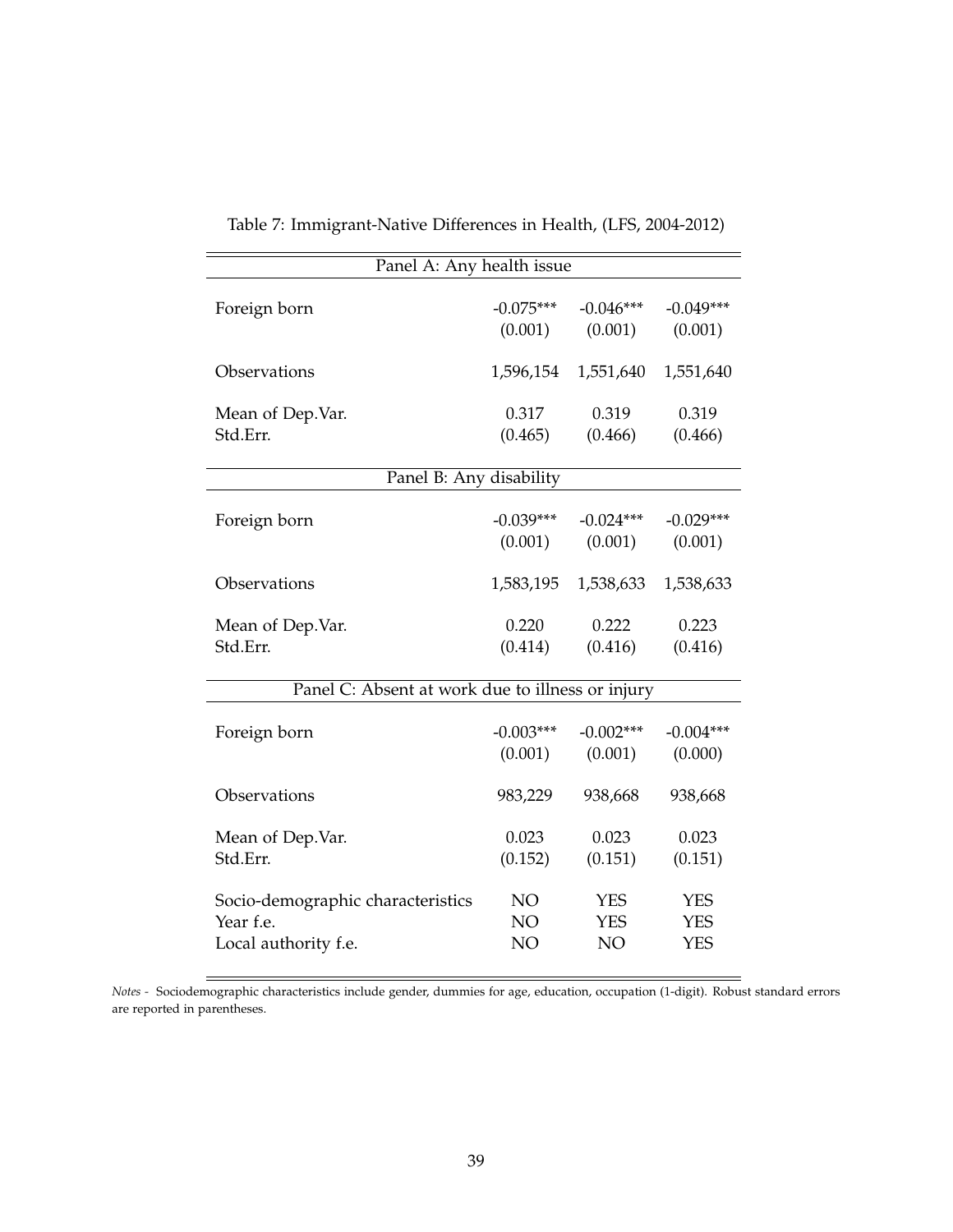|                                                                                          | E                                | Panel A: Any health issue<br>$\overline{2}$          | $\widehat{\mathcal{E}}$          | $\bigoplus$               | $\overline{5}$            | $\circledcirc$            |
|------------------------------------------------------------------------------------------|----------------------------------|------------------------------------------------------|----------------------------------|---------------------------|---------------------------|---------------------------|
| Foreign born                                                                             | $-0.038***$<br>(0.005)           | $-0.051***$<br>(0.004)                               |                                  |                           |                           |                           |
| arrived after 2000<br>arrived after 2004<br>Foreign born<br>Foreign born                 |                                  |                                                      | $-0.106***$<br>(0.005)           | $-0.072***$<br>(0.003)    | $-0.131***$<br>(0.005)    | $-0.084***$<br>(0.003)    |
| Std.Err. of Dep. Var.<br>Mean of Dep. Var.<br>Observations                               | 166,078<br>0.185<br>0.388        | Panel B: Any disability<br>162,869<br>0.186<br>0.389 | 96,854<br>0.327<br>0.121         | 95,655<br>0.122<br>0.327  | 62,649<br>0.105<br>0.307  | 62,401<br>0.105<br>0.307  |
| Foreign born                                                                             | $-0.026***$                      | $-0.039***$                                          |                                  |                           |                           |                           |
| arrived after 2000<br>arrived after 2004<br>Foreign born<br>Foreign born                 | (0.004)                          | (0.003)                                              | $-0.080**$<br>(0.004)            | $-0.057***$<br>(0.003)    | $-0.101***$<br>(0.004)    | $-0.069***$<br>(0.003)    |
| Std.Err. of Dep. Var.<br>Mean of Dep. Var.<br>Observations                               | 165,192<br>0.138<br>0.344        | 161,979<br>0.139<br>0.346                            | 95,816<br>0.0850<br>0.279        | 94,615<br>0.0854<br>0.279 | 61,634<br>0.0711<br>0.257 | 61,385<br>0.0711<br>0.257 |
|                                                                                          |                                  | Panel C: Absent at work due to illness or injury     |                                  |                           |                           |                           |
| arrived after 2000<br>arrived after 2004<br>Foreign born<br>Foreign born<br>Foreign born | (0.002)<br>$-0.001$              | $-0.004*$<br>(0.002)                                 | (0.002)<br>$-0.004$              | $-0.006***$<br>(0.002)    | $-0.006**$<br>(0.002)     | $-0.006***$<br>(0.002)    |
| Std.Err. of Dep. Var.<br>Mean of Dep. Var.<br>Observations                               | 109,582<br>0.0216<br>0.145       | 106,369<br>0.0214<br>0.145                           | 63,004<br>0.0200<br>0.140        | 61,803<br>0.0200<br>0.140 | 39,494<br>0.0186<br>0.135 | 39,245<br>0.0185<br>0.135 |
| Sociodemographic characteristics<br>Year f.e.                                            | $\overline{Q}$<br>$\overline{Q}$ | <b>TES</b><br>YES                                    | $\overline{Q}$<br>$\overline{Q}$ | <b>SHA</b><br>YES         | $\overline{Q}$<br>SN      | <b>SHA</b><br>YES         |
| Local authority f.e.                                                                     | $\overline{Q}$                   | YES                                                  | $\overline{Q}$                   | YES                       | $\overline{Q}$            | YES                       |

<span id="page-39-0"></span>Table 8: Immigrant-Native Internal Migrants Differences in Health, (LFS, 2004-2012) Table 8: Immigrant-Native Internal Migrants Differences in Health, (LFS, 2004-2012)

Notes - We restrict the sample of natives to individuals who were living in a different local authority in the previous year. Standard errors (in prentheses) are clustered at the local<br>authority level. Regressions include Notes *-* We restrict the sample of natives to individuals who were living in a different local authority in the previous year. Standard errors (in prentheses) are clustered at the local authority level. Regressions include year and local authority fixed effects. Sociodemographic characteristics include gender, dummies for age, education occupation (1-digit).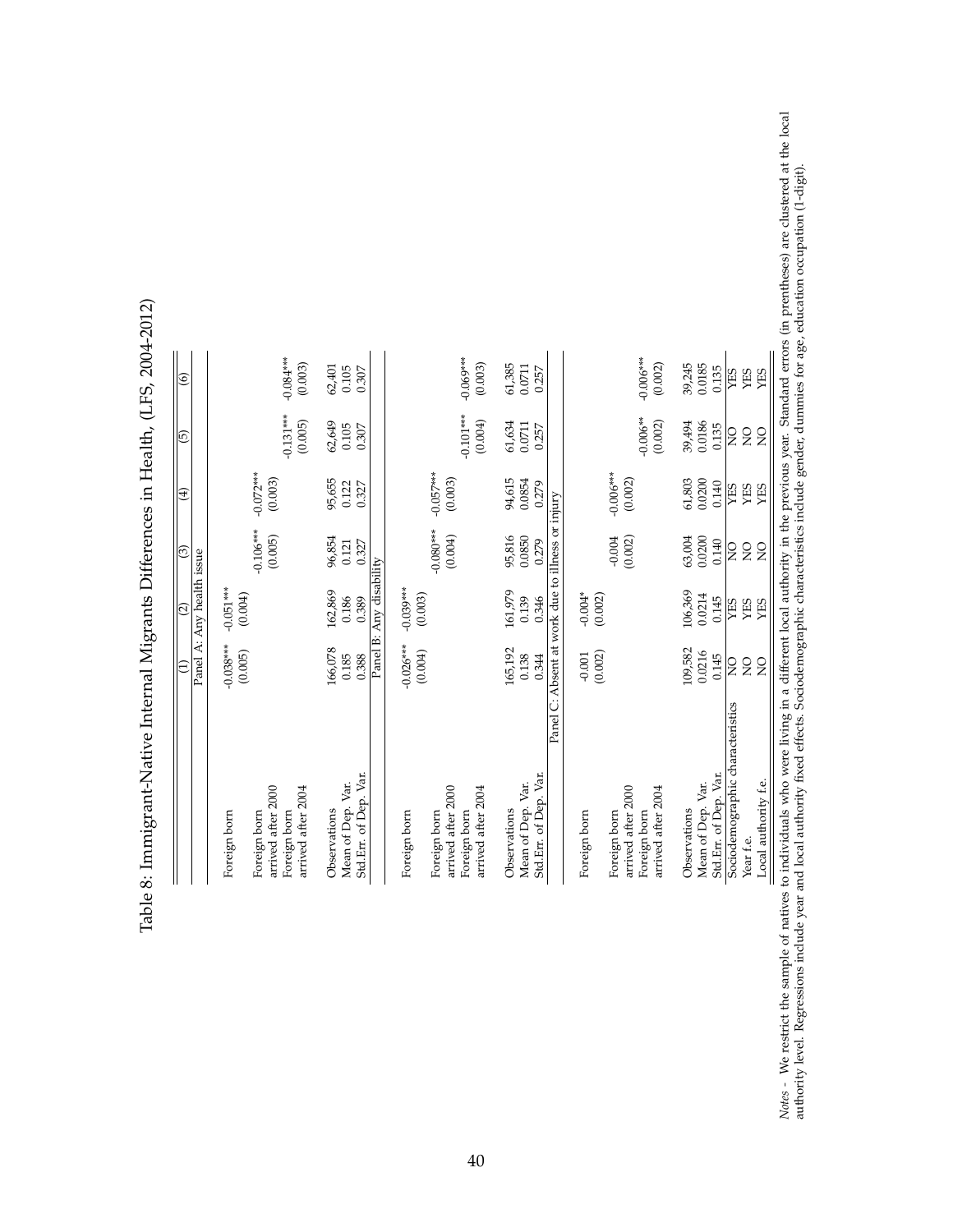|                                                       | Panel A: Poor health, waves 1-4           |                                |                         |                        |                         |                        |
|-------------------------------------------------------|-------------------------------------------|--------------------------------|-------------------------|------------------------|-------------------------|------------------------|
|                                                       | â                                         | $\widehat{c}$                  | ම                       | $\widehat{E}$          | $\widehat{5}$           | $\circledcirc$         |
| Foreign born                                          | $-0.047***$<br>(0.007)                    | $-0.047***$<br>(0.007)         |                         |                        |                         |                        |
| came after 2000<br>Foreign born                       |                                           |                                | $-0.134***$<br>(0.007)  | $-0.134***$<br>(0.007) |                         |                        |
| came after 2004<br>Foreign born                       |                                           |                                |                         |                        | $-0.144***$<br>(0.008)  | $-0.144***$<br>(0.008) |
| Observations                                          | 67,584                                    | 67,584                         | 62,711                  | 62,711                 | 61,565                  | 61,565                 |
| Sociodemographic Controls                             | $\overline{Q}$                            | YES                            | $\overline{Q}$          | YES                    | $\overline{Q}$          | YES                    |
| Std.Err. of Dep. Var.<br>Mean of Dep. Var.            | 0.193<br>0.394                            | 0.193<br>0.394                 | 0.190<br>0.393          | 0.190<br>0.393         | 0.192<br>0.394          | 0.192<br>0.394         |
|                                                       |                                           | Panel B: Disability, waves 1-4 |                         |                        |                         |                        |
| Foreign born                                          | $-0.127***$                               | $-0.127***$                    |                         |                        |                         |                        |
|                                                       | (0.009)                                   | (0.009)                        |                         |                        |                         |                        |
| came after 2000<br>Foreign born                       |                                           |                                | $-0.256***$<br>(0.010)  | $-0.256***$<br>(0.010) |                         |                        |
| Foreign born                                          |                                           |                                |                         |                        | $-0.276***$             | $-0.276***$            |
| came after 2004                                       |                                           |                                |                         |                        | (0.011)                 | (0.011)                |
| Observations                                          | 67,649                                    | 67,649                         | 62,770                  | 62,770                 | 61,623                  | 61,623                 |
| Sociodemographic Controls                             | $\frac{1}{2}$                             | YES                            | $\overline{Q}$          | YES                    | $\overline{Q}$          | YES                    |
| Mean of Dep. Var.                                     | 0.359                                     | 0.359                          | 0.360                   | 0.360                  | 0.365                   | 0.365                  |
| Std.Err. of Dep. Var.                                 | 0.480                                     | 0.480                          | 0.480                   | 0.480                  | 0.481                   | 0.481                  |
|                                                       | Panel C: Any health limitation, waves 1-4 |                                |                         |                        |                         |                        |
| Foreign born                                          | $-0.018***$<br>(0.005)                    | $-0.018***$<br>(0.005)         |                         |                        |                         |                        |
| came after 2000<br>Foreign born                       |                                           |                                | $-0.066***$<br>(0.005)  | $-0.066***$<br>(0.005) |                         |                        |
| came after 2004<br>Foreign born                       |                                           |                                |                         |                        | $-0.074***$<br>(0.006)  | $-0.074***$<br>(0.006) |
|                                                       |                                           |                                |                         |                        |                         |                        |
| Observations                                          | 67,672                                    | 67,672                         | 62,791                  | 62,791                 | 61,643                  | 61,643<br>YES          |
| Sociodemographic characteristics<br>Mean of Dep. Var. | 0.114<br>$\frac{1}{2}$                    | 0.114<br>YES                   | 0.112<br>$\overline{Q}$ | 0.112<br>YES           | 0.113<br>$\overline{Q}$ | 0.113                  |
| Std.Err. of Dep. Var.                                 | 0.318                                     | 0.318                          | 0.316                   | 0.316                  | 0.317                   | 0.317                  |
|                                                       |                                           |                                |                         |                        |                         |                        |

<span id="page-40-0"></span>Table 9: Immigrant Health Advantage, (Understanding Society, 2009-2014) Table 9: Immigrant Health Advantage, (Understanding Society, 2009-2014)

Notes - Data are drawn from waves 1-4 of the Understanding Society. Sociodemographic characteristics include controls for gender, dummies for age, education occupation (1-digit), employment status, income, region, an index Notes *-* Data are drawn from waves 1-4 of the Understanding Society. Society. Society, Society, Characteristics include controls for gender, dummies for age, education occupation (1-digit), employment status, income, region, an index of rural status, and year fixed effects. Robust standard errors are reported in parentheses.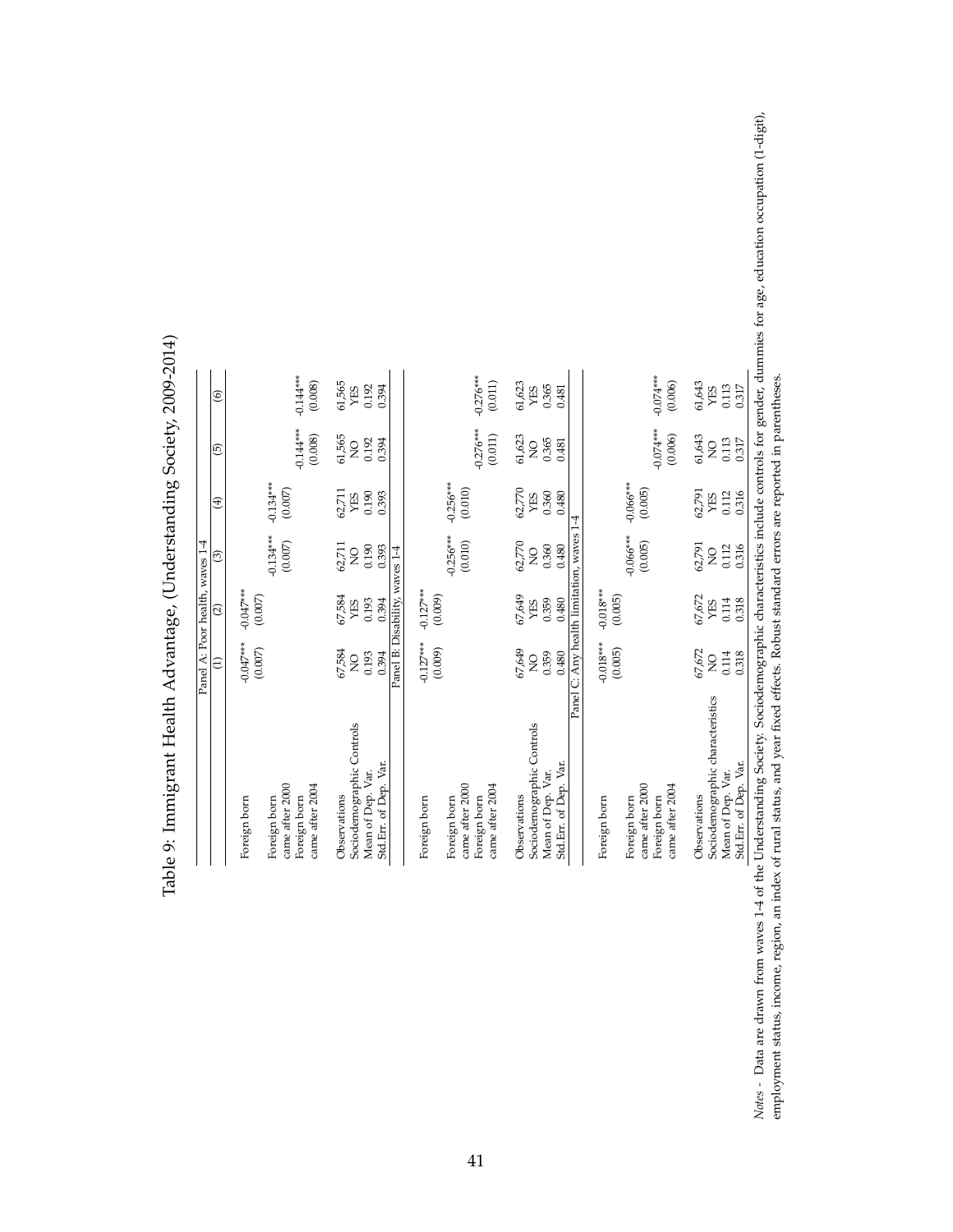| $\widehat{\Theta}$ |                                    | $-0.013***$<br>(0.003)                                                             | 61,643<br>0.0191<br>0.158<br>YES                                                        | $-0.051**$<br>(0.020)                                                              | $-0.026$<br>(0.016)<br>2,816<br>2,816<br>0.457<br>0.498<br>0.384<br>YES<br>0.821<br>YES                                                                                                                                                                                         |                |
|--------------------|------------------------------------|------------------------------------------------------------------------------------|-----------------------------------------------------------------------------------------|------------------------------------------------------------------------------------|---------------------------------------------------------------------------------------------------------------------------------------------------------------------------------------------------------------------------------------------------------------------------------|----------------|
| 0                  |                                    | $-0.013***$<br>(0.003)                                                             | 61,643<br>0.0191<br>0.158<br>$\overline{Q}$                                             | $-0.051**$<br>(0.020)                                                              | (0.016)<br>$-0.026$<br>2,816<br>2,816<br>0.457<br>0.498<br>0.384<br>0.821<br>$\overline{Q}$<br>$\frac{0}{2}$                                                                                                                                                                    |                |
| $\bigoplus$        |                                    | $-0.010***$<br>(0.003)                                                             | 0.0190<br>62,791<br>0.157<br>YES                                                        | $-0.037**$<br>(0.018)                                                              | $-0.020$<br>(0.014)<br>3,178<br>0.459<br>0.498<br>3,178<br>0.383<br>YES<br>0.821<br>YES                                                                                                                                                                                         |                |
| $\odot$            | Panel A: Inpatient days, waves 1-4 | $-0.010***$<br>(0.003)                                                             | Panel B: Hospital services use, wave 4<br>0.0190<br>62,791<br>0.157<br>$\overline{Q}$   | $-0.037**$<br>(0.018)                                                              | Panel C: Doctor services use, wave 4<br>$-0.020$<br>(0.014)<br>3,178<br>0.459<br>3,178<br>0.498<br>0.383<br>$0.821\,$<br>$\overline{Q}$<br>$\frac{0}{2}$                                                                                                                        |                |
| $\widehat{c}$      |                                    | (0.002)<br>$-0.001$                                                                | 67,672<br>0.0196<br>0.160<br>YES                                                        | (0.015)<br>$-0.002$                                                                | $0.020*$<br>(0.011)<br>0.846<br>0.483<br>0.500<br>0.361<br>4,551<br>YES<br>4,551<br>YES                                                                                                                                                                                         |                |
| $\widehat{\Xi}$    |                                    | (0.002)<br>$-0.001$                                                                | 67,672<br>0.0196<br>0.160<br>$\frac{1}{2}$                                              | (0.015)<br>$-0.002$                                                                | (0.011)<br>$0.020*$<br>0.483<br>0.500<br>0.846<br>0.361<br>4,551<br>4,551<br>$\overline{S}$<br>$\overline{Q}$                                                                                                                                                                   |                |
|                    |                                    | came after 2000<br>came after 2004<br>Foreign born<br>Foreign born<br>Foreign born | Sociodemographic Controls<br>Std.Err. of Dep. Var.<br>Mean of Dep. Var.<br>Observations | came after 2000<br>came after 2004<br>Foreign born<br>Foreign born<br>Foreign born | Sociodemographic characteristics<br>Sociodemographic Controls<br>Std.Err. of Dep. Var.<br>Std.Err. of Dep. Var.<br>Mean of Dep. Var.<br>Mean of Dep. Var.<br>came after 2000<br>came after 2004<br>Observations<br>Observations<br>Foreign born<br>Foreign born<br>Foreign born | $\mathfrak{c}$ |

<span id="page-41-0"></span>Table 10: Immigrant-Native Differences in Health Care Use, (Understanding Society, 2009-2014) Table 10: Immigrant-Native Differences in Health Care Use, (Understanding Society, 2009-2014) Notes - Data for Panel A are drawn from waves 1-4 of the Understanding Society. Data for Panel B and c are drawn from wave 4 of the Understanding Society. Sociodemographic<br>characteristics include controls for gender, dummi Notes *a* Data for Panel A are drawn from waves 1-4 of the Understanding Society. Data for Panel B and c are drawn from wave 4 of the Understanding Society. Sociodemographic characteristics include controls for gender, dummies for age, education occupation (1-digit), employment status, income, region, an index of rural status and year fixed effects. Robust standard errors are reported in parentheses. standard errors are reported in parentheses.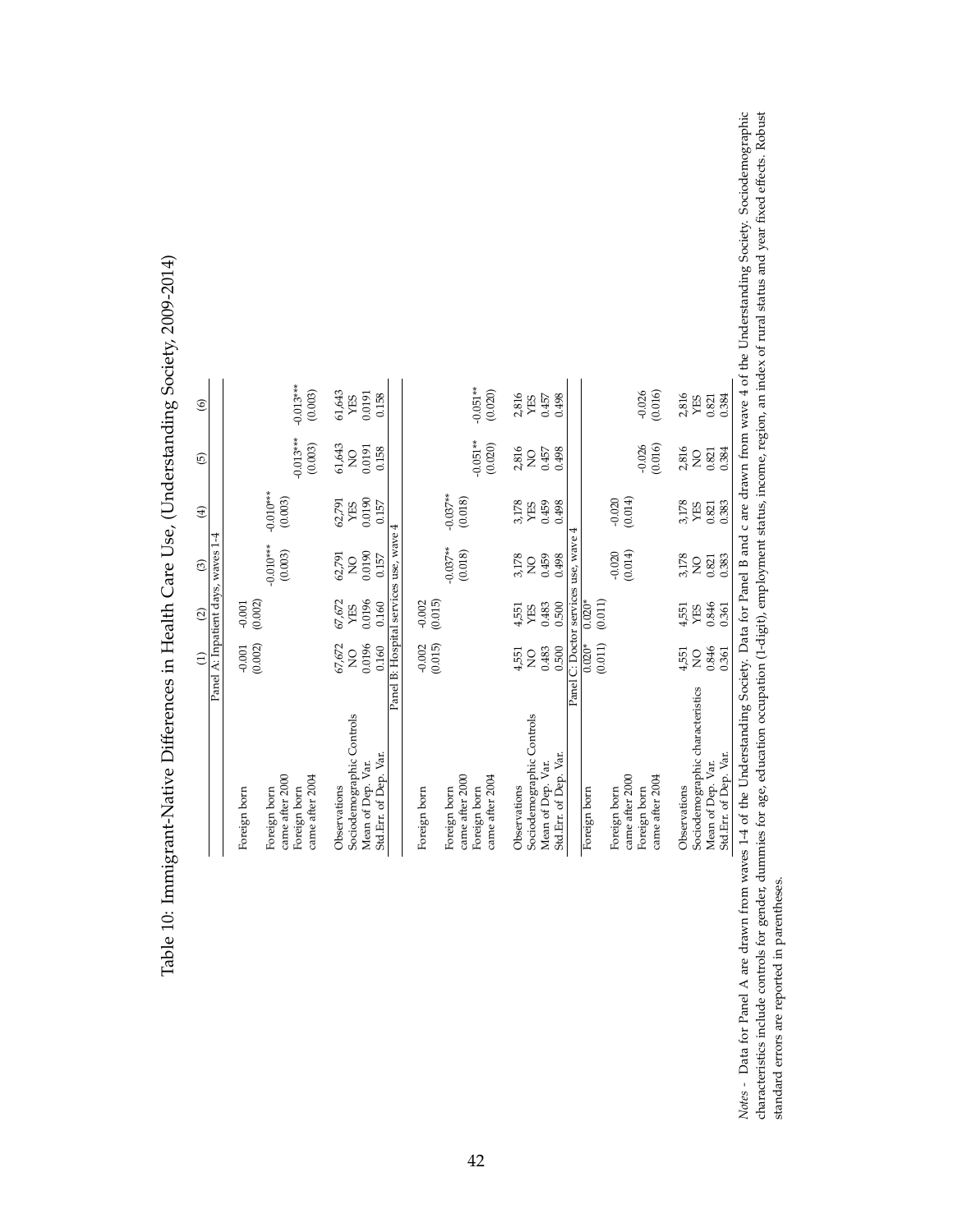<span id="page-42-0"></span>

| (9)<br>2SLS<br>consultant<br>per capita<br>$P^{\text{re}}$ capita<br>$(0.012)$<br>$(0.012)$<br>$0.827$<br>$0.827$<br>$0.796$<br>$0.706$<br>$(8)$<br>2SLS<br>consultant                                                                                                                                                                       |                     |                      |                     | $\frac{0.711}{(3.816)}$ | $1,290$<br>$48.20$<br>$25.98$<br>$17.82$ |                   | 1,290<br>253.4<br>206.1<br>11.83 |         |
|----------------------------------------------------------------------------------------------------------------------------------------------------------------------------------------------------------------------------------------------------------------------------------------------------------------------------------------------|---------------------|----------------------|---------------------|-------------------------|------------------------------------------|-------------------|----------------------------------|---------|
| $(7)$<br>2SLS<br>#GP<br>#GP<br>0.003<br>0.003                                                                                                                                                                                                                                                                                                |                     |                      |                     |                         | 1,290<br>0.953<br>0.217<br>11.83         |                   |                                  |         |
| $\frac{10}{25}$                                                                                                                                                                                                                                                                                                                              |                     |                      |                     | 1.818<br>(2.426)        |                                          |                   | 1,290<br>340.1<br>206.0<br>11.83 |         |
| (5)<br>$2SLS$<br>$\pm$ Practice<br>$\pm$ Practice<br>$\frac{1}{2}$<br>$\frac{1}{2}$<br>$\frac{1}{2}$<br>$\frac{1}{2}$<br>$\frac{1}{2}$<br>$\frac{1}{2}$<br>$\frac{1}{2}$<br>$\frac{1}{2}$<br>$\frac{1}{2}$<br>$\frac{1}{2}$<br>$\frac{1}{2}$<br>$\frac{1}{2}$<br>$\frac{1}{2}$<br>$\frac{1}{2}$<br>$\frac{1}{2}$<br>$\frac{1}{2}$<br>$\frac$ |                     |                      |                     |                         |                                          |                   | 1,290<br>0.170<br>1.83<br>11.83  |         |
| (4)<br>$2SLS$<br>$+$ Practice                                                                                                                                                                                                                                                                                                                |                     |                      |                     | $\frac{0.368}{0.321}$   |                                          |                   | 1,290<br>57.52<br>55.71<br>11.83 |         |
| $\begin{array}{c} \text{(3)}\\ \text{2SLS}\\ \text{Ratio of}\\ \text{Required beds}\\ \text{10,000}\\ \text{(0,003)}\\ \text{(0,003)} \end{array}$                                                                                                                                                                                           |                     |                      |                     |                         |                                          |                   | 1,290<br>0.814<br>0.218<br>11.83 |         |
| $\frac{25}{335}$                                                                                                                                                                                                                                                                                                                             | Expenditu           | per capita<br>-0.006 |                     | $(0.007)$               |                                          |                   | 1290<br>1246<br>1548<br>1183     |         |
|                                                                                                                                                                                                                                                                                                                                              | 2SLS<br>Overall     | xpenditure           | $-0.004$            | (0.011)                 | 1,290                                    | 12.68             | 0.646                            | 1.83    |
|                                                                                                                                                                                                                                                                                                                                              | Dependent Variable: |                      | share of Immigrants |                         | <b>D</b> servations                      | Mean of Dep. Var. | Std.Err. of Dep. Var.            | V-Fstat |

| הההה ההיה<br>ו<br>ו<br>ו<br>Ì                                                                          |
|--------------------------------------------------------------------------------------------------------|
| ا<br>ا                                                                                                 |
| くしょ<br>i<br>I                                                                                          |
| í                                                                                                      |
| くさん てんきんきょく<br>֧֧֧֧ׅ֧ׅ֧ׅ֧ׅ֧ׅ֧ׅ֧ׅ֧ׅ֧ׅ֧ׅ֧ׅ֧ׅ֧֧֪֦֧֪֪֪֪֪֪֪֪֧֚֚֚֚֚֚֚֚֚֚֚֚֚֚֚֚֚֚֚֚֚֝֝֓֜֝֜֜֜֜֜֜֜֜֜֜֜֝֬֝֝<br>i |
|                                                                                                        |
| j<br>$\frac{1}{2}$                                                                                     |

Notes - Data on per capita expenditure, share of occupied beds, practices, consultants and GPs are drawn from the Hospital Episodes Statistics and are at the PCT level. Data on immigrant distribution across Local Authoriti *Notes -* Data on per capita expenditure, share of occupied beds, practices, consultants and GPs are drawn from the Hospital Episodes Statistics and are at the PCT level. Data on immigrant distribution across Local Authorities are drawn from the UK Labor Force Survey. All estimate include PCT and year fixed effects. Standard errors are clustered at the Local Authority level.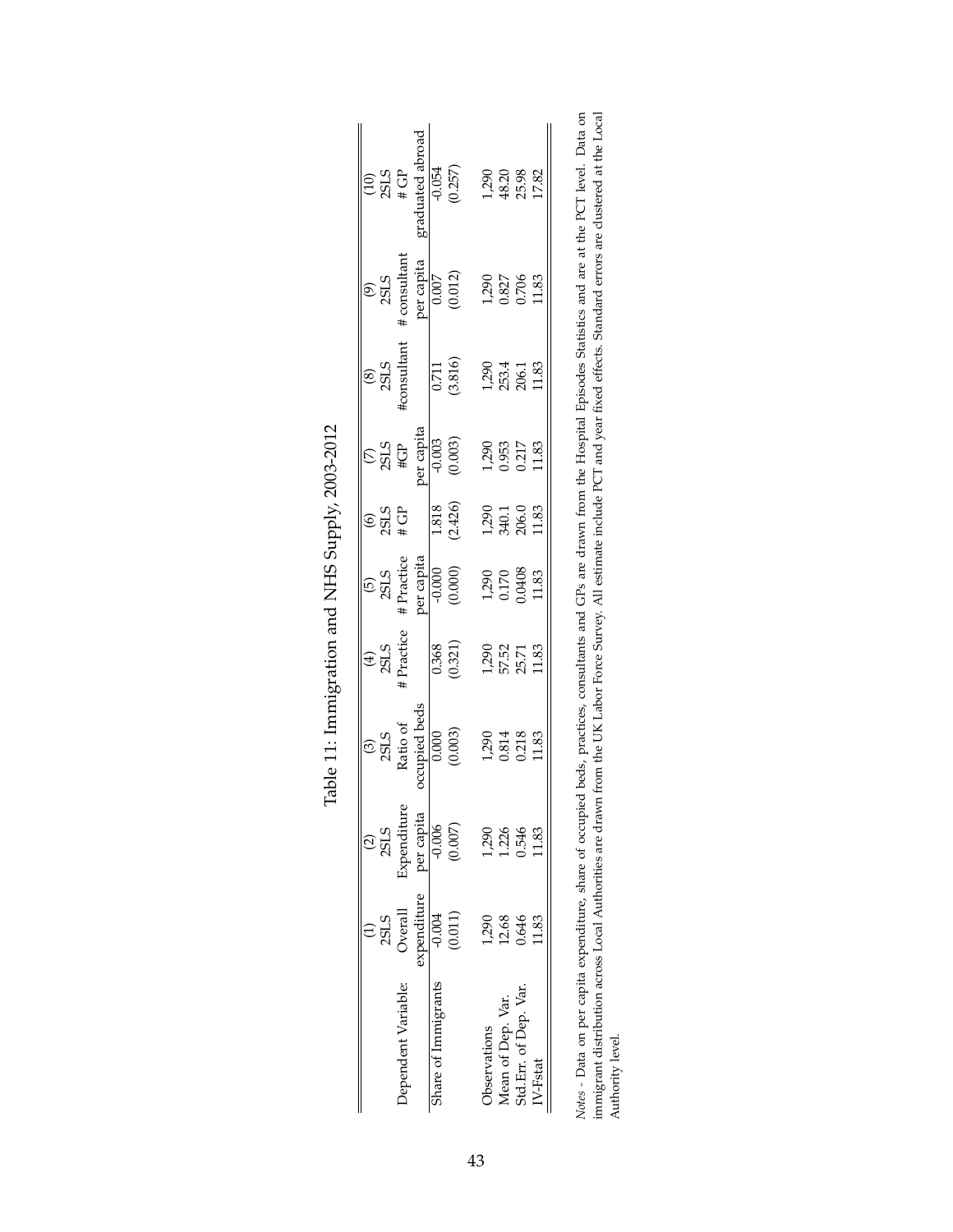<span id="page-43-0"></span>

|                                  |            | $\widehat{\mathfrak{O}}$ |            |            | $\odot$                                                                                               | $\widehat{\circ}$ |
|----------------------------------|------------|--------------------------|------------|------------|-------------------------------------------------------------------------------------------------------|-------------------|
| Dependent variable:              |            |                          |            |            | Any health issue Any health issue Any health issue Any health issue Any health issue Any health issue |                   |
|                                  | ₹          | $\overline{A}$           | JK-born    | JK-born    | Foreign-born                                                                                          | Foreign-born      |
| Highly deprived areas            | $0.016***$ | $0.010**$                | $0.021***$ | $0.011***$ | $0.023***$                                                                                            | $0.015**$         |
|                                  |            | (0.002)                  | (0.001)    | (0.002)    | (0.002)                                                                                               | (0.006)           |
| Sociodemographic characteristics | GES        | <b>CEX</b>               | <b>SEX</b> | <b>CES</b> | <b>SEL</b>                                                                                            | <b>SEX</b>        |
| Year F.E.                        | CES        | <b>SEX</b>               | <b>SHX</b> | СE         | ЯJ                                                                                                    | SEX               |
| Local authority F.E.             | CES        | <b>YES</b>               | YES        | <b>SEX</b> | <b>SEX</b>                                                                                            | YES               |
| Mean of Dep. Var.                | 0.302      | 0.319                    | 0.326      | 0.329      |                                                                                                       |                   |
| Std.Em.                          | (0.459)    | (0.466)                  | (0.469)    | (0.470)    | $(0.242)$<br>$(0.429)$                                                                                | 0.244<br>(0.429)  |
| <b>Observations</b>              | 1,596,291  | 1,551,777                | 1,392,313  | 1,351,754  | 203,841                                                                                               | 199,886           |

| <br> <br> <br>$\frac{1}{2}$ $\frac{1}{2}$ $\frac{1}{2}$ $\frac{1}{2}$ $\frac{1}{2}$ $\frac{1}{2}$ $\frac{1}{2}$ $\frac{1}{2}$ $\frac{1}{2}$ $\frac{1}{2}$ $\frac{1}{2}$ $\frac{1}{2}$ $\frac{1}{2}$ $\frac{1}{2}$ $\frac{1}{2}$ $\frac{1}{2}$ $\frac{1}{2}$ $\frac{1}{2}$ $\frac{1}{2}$ $\frac{1}{2}$ $\frac{1}{2}$ $\frac{1}{2}$<br>Ì |
|----------------------------------------------------------------------------------------------------------------------------------------------------------------------------------------------------------------------------------------------------------------------------------------------------------------------------------------|
| $\frac{1}{2}$                                                                                                                                                                                                                                                                                                                          |
| $-2$<br>)<br>ļ                                                                                                                                                                                                                                                                                                                         |
| Health Across Less and More Deprived Areas in England, $\mu$                                                                                                                                                                                                                                                                           |
|                                                                                                                                                                                                                                                                                                                                        |
| ł                                                                                                                                                                                                                                                                                                                                      |
| I                                                                                                                                                                                                                                                                                                                                      |
|                                                                                                                                                                                                                                                                                                                                        |
|                                                                                                                                                                                                                                                                                                                                        |
|                                                                                                                                                                                                                                                                                                                                        |
|                                                                                                                                                                                                                                                                                                                                        |
|                                                                                                                                                                                                                                                                                                                                        |
| しょこ ここ                                                                                                                                                                                                                                                                                                                                 |

*Notes -* All estimates include year and local authority fixed effects. Sociodemographic characteristics include gender, age (dummies), education (dummies), occupation (1-digit, Notes - All estimates include year and local authority fixed effects. Sociodemographic characteristics include gender, age (dummies). Standard errors in parentheses.<br>dummies). Standard errors in parentheses are clustered a dummies). Standard errors in parentheses are clustered at the local authority level. Robust standard errors are reported in parentheses.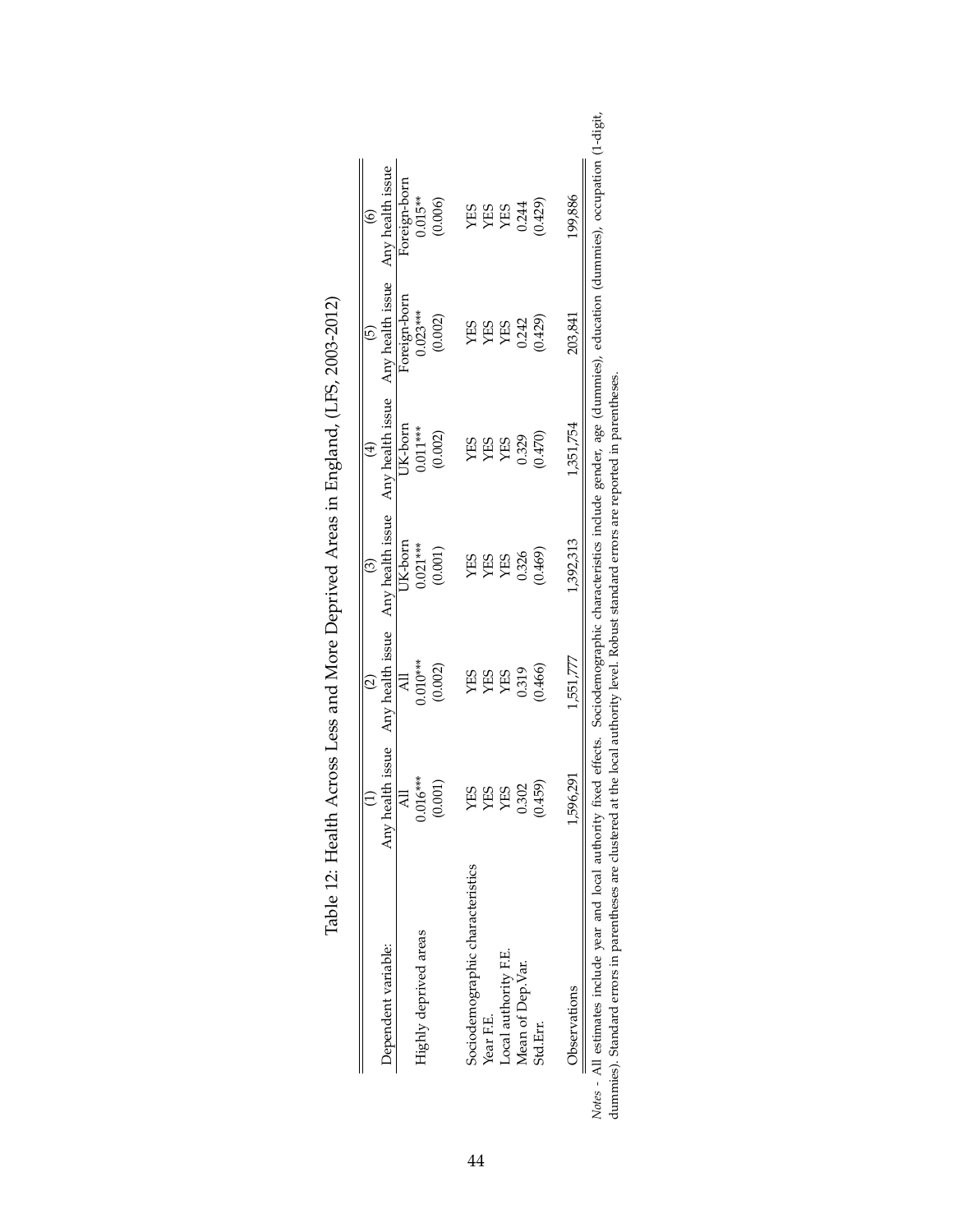|                                | $\frac{1}{2515}$                             |                                                        |                                                          |                                                                                                                       |                    |
|--------------------------------|----------------------------------------------|--------------------------------------------------------|----------------------------------------------------------|-----------------------------------------------------------------------------------------------------------------------|--------------------|
|                                |                                              | (2)<br>2SLS<br>$\frac{Q2}{Q2}$<br>$\frac{Q2}{1730***}$ | $\frac{35}{255}$                                         | $rac{4}{35}$<br>355                                                                                                   | 5)<br>2513<br>2577 |
| hare of Immigrants             | $-0.893$                                     |                                                        | $0.669***$                                               | $0.549***$                                                                                                            |                    |
|                                | 0.543)                                       | (0.234)                                                | (0.213)                                                  | (0.201)                                                                                                               | (0.193)            |
|                                |                                              |                                                        |                                                          |                                                                                                                       |                    |
| Region f.e<br>Year f.e.        |                                              |                                                        |                                                          |                                                                                                                       |                    |
| <b>Jbservations</b>            | YES<br>YES<br>VA91<br>45.69<br>45.17<br>9.44 | YES<br>YES<br>C.344<br>46.40<br>46.40<br>14.29         | YES<br>YES<br>7,6374<br>0.374<br>16.75<br>13.39<br>13.39 | $\begin{array}{l} \rm YES \\ \rm YRS \\ \rm Y.352 \\ \rm 0.428 \\ \rm 48.19 \\ \rm 17.33 \\ \rm 33.07 \\ \end{array}$ |                    |
|                                |                                              |                                                        |                                                          |                                                                                                                       |                    |
| R-squared<br>Mean of Dep. Var. |                                              |                                                        |                                                          |                                                                                                                       |                    |
| 5td.Err. of Dep. Var           |                                              |                                                        |                                                          |                                                                                                                       |                    |
| $IV-Fstat$                     |                                              |                                                        |                                                          |                                                                                                                       |                    |

<span id="page-44-0"></span>Table 13: Immigration and Waititing Times (in days) for Outpatients by Index of Multiple Deprivation (IMD) quintiles, 2003-2012 Table 13: Immigration and Waititing Times (in days) for Outpatients by Index of Multiple Deprivation (IMD) quintiles, 2003-2012 Notes - Data on average waiting times for outpatient services are drawn from the Hospital Episodes Statistics. Data on immigrant distribution across Local Authorities are drawn from the UK Labor Force Survey. Time-varying LSOA characteristics include an Index of Deprivation (we use dummies for each decile of the index) and an indicator for rural status, the share of women, and the share of over 65 in the LSOA population. PCT time-varying characteristics include hospital beds' availability, number of GPs per capita, number of GP practice per capita, number of health consultants per capita, health expenditure per capita, incidence of most common diseases. Columns 3 and 6 include LSOA size. Standard errors *Notes -* Data on average waiting times for outpatient services are drawn from the Hospital Episodes Statistics. Data on immigrant distribution across Local Authorities are drawn from the UK Labor Force Survey. Time-varying LSOA characteristics include an Index of Deprivation (we use dummies for each decile of the index) and an indicator for rural status, the share of women, and the share of over 65 in the LSOA population. PCT time-varying characteristics include hospital beds' availability, number of GPs per capita, number of GPs per capita, number of GPs practice per capita, number of health consultants per capita, health expenditure per capita, incidence of most common diseases. Columns 3 and 6 include LSOA size. Standard errors are clustered at the Local Authority level. are clustered at the Local Authority level.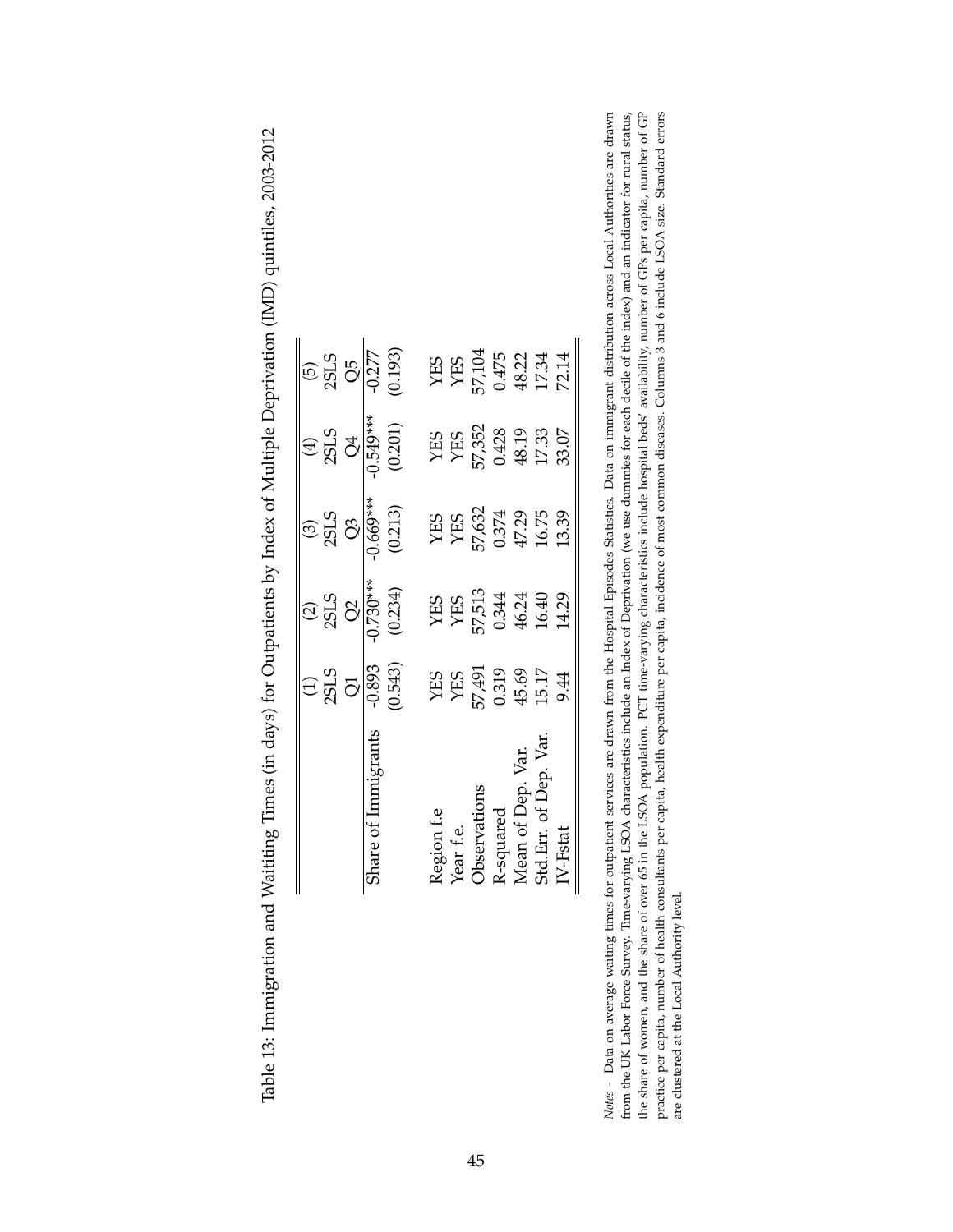<span id="page-45-0"></span>Table 14: Immigration and Waiting Times (days) for Outpatients, by Index of Multiple Deprivation (IMD)

|                                                                                                                                                                      | (1)<br>2SLS<br>Overall<br>2003-2012                                                        | (2)<br>2SLS<br>Overall<br>2003-2007                                                                      | (3)<br>2SLS<br>Outside London<br>2003-2007                                                  | $\left( 4\right)$<br>2SLS<br>Outside London<br>2003-2007<br>More Deprived<br>Areas $(6-10)$ | (5)<br>2SLS<br>Outside London<br>2003-2007<br>More Deprived<br>$Areas(7-10)$                     |
|----------------------------------------------------------------------------------------------------------------------------------------------------------------------|--------------------------------------------------------------------------------------------|----------------------------------------------------------------------------------------------------------|---------------------------------------------------------------------------------------------|---------------------------------------------------------------------------------------------|--------------------------------------------------------------------------------------------------|
| Share of Immigrants                                                                                                                                                  | $-0.935**$<br>(0.461)                                                                      | $-0.818***$<br>(0.317)                                                                                   | 0.479<br>(0.350)                                                                            | 1.499*<br>(0.788)                                                                           | $2.085*$<br>(1.143)                                                                              |
| Year f.e.<br>PCT f.e.<br>LSOA time-varying<br>characteristics<br><b>LSOA</b><br>population<br>Observations<br>Mean of Dep. Var.<br>Std.Err. of Dep. Var.<br>IV-Fstat | YES<br><b>YES</b><br><b>YES</b><br><b>YES</b><br>YES<br>287,092<br>47.12<br>16.65<br>16.05 | <b>YES</b><br><b>YES</b><br><b>YES</b><br><b>YES</b><br><b>YES</b><br>144,476<br>54.26<br>17.27<br>28.72 | YES<br><b>YES</b><br><b>YES</b><br><b>YES</b><br>YES.<br>122,067<br>51.49<br>15.40<br>54.54 | YES<br>YES<br><b>YES</b><br><b>YES</b><br>YES<br>57,146<br>52.03<br>16.04<br>20.60          | YES<br><b>YES</b><br><b>YES</b><br><b>YES</b><br><b>YES</b><br>44,964<br>52.01<br>16.27<br>14.09 |

*Notes -* The dependent variable is the average waiting time for outpatient services (in days). Data on average waiting times for outpatient services are drawn from the Hospital Episodes Statistics. Data on immigrant distribution across Local Authorities are drawn from the UK Labor Force Survey. LSOA characteristics include: an Index of Deprivation, ratio of occupied hospital beds to population, density of GP practices, number of specialists and GPs, Rural Index, share of women, share of over 65, LSOA incidence of most common diseases and LSOA size. Standard errors are clustered at the Local Authority level.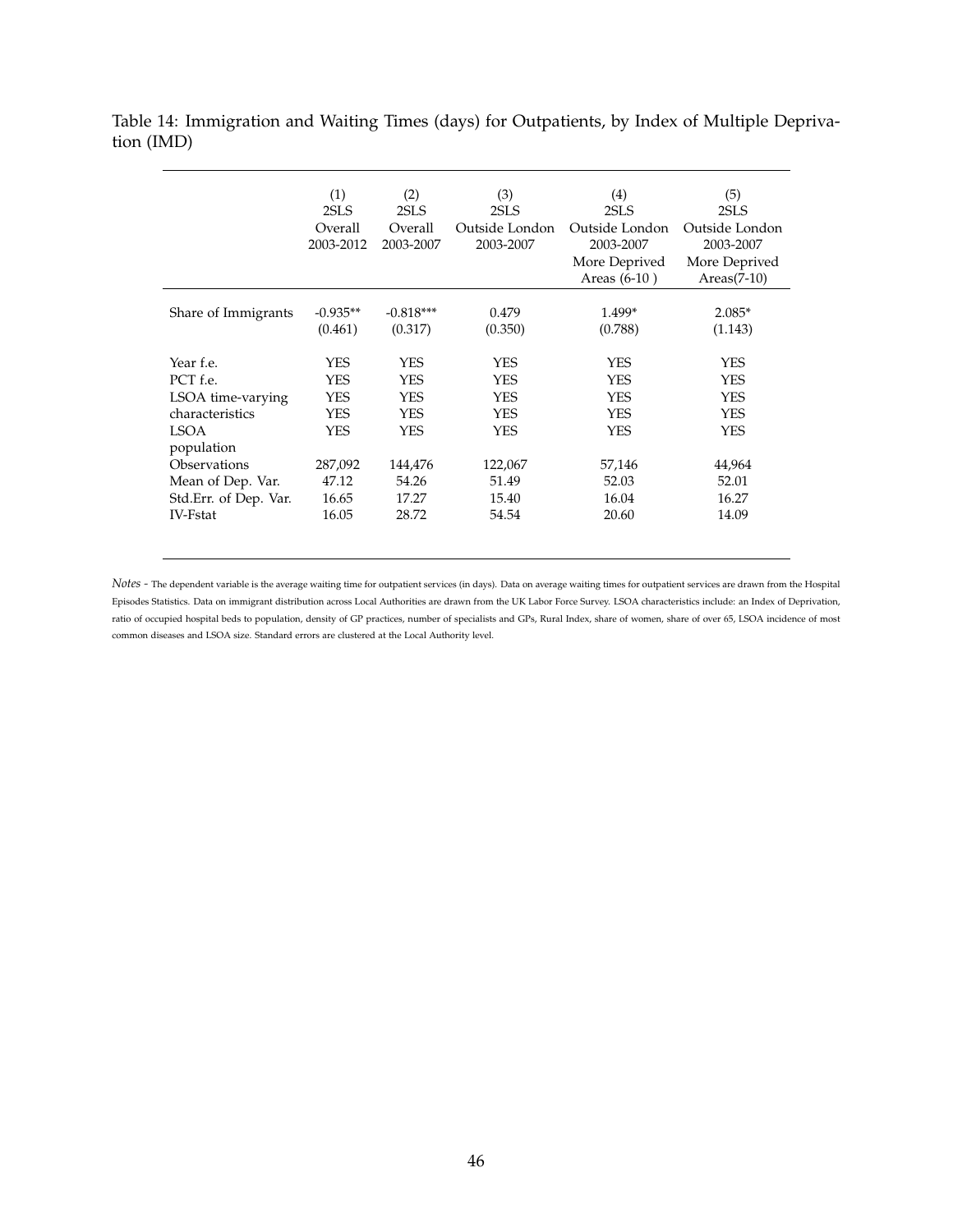|                       | (1)                 | (2)                  | (3)                 |
|-----------------------|---------------------|----------------------|---------------------|
|                       | 2SLS                | 2SLS                 | 2SLS                |
| Dependent Variable:   | <b>Waiting Time</b> | <b>Waiting Time</b>  | <b>Waiting Time</b> |
|                       | Outpatients         | <b>Elective Care</b> | A&E                 |
|                       |                     |                      |                     |
| Share of              | $-1.191**$          | 0.137                | 1.172               |
| Immigrants            | (0.560)             | (0.738)              | (1.198)             |
|                       |                     |                      |                     |
| Observations          | 287,092             | 287,092              | 145,028             |
|                       |                     |                      |                     |
| LSOA time-varying     | YES                 | <b>YES</b>           | YES                 |
| characteristics       |                     |                      |                     |
| Year f.e.             | <b>YES</b>          | <b>YES</b>           | <b>YES</b>          |
| PCT f.e.              | <b>YES</b>          | <b>YES</b>           | <b>YES</b>          |
| Mean of Dep. Var.     | 47.12               | 69.88                | 55.30               |
| Std.Err. of Dep. Var. | 16.65               | 39.36                | 65.53               |

<span id="page-46-0"></span>Table 15: Immigration and Waiting Times, NINOs Data, 2003-2012

*Notes -* Data on average waiting times for outpatient services are drawn from the Hospital Episodes Statistics. Data on immigrant distribution across Local Authorities are drawn from the Statistics on Natioanl Insurance Number (UK Department for Work and Pensions). Time-varying LSOA characteristics include an Index of Deprivation (we use dummies for each decile of the index) and an indicator for rural status, the share of women, and the share of over 65 in the LSOA population. PCT time-varying characteristics include ratio of occupied hospital beds to population, number of GPs per capita, number of GP practice per capita, number of health consultants per capita, health expenditure per capita, incidence of most common diseases Columns 3 and 6 include LSOA size. Standard errors are clustered at the Local Authority level.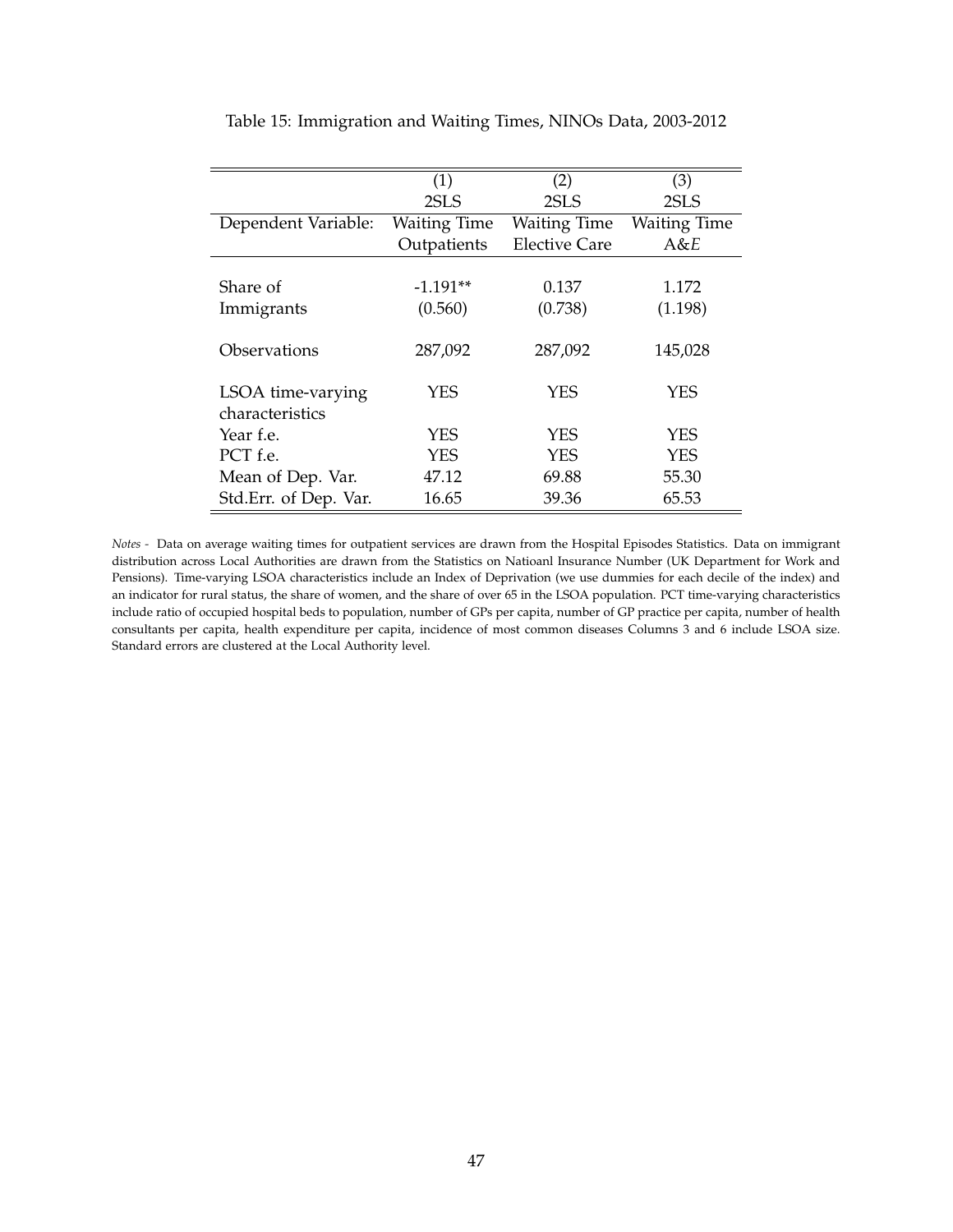|                                                       | (1)<br>2SLS       | (2)<br>2SLS         |
|-------------------------------------------------------|-------------------|---------------------|
| Share of Immigrants                                   | -0.194<br>(0.188) | $-0.316$<br>(0.251) |
| Year f.e.<br>Regional time-varying<br>characteristics | <b>YES</b><br>YFS | YES<br>YES          |
| Regional<br>Population                                | NO                | <b>YES</b>          |
| Observations                                          | 160               | 160                 |
| Mean of Dep. Var.                                     | 45.42             | 45.42               |
| Std.Err. of Dep. Var.                                 | 10.69             | 10.69               |
| <b>IV-Fstat</b>                                       | 396.1             | 324.6               |

<span id="page-47-0"></span>Table 16: Immigration and Outpatients Waiting Times, Regional Analysis, 2003-2012

*Notes -* The dependent variable is the average waiting time for outpatient services (in days). Data on average waiting times for outpatient services are drawn from the Hospital Episodes Statistics. Data on immigrant distribution across Local Authorities are drawn from the UK Labor Force Survey. Standard errors are clustered at the regional level.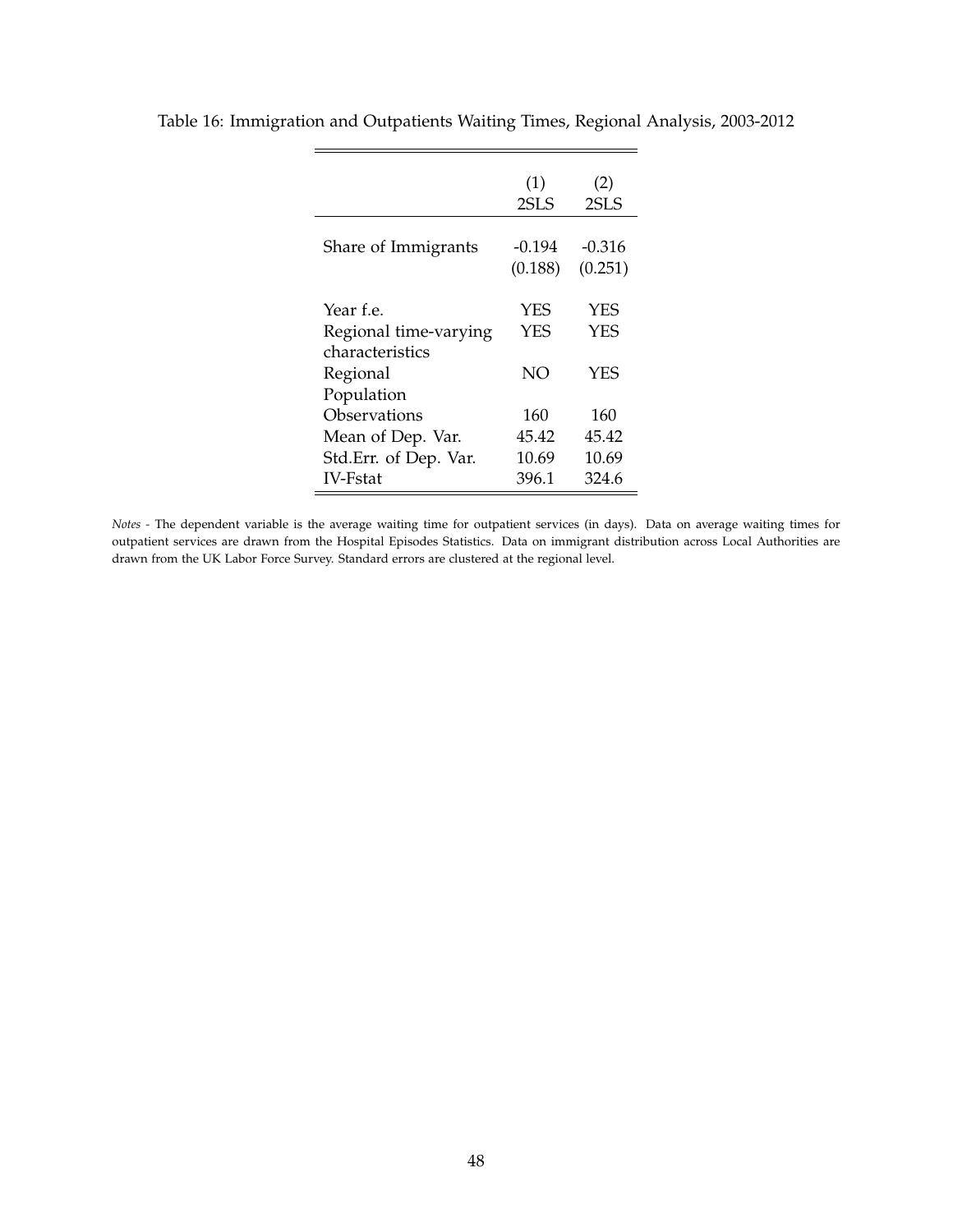#### **Appendix A**

|                                      | (1)                 | (2)                 | (3)                      | $\left( 4\right)$      | (5)                      | (6)                      |
|--------------------------------------|---------------------|---------------------|--------------------------|------------------------|--------------------------|--------------------------|
|                                      | <b>OLS</b>          | <b>OLS</b>          | <b>OLS</b>               | 2SLS                   | 2SLS                     | 2SLS                     |
| Share of Immigrants                  | $-0.081$<br>(0.056) | $-0.113$<br>(0.088) | $-0.114$<br>(0.088)      | $-0.295***$<br>(0.088) | $-0.595***$<br>(0.183)   | $-0.596***$<br>(0.184)   |
| Year f.e.                            | YES                 | <b>YES</b>          | YES                      | <b>YES</b>             | <b>YES</b>               | YES                      |
| Nearest NHS Trust f.e.               | <b>YES</b>          | <b>YES</b><br>YES   | <b>YES</b><br><b>YES</b> | <b>YES</b><br>NO       | <b>YES</b><br><b>YES</b> | <b>YES</b><br><b>YES</b> |
| LSOA time-varying<br>characteristics | NO                  |                     |                          |                        |                          |                          |
| <b>LSOA</b><br>population            | NO                  | NO                  | <b>YES</b>               | NO                     | NO                       | <b>YES</b>               |
| <b>Observations</b>                  | 287,092             | 287,092             | 287,092                  | 287,092                | 287,092                  | 287,092                  |
| Mean of Dep. Var.                    | 47.07               | 47.12               | 47.12                    | 47.07                  | 47.12                    | 47.12                    |
| Std.Err. of Dep. Var.                | 16.61               | 16.65               | 16.65                    | 16.61                  | 16.65                    | 16.65                    |

<span id="page-48-0"></span>Table A.1: Immigration and Waiting Times (days) in the NHS (Outpatients), Nearest NHS Trust fixed-effects, 2003-2012

*Notes -* The dependent variable is the average waiting time for outpatient services (in days). Data on average waiting times for outpatient services are drawn from the Hospital Episodes Statistics. Data on immigrant distribution across Local Authorities are drawn from the UK Labor Force Survey. Time-varying LSOA characteristics include an Index of Deprivation (we use dummies for each decile of the index) and an indicator for rural status, the share of women, and the share of over 65 in the LSOA population. PCT time-varying characteristics include ratio of occupied hospital beds to population, number of GPs per capita, number of GP practice per capita, number of health consultants per capita, health expenditure per capita, incidence of most common diseases. Columns 3 and 6 include LSOA size. Standard errors are clustered at the Local Authority level.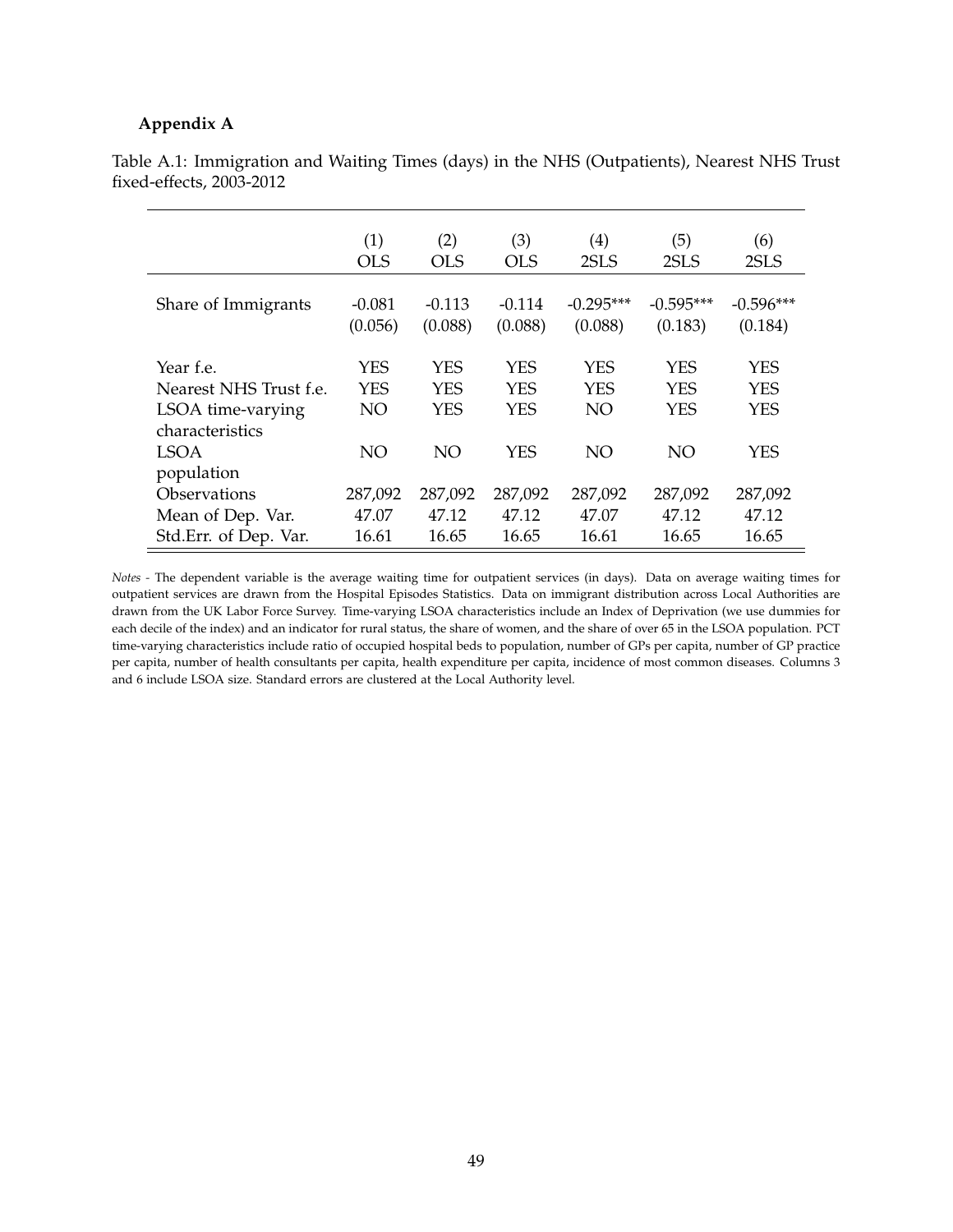<span id="page-49-0"></span>Table A.2: Immigrant-Native Differences in Health Care Use, (General Household Survey, 2000-2006) Table A.2: Immigrant-Native Differences in Health Care Use, (General Household Survey, 2000-2006)

| Panel A: Consulted doctor last 2 wks (exc.hosp)                                                  |
|--------------------------------------------------------------------------------------------------|
| (0.004)<br>$0.007*$                                                                              |
| Panel B: NHS GP<br>137,273<br>0.153<br>0.360<br>$\overline{Q}$                                   |
| consultations last 2 wks<br>(0.005)<br>0.004                                                     |
|                                                                                                  |
| 137,273<br>137,273<br>$\overline{z}$                                                             |
| 0.168<br>0.470                                                                                   |
| Panel C: NHS GP consultations last year                                                          |
| (0.124)<br>$\overline{0.103}$                                                                    |
|                                                                                                  |
| 137,275<br>$\overline{Q}$                                                                        |
| 4.366<br>12.22                                                                                   |
| Panel D:Hospital Outpatient Attend - last 3 months<br>$-0.010***$<br>$-0.015***$<br>(0.003)      |
|                                                                                                  |
| 137,287<br>0.144<br>0.351<br>$\overline{Q}$                                                      |
| Sociodemographic characteristics include controls for gene<br>Tousehold Survey (GHS, 2000-2006). |

gender, dummies for age, education, income, *Notes -* Data are drawn from the General Household Survey (GHS, 2000-2006). Sociodemographic characteristics include controls for gender, dummies for age, education, income, Liprac Notes - Data are drawn from the General Household Survey (GHS, 2000-2006). Sociode region and an index of rural status and an indicator for missing information on income. region and an index of rural status and an indicator for missing information on income.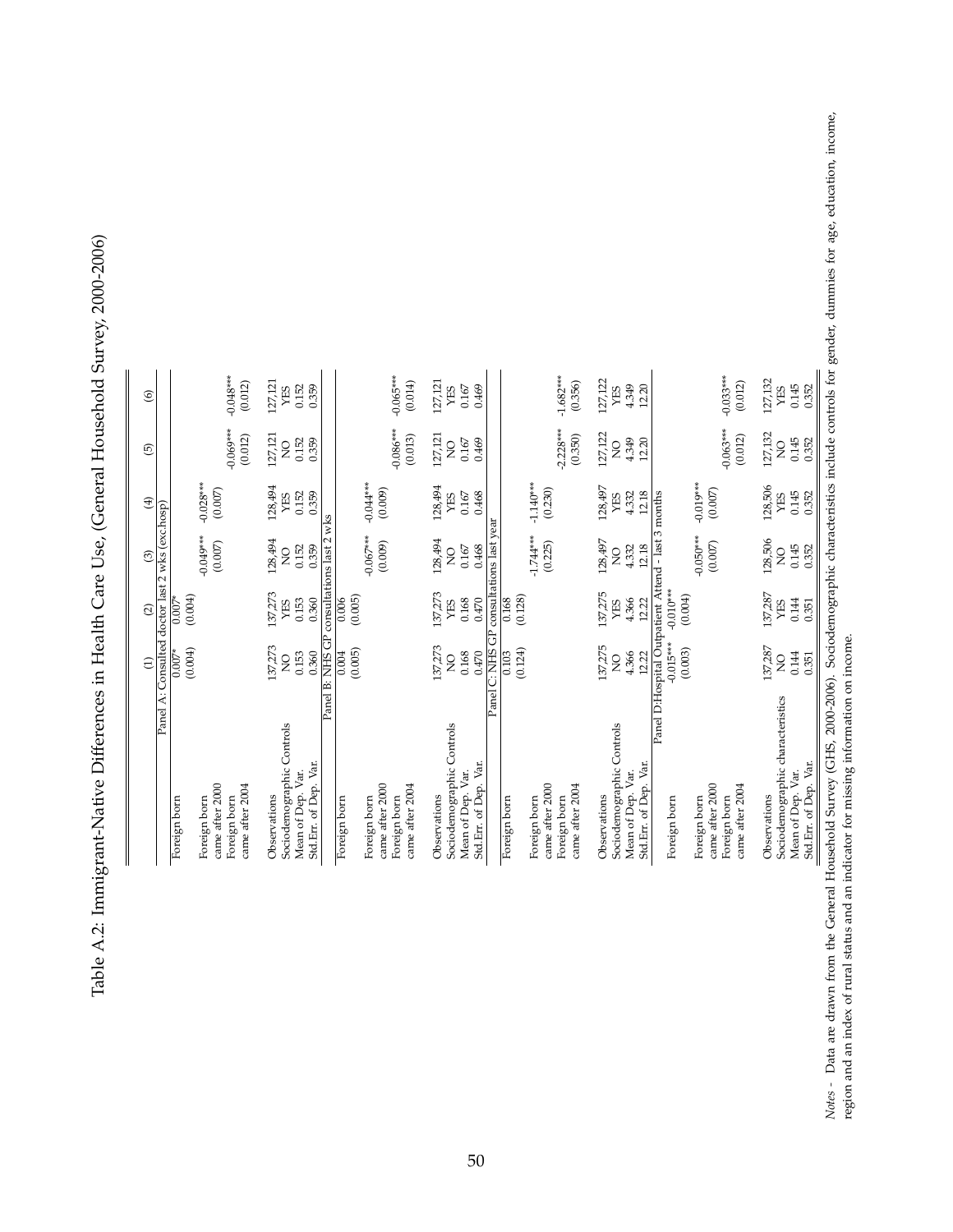<span id="page-50-0"></span>

|                                                                                                          | (1)<br>OL S                  | (2)<br>OLS                          | (3)<br>OLS                   | (4)<br>OLS                          | (5)<br>2SLS                          | (6)<br>2SLS                                  |
|----------------------------------------------------------------------------------------------------------|------------------------------|-------------------------------------|------------------------------|-------------------------------------|--------------------------------------|----------------------------------------------|
| Share of Asylum Seekers<br>in a Local Authority<br>Share of Asylum Seekers<br>in Dispersal Accommodation | 80.421***<br>(9.077)         | 24.499***<br>(7.397)                | 76.776***<br>(13.963)        | 3.733<br>(12.548)                   | 68.646***<br>(12.180)                | 3.985<br>(13.322)                            |
| PCT f.e.<br>Year f.e.<br>Observations<br>IV F-stat                                                       | <b>YES</b><br>NO.<br>293,382 | <b>YES</b><br><b>YES</b><br>293,382 | <b>YES</b><br>NO.<br>293,382 | <b>YES</b><br><b>YES</b><br>293,382 | <b>YES</b><br>NO.<br>293,382<br>1529 | <b>YES</b><br><b>YES</b><br>293,382<br>627.2 |

Table A.3: Asylum Seekers and Waiting Times for Outpatients, 2003-2012

*Notes -* The dependent variable is the average waiting time for outpatient services (in days). Data on average waiting times for outpatient services are drawn from the Hospital Episodes Statistics. Data on asylum seekers are drawn from Home Office, Immigration Statistics (2003-2012). Standard errors (in parentheses) are clustered at the local authority level.